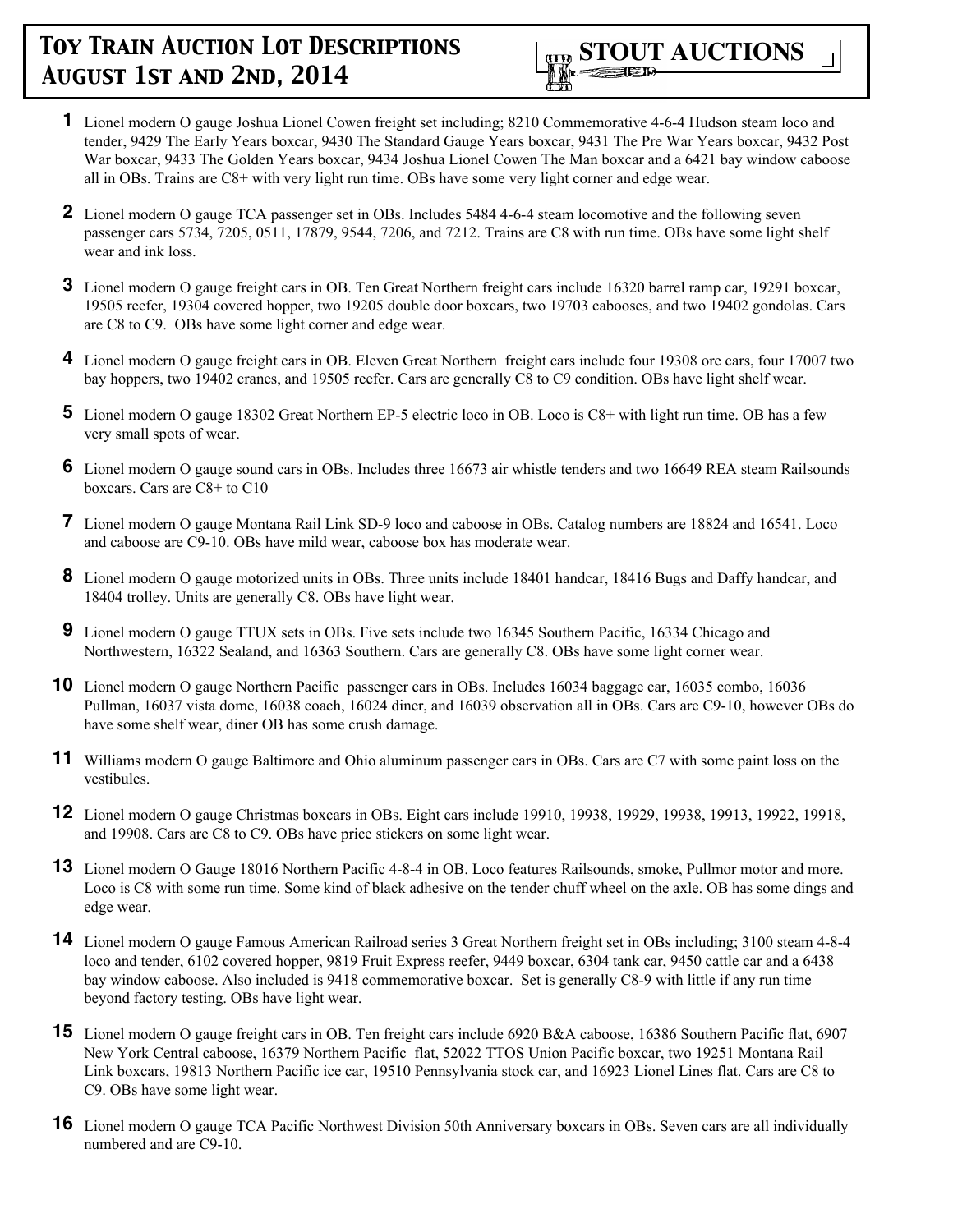- **17** Lionel modern O gauge 18007 Southern Pacific GS-2 Daylight 4-8-4 loco and tender in OB. The loco and tender are C9-10 only unwrapped for photos.
- **18** Lionel modern O gauge freight cars in OB. Ten freight cars include 16739 Foghorn Leghorn poultry car, 19813 Northern Pacific ice car, 16274 Marvin the Martian boxcar, 16343 Burlington gondola with coil covers, three 19219 Spokane Portland and Seattle boxcars, 16237 REA boxcar, 16371 Burlington I beam flat, and 16333 Frisco flat. Cars are generally C8. OBs have some mild shelf wear.
- **19** Lionel modern O gauge freight cars in OB. Ten freight cars include 19950 I Love Montana boxcar, 19284 Northern Pacific boxcar, 29213 Santa Fe boxcar, 19285 Bangor and Aroostook State of Maine boxcar, 19283 Erie boxcar, 29203 Maine Central boxcar, 5720 Great Northern reefer, 19813 Northern Pacific ice car, 17615 Northern Pacific caboose, and 16661 Lionel flat with boat. Cars are C8 to C9. OBs have some light shelf wear and price stickers.
- **20** Lionel modern O gauge 1867 Milwaukee Limited diesel freight set in OB. The set is factory sealed C10, however OBs have some damage from the set box having larger boxes store on top.
- **21** Lionel modern O gauge 12741 operating Union Pacific Intermodal crane in OB. Crane appears to be new C9-10. OB has some mild shelf wear.
- **22** Lionel modern O gauge freight cars in OB. Ten freight cars include 9207 Soo boxcar, four 9282 Great Northern flats with trailers, 9122 Northern Pacific flat with trailer, two 9770 Northern Pacific boxcars, 9177 Northern Pacific caboose, and 9772 Great Northern boxcar. Cars are generally C8, OBs have some light shelf wear.
- **23** Lionel modern O gauge Service Station Special. Set is 1868 Minneapolis and St. Louis set from 1978. Loco is C7-8 due to a few small spots of rust on the handrails. Cars are C8. Also included is 8867 dummy GP-9 in OB. Set box has some wear and packing tape.
- **24** Lionel modern O gauge 8951 Southern Pacific FM Trainmaster diesel locomotive in OB. Loco is C8+ with very little if any run time. Locomotive original box has light corner and edge wear.
- **25** Lionel modern O gauge freight cars in OB. Ten freight cars include two 9783 Baltimore and Ohio boxcars, 9273 Southern caboose, 9384 Great Northern hopper, 9622 NBA Western boxcar, 9149 CP Rail flat with vans, 9732 Southern Pacific boxcar, 9401 Great Northern boxcar, and 9218 Monon mail boxcar. Cars are C7-8. OBs have mild to moderate shelf wear.
- **26** Lionel modern O gauge 30021 Cascade Range logging train in OB. Set is open but appears unused C9. Loco has oil residue on it from factory, should clean.
- **27** Lionel modern O gauge 1672 Northern Pacific Service Station Special set. Also includes 8668 dummy GP-9. Loco in set is C9 with no signs of running beyond a factory test. OBs have some wear.
- **28** Lionel modern O Gauge 11724 Great Northern F-3 A-B-B-A diesel units in OBs. Also includes 18108 B unit. Locos are C8-9 with little if any run time, separate sale B unit is C10.
- **29** Lionel modern O gauge Great Northern passenger cars: 19120 observation with illuminated interior, 19118 passenger car with illuminated interior, 19119 vista dome car with illuminated interior, 19117 combine car with illuminated interior, 19116 baggage car, 19181 vista dome and 19182 vista dome. In OBs, C9-10 with very little run time, most still appear factory wrapped.
- **30** Lionel modern O gauge freight cars in OB. Ten freight cars include three 9214 Northern Pacific , two 9206 Great Northern, two 9205 Norfolk and Western, 9215 Norfolk and Western, 9200 Illinois Central and 9210 Baltimore and Ohio. Cars are generally C8. OBs have mild shelf wear.
- **31** Lionel modern O gauge freight cars in OB. Ten freight cars include 9268 Northern Pacific caboose, 9230 Monon boxcar, 9204 Northern Pacific boxcar, 9207 Soo Line boxcar, 9710 Rutland boxcar, 9208 CP Rail boxcar, 9209 Burlington Northern boxcar, 9202 Santa Fe boxcar, 9201 Penn Central boxcar, and 9211 Penn Central boxcar. Cars are C7-8. OBs have mild shelf wear.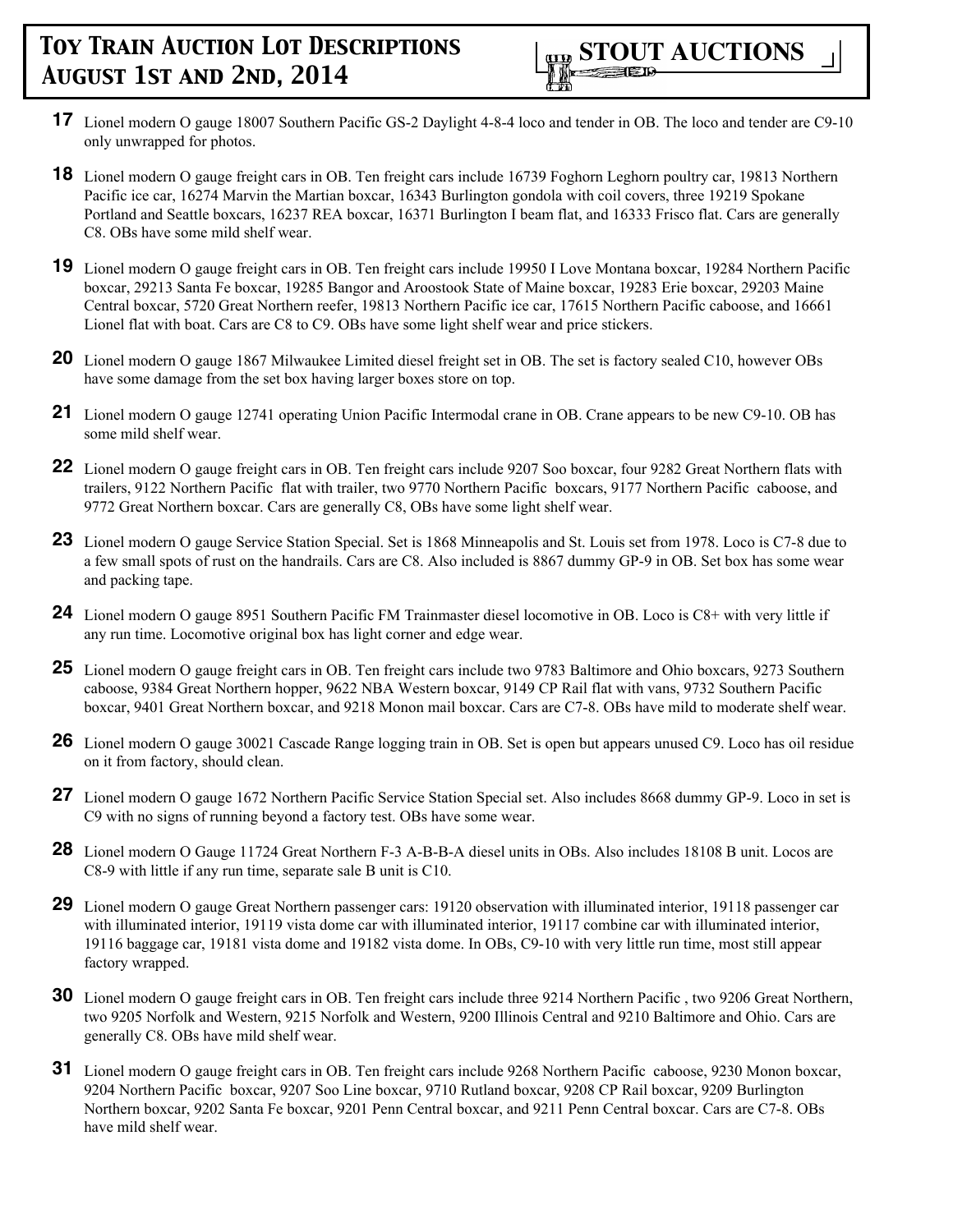

- **32** Lionel modern O gauge tractor trailers and Intermodal containers in OBs. Thirteen items include the following numbers: two 12779, 12836, four 52021, two 12725, 12837, 12923, 12739, 12826. C8-9.
- **33** McCoy modern standard gauge TCA Powell & Market, and Hyde & Market streets trolley in OB. Trolley is C8+ condition with light run time.
- **34** Lionel modern O gauge 11977 Northern Pacific freight pack in OB. Pack is C8-9. OB has some creasing at one edge.
- **35** Lionel modern O Gauge Southern Pacific F3 A-B-A in OBs. Includes 8260 and 8262 powered and dummy A units and 8261 B unit with horn. Locos are C8+ with light run time. OBs have some light wear at the corners.
- **36** Lionel modern O gauge Southern Pacific Daylight passenger cars including; 9589 baggage. 9590 combo, 7211 vista dome, two 19107 full vista domes, 9591 coach, 9592 coach, 7204 dining car and 9593 observation all in OBs. Cars are C8 with run time. OBs have light corner and edge wear.
- **37** Weaver modern O gauge brass Great Northern R-2 2-8-8-2 loco and tender in original box. Loco features QSI Sound, smoke, electronic reverse, constant voltage headlight, brass construction and more. Loco is C6-7 with bent cab corner with paint loss,detached steps and platform above the pilot, missing coal load, and a few small areas of paint loss. OB has some corner and edge wear.
- **38** Lionel modern O gauge 8762 Great Northern electric loco in OB. Loco is C8+ with light run time. OB has some light wear.
- **39** Williams modern O gauge TCA 25th anniversary train set in OB. Includes main set with GG-1 and four cars Trains are C7 -8 with light wear. OB has some wear.
- **40** Lionel modern O gauge TTOS convention cars in OBs. Twelve cars include the following numbers 6582, 17877, 5734, two 17889, 52010, 17884, 5734, 17871, 19963, and 52010. Cars are C8 to C10. OBs have some light corner and edge wear.
- **41** Lionel modern O gauge TTOS freight cars in OBs. Fourteen cars include 1984 Sacramento boxcar,, 17872, TTOS Museum dedication boxcar, 1983 convention reefer car, 1985 20th convention Rio Grande hopper, 9678, 17877, 7872 sealed, 7884 sealed, 9785 Conrail Sacramento meet, 7812-1977 TCA stock car, 9701 TCA 1977 Pacific Northwest boxcar, 9868 1980 convention reefer, and KMT 1981 San Diego convention boxcar. Cars are C7+ to C10. A few OBs have some wear.
- **42** Lionel modern O gauge TTOS passenger cars in OBs. Five cars include 9520, 1974, 1977, 1976, and 9520 without box and a missing coupler. Cars are C7 to C8. OBs have light wear.
- **43** Lionel modern O Gauge 40th anniversary TCA F-3 A-B-A set 11737. Locos are C8+ with very light run time. Set box has some light wear on the ends. Also includes extra A-B-A shell set. Eight aluminum passenger cars include 52220 vista dome, 52106 diner, 52085 vista dome, 52155 baggage, 52106 diner, 52191 duplex, 52250 combine, and 52062 observation. Cars are C8 to C9.
- **44** Lionel modern O gauge TCA passenger cars in OBs. Six cars include 0511, 7205, 7206, 17879, 9544, and 7212. Cars are C7-8.
- **45** Lionel modern O gauge freight cars in OB. Ten freight cars include two 52010 TTOS Weyerhaeuser boxcars, 9268 Northern Pacific caboose, 9449 Great Northern boxcar, 9450 Great Northern stock car, 9324 Tootsie Roll tank car, 16133 Santa Fe reefer, 9204 Northern Pacific boxcar, 9339 Great Northern boxcar, and 9035 Conrail boxcar. Cars are C7+ to C10.
- **46** Lionel modern O gauge freight cars in OBs. Twelve cars include 99014 Case gondola, 58-200 TCA Northern Pacific 50th anniversary boxcar, 52376 TCA REA reefer, 52425 SP&S boxcar, 29210 Great Northern boxcar, 29214 Southern boxcar, 19568 Great Northern reefer, 17516 Texas and Pacific flat with beechcraft bonanza, 52378 TTOS Las Vegas boxcar, 29284 Great Northern boxcar, 17174 Great Northern hopper, 36256 Great Northern boxcar, 36000 Route 66 flat, and 19831 GM generator car. Cars are C8 to C10.
- **47** Lionel modern O gauge 6464 boxcar packs in OBs. Includes 29289 series IX, 39203 series X, 21756 overstamp Conrail two pack, and 29267 series VIII Girls cars missing M&St.L car from the set. Cars are C8 to C9.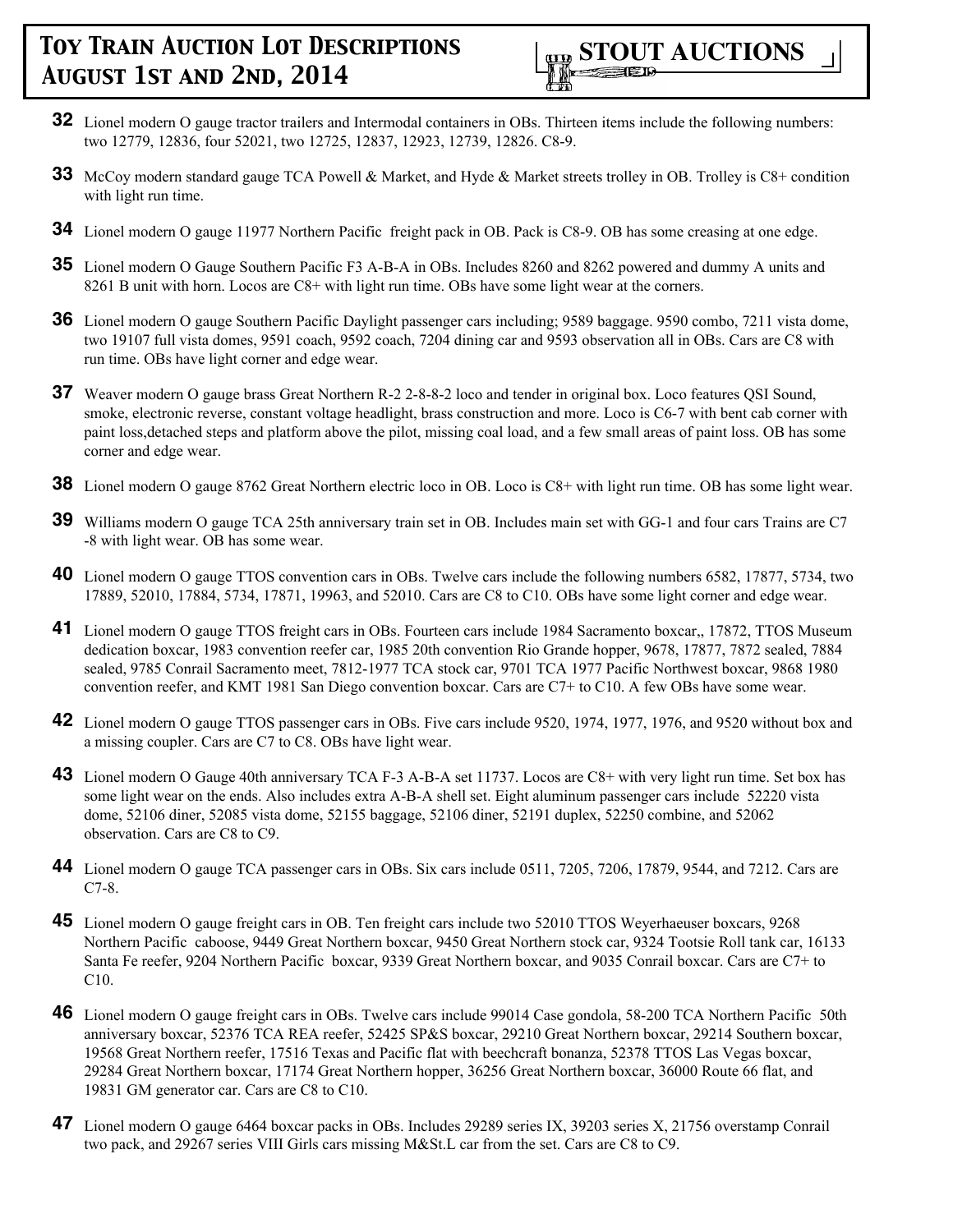- **48** Lionel modern O gauge TCA aluminum passenger cars in OBs. Nine cars include 52274, 52062, 52106, 52143, 52155, 52085, 52085, 52274, and 52155. Cars are C8 to C10. Two OBs have water damage which should be visible in the photos.
- **49** Lionel modern O gauge accessories in OBs. Includes two 52210 TCA Ricco station kits, 2787 freight station kit, 2152 crossing gate, 12774 lumber loader kit, and 12703 icing station kit. Items are C7 to C10.
- **50** K Line and Weaver modern O gauge freight cars in OBs. Includes 6333 Amoco tank car, 6613 CSX container car, two Spokane Portland and Seattle boxcars, 7008 Railbox operating boxcar, 90007 Timken boxcar, TCA 33rd convention banquet hopper, Railking 7671 flat with panel vans, 3079 Santa Fe PS-1 boxcar, 3076 Union Pacific PS-1 boxcar, and 3083 New York Central PS-1 boxcar. Cars are generally C7-8. OBs have mild shelf wear.
- **51** Texaco die cast planes, trucks, and more. Includes two 1939 Staggerwing" D17s planes, ten 1929 Curtiss Robin planes, ten Ertl Texaco trucks of various years, F-4J plastic model kit sealed, and small box of Tootsie Toy trucks. See photos for best description. Sold as is.
- **52** Modern G scale / large scale freight cars. Four Lionel cars include 87201 Milwaukee Road ore car, 87503 Illinois Central flat with stakes, 87402 Santa Fe gondola, and 87705 Great Northern caboose. Two Aristo Craft cars include 46090 TCA Great Northern boxcar, and 46006 Great Northern boxcar in water damaged OB. Cars are generally C8.
- **53** Mixed group of trains. Lionel items include 8771 Great Northern U Boat diesel locomotive in incorrect OB, 1776 diesel locomotive, 18610 Rock Island steam locomotive, 52264 Durango operating hopper, MTH black hot metal car, McCoy TCA 50th anniversary flat, KTM Cole Brothers Circus boxcar, and what appears to be a custom Cole Brothers Circus boxcar with Postwar trucks. Items are in the C7-8 area.
- **54** Tough to find 1980 Mount St. Helens ash car. Produced by Olsen Hobby, the top of the car is covered with ash from the actual eruption. Very tough car to find in C8 condition with OB.
- **55** Lionel modern O gauge 30166 Coca Cola ready to run train set in OB. Include track and transformer. Set features Trainsounds. Set is C8 condition with run time. Items have come from a smoking household. Boxes and trains will have a light smoke odor, but this has not affected the decorations of the trains.
- **56** K Line modern O gauge K-1226 Coca Cola ready to run set in OB. Set is C8 condition with run time. Track and transformer included Items have come from a smoking household. Boxes and trains will have a light smoke odor, but this has not affected the decorations of the trains. Set lid has some wear.
- **57** Lionel modern O gauge 30139 Santa Fe Flyer ready to run train set in OB. Include track and transformer. Set is C8 condition with run time. Items have come from a smoking household. Boxes and trains will have a light smoke odor, but this has not affected the decorations of the trains.
- **58** Lionel modern O gauge 31936 Pennsylvania Flyer freight set in OB. Set is missing track but includes transformer. Trains are C8 with run time. Items have come from a smoking household. Boxes and trains will have a light smoke odor, but this has not affected the decorations of the trains.
- **59** MTH Railking modern O gauge 30-4120-1 Harley Davidson ready to run set in OB. Includes track and transformer. F3 diesel locomotive features Protosound 2.0, DCS control, Protocouplers, and more. Set is C8 with run time. Items have come from a smoking household. Boxes and trains will have a light smoke odor, but this has not affected the decorations of the trains. Set box has split corner seam.
- **60** MTH Railking modern O gauge Harley Davidson F-3 A-B-B-A set in OBs. Catalog numbers are 33-2014-1 and 33-2014 -4.. Powered loco features Protosound 2.0, DCS control, Protocouplers, and more. Trains are C8 with run time. Items have come from a smoking household. Boxes and trains will have a light smoke odor, but this has not affected the decorations of the trains.
- **61** MTH Railking modern O gauge Harley Davidson cars and buildings in OBs. Eight items include 90173 A, B and C boxcars, 74158 boxcar, 74157 flat with trailer, 74159 boxcar, 30-90111 dealership building, and 90128 billboard. Items are generally C8 condition. Items have come from a smoking household. Boxes and trains will have a light smoke odor, but this has not affected the decorations of the trains.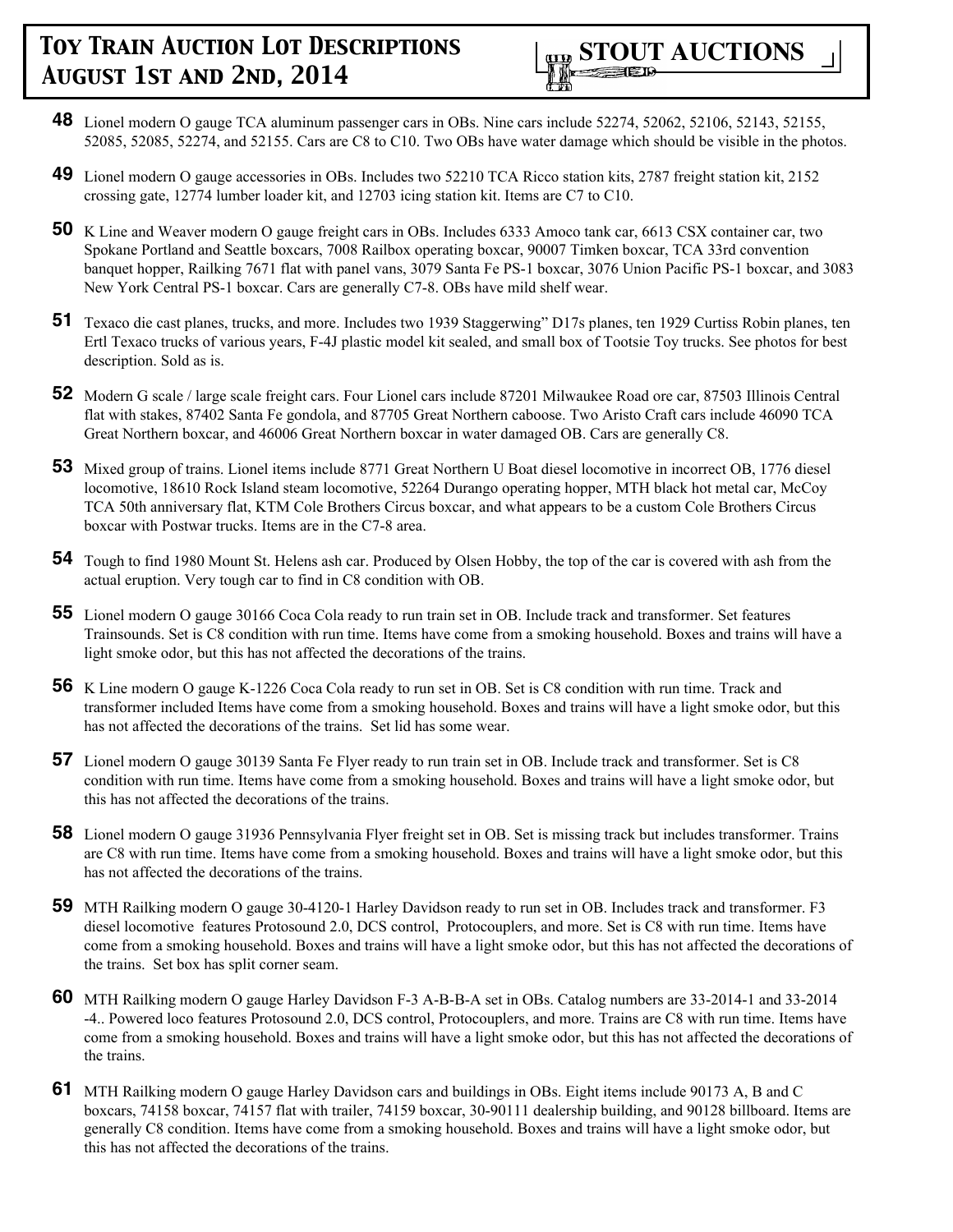- **62** K Line modern O gauge 1111 Coca Cola Express set in OB. Includes track and transformer. Set is C8 with run time. Set box has moderate shelf wear. Items have come from a smoking household. Boxes and trains will have a light smoke odor, but this has not affected the decorations of the trains.
- **63** MTH Railking modern O gauge 30-2115-0 Santa Fe Dash 8 diesel locomotive in OB. Loco features horn and is in C8 condition. Items have come from a smoking household. Boxes and trains will have a light smoke odor, but this has not affected the decorations of the trains.
- **64** MTH Railking modern O Gauge Union Pacific Challenger in OB. Catalog number is RK-1107. Loco features Protosound, Protosmoke, and more. OB has corner and edge wear. Loco is C8 with run time. OB has moisture damage. Items have come from a smoking household. Boxes and trains will have a light smoke odor, but this has not affected the decorations of the trains.
- **65** Lionel modern O gauge Fastrack. Enough here for a nice small layout. Includes seventeen 10 inch straight, four thirty inch straight, twelve 0-36 curves, remote wye switch, three manual 0-36 left hand switches, three manual 036 right hand switches, uncoupling section, four bumpers, 90 degree crossover, three block sections and a nice selection of half curves and straights. Layout used. C7-8. Items have come from a smoking household. Boxes and trains will have a light smoke odor, but this has not affected the decorations of the trains.
- **66** MTH modern O gauge 40-4000 Z4000 transformer in OB. OB is heavily water damaged, but transformer powers up just fine and volts zero out and run a full sweep to 26 volts. Items have come from a smoking household. Boxes and trains will have a light smoke odor, but this has not affected the decorations of the trains.
- **67** K Line modern O gauge Coca Cola freight cars in OBs. Eight cars include 762-5107 reefer, two 6341-5101 aluminum tank cars, 6244-5101 aluminum hopper, 6341-5103 aluminum tank car, 614-5102 caboose, 762-5106 reefer, and 6242-5101 aluminum hopper. Cars are generally C8. OBs have light shelf wear. Items have come from a smoking household. Boxes and trains will have a light smoke odor, but this has not affected the decorations of the trains.
- **68** K Line modern O gauge Coca Cola freight cars in OBs. Includes K-53272A hopper four pack, 666703TT Diet Coke flat with trailer, 6667TT Diet Coke flat with trailer, 6670TT Sprite flat with trailer, 66341TT Coca Cola flat with trailer, 66321TT Coca Cola flat with trailer, 6632 Coca Cola flat with trailer, two 6634TT Coca Cola flat with trailer, and 666702TT Diet Coke flat with trailer. Trains are generally C8. Items have come from a smoking household. Boxes and trains will have a light smoke odor, but this has not affected the decorations of the trains.
- **69** K Line modern O gauge Coca Cola freight cars in OBs. Ten cars include K721-5101 searchlight bottle car, two 653602 fall gondolas, 62512 1993 hopper, two 641-5114 2003 Holiday boxcars, 644704 1993 Christmas boxcar, 6471 92 Spring boxcar, 644705 1994 Christmas boxcar, and 6225 Western Depot hopper. Cars are generally C8. Items have come from a smoking household. Boxes and trains will have a light smoke odor, but this has not affected the decorations of the trains. OBs have some light dirt and wear.
- **70** Railking and K Line modern O gauge freight cars most with OBs. Eleven cars includes the tougher 74088 Ground Zero Flag Raising boxcar and 74087 Rescue 2 New York Skyline boxcar. Other cars include 7309 Texaco tank car, 7886 Bad Frog Beer reefer, 7467 Bangor and Aroostook State of Maine boxcar, 7882 Popsicle reefer, 79048 Bangor 7 Aroostook operating boxcar with signal man, 93026 Boston and Maine boxcar, 91115 K Line Super Store boxcar, and two K Line Milwaukee Road ore cars without boxes. Trains are generally C8 with run time, Items have come from a smoking household. Boxes and trains will have a light smoke odor, but this has not affected the decorations of the trains.
- **71** K Line modern O gauge holiday freight cars in OBs. Eight cars include 6433 Christmas boxcar, 641-7402 1997 Holiday boxcar, 6422 1988 Christmas boxcar, 6474 1992 Christmas boxcar, and 62462 12 Days of Christmas four pack in OB. Cars are generally C8. OBs have some corner and edge wear. Items have come from a smoking household. Boxes and trains will have a light smoke odor, but this has not affected the decorations of the trains.
- **72** Modern O gauge beer cars from various manufactures. Eight cars include Weaver 1960 Budweiser reefer, K Line 6341 -5602 Anheuser - Busch aluminum tank car, 623-5601 Anheuser - Busch die cast hopper, 642-5609 Anheuser - Busch reefer, 6545 Ferrara gondola, Railking 78022 Anheuser - Busch reefer, MTH 94079 Hamm's Reefer, and 94066 Schlitz reefer. Cars are generally C8. OBs have mild to moderate shelf wear. Items have come from a smoking household. Boxes and trains will have a light smoke odor, but this has not affected the decorations of the trains.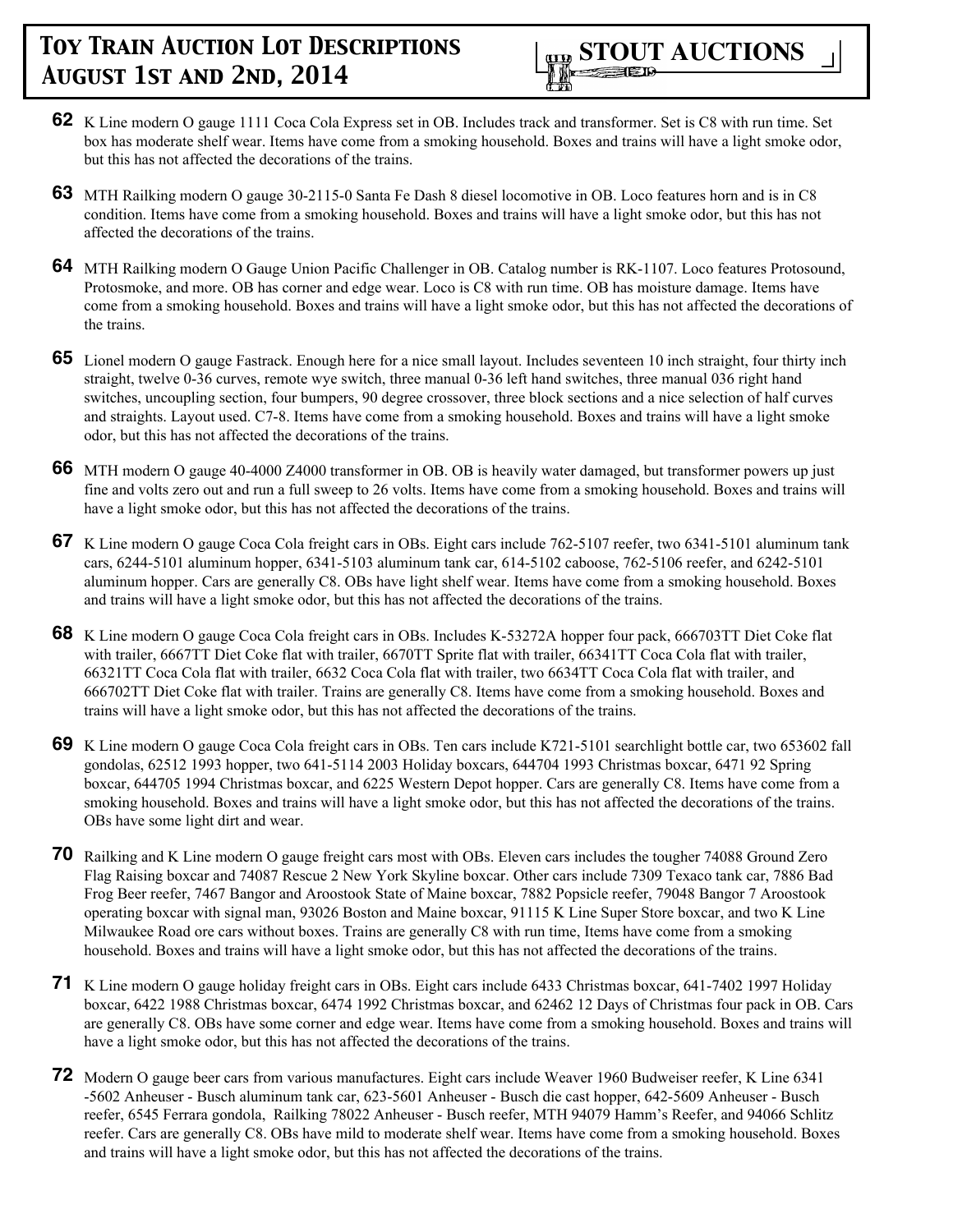

- **73** MTH modern O gauge RealTrax layout in a box. Enough here to make a nice small layout. Includes Z controller transformer and power pack, 40-1044 0-42 left hand switch, 40-1020 and 40-1021 0-72 right and left hand switches, three 30 inch straight sections, eleven ten inch straight sections, thirteen 0-42 curved sections, bumpers, coupler track, lockon, and a few half curved and straight sections. Also includes Xacto knife set, trees, and a few die cast Coca Cola and Harley Davidson vehicles. Items are layout used C7-8. Items have come from a smoking household. Boxes and trains will have a light smoke odor, but this has not affected the decorations of the trains.
- **74** Lionel modern O gauge 14001 364 lumber loaders in OBs. Three loaders, two lightly layout used, the third is sealed. C8 to C10. OBs have some light corner wear.
- **75** MTH modern O gauge 50-1003 TIU Track Interface Units in OBs. Two units are lightly layout used C8. OBs have some light wear.
- **76** K Line modern O gauge K7740-111 Rock Island and JB Hunt Railmate two packs. Two packs are factory sealed in plastic C10.
- **77** MTH Railking modern O gauge die cast freight cars in OBs. Ten cars include five 8402 Western Pacific boxcars, three 8401 Pennsylvania boxcars, 8203 Illinois Central depressed center flat, and 8301 Santa Fe depressed center flat missing transformer. Cars are C8 to C10. A few OBs have some light corner and edge wear.
- **78** Lionel modern O gauge 22983 180 watt Powerhouse bricks in OBs. Five bricks are layout used C8.
- **79** K Line modern O gauge K6341-1051A Santa Fe aluminum tank car four pack. Set is factory sealed in plastic C10.
- **80** Lionel modern O gauge accessories in OBs. Includes 14134 282R triple action magnet crane and 1400 264 forklift platform. Items are layout used C8, forklift platform missing lumber.
- **81** K Line modern O gauge Worldwide Intermodal cars in OBs. Four K-7765 Southern Pacific DTTX husky stack cars in OBs. Cars are C8-9. OBs have some light shelf wear.
- **82** K Line modern O gauge Worldwide Intermodal cars in OBs. Five cars include three K-7762 Burlington Northern and two 7793 TTX DTTX husky stack cars in OBs. Cars are C8-9. OBs have some light shelf wear.
- **83** K Line modern O gauge Worldwide Intermodal cars in OBs. Five cars include four K-7795 TTUX and a 7767 Union Pacific DTTX husky stack cars in OBs. Cars are C8-9. OBs have some light shelf wear.
- **84** K Line modern O gauge Worldwide Intermodal cars in OBs. Five cars include two 7765 Southern Pacific, 7762 Burlington Northern, 7755 Florida East Coast, and 7793 TTX DTTX husky stack cars in OBs. Cars are C8-9. OBs have some light shelf wear.
- **85** MTH modern O gauge 50-1001 DCS / TIU set in OB. Includes DCS remote and TIU. Lightly used C8. OB has some wear and rips inside.
- **86** Lionel modern O gauge 22980 SC-2 accessory controllers in OBs. Five controllers all include wall packs and are layout used C8.
- **87** Lionel modern O gauge 14179 TMCC TPC 400 track power controllers. Items are lightly layout used C8.
- **88** Z Stuff for Trains modern O gauge DZ-1010 crossing gates in OBs. Each pair features digital bell sound, optical detection, adjustable gate speed and more. Both sets are layout used C8.
- **89** MTH modern O gauge Norfolk and Western coal hoppers in OBs. Two packs of six, catalog numbers 97057 and 97062. Cars are C8 with run time. OBs have some mild shelf wear.
- **90** Lionel modern O gauge 22983 180 watt Powerhouse bricks in OBs. Six bricks are layout used C8.
- **91** Lionel modern O gauge controllers in OBs. Includes three 14183 accessory motor controllers and two 14185 operating track controllers. Items are layout used C8.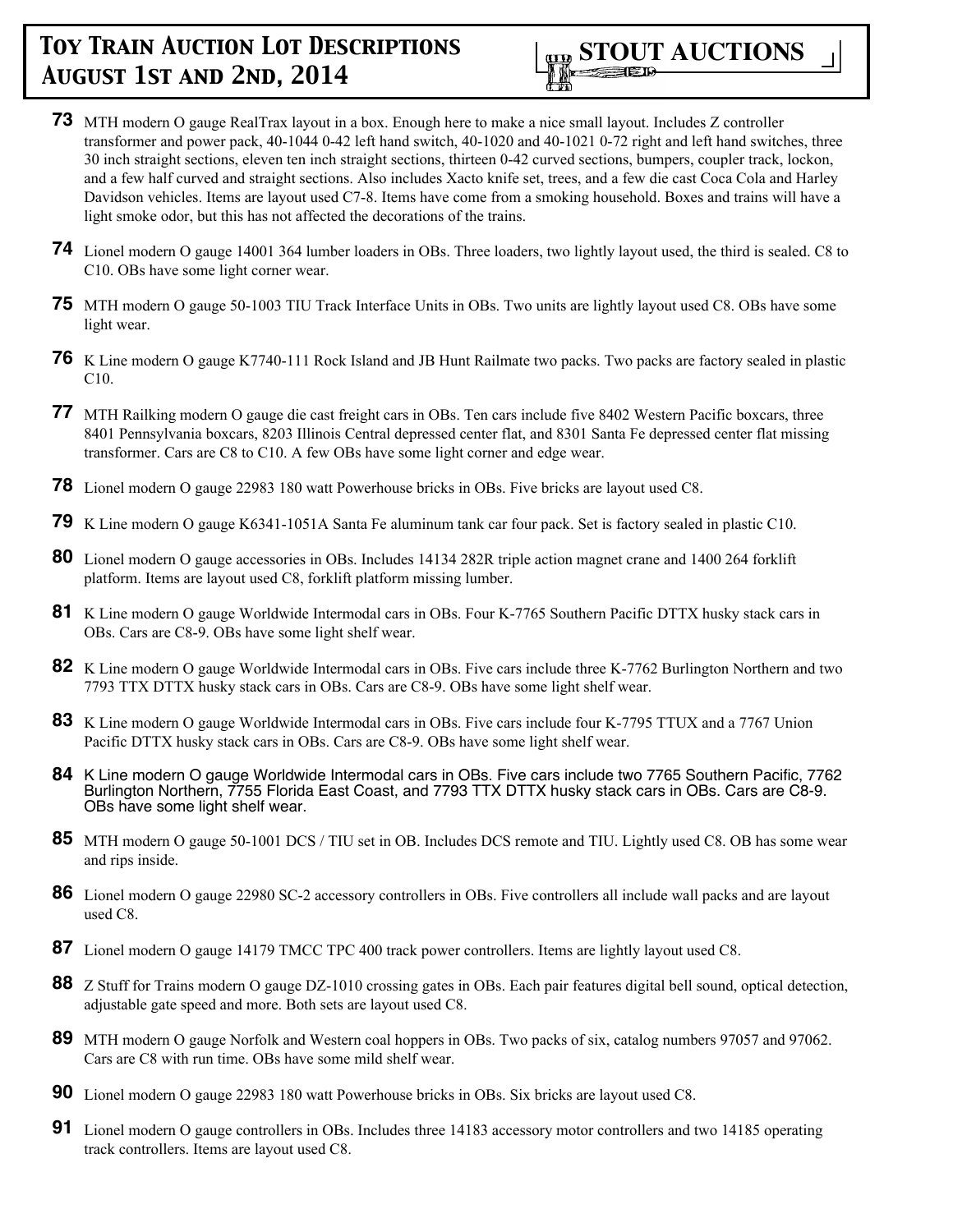

- **92** Lionel modern O gauge crossing signals in OBs. Includes three 22947 die cast mainline crossing gates, 22946 die cast crossing gate and signal, two 12888 flashing signals, and 62162 crossing gate and signal. Items are layout used C8. One OB has moderate weight damage.
- **93** Lionel modern O gauge signals and crossings in OBs. Includes 22934 mainline cantilever signal, three 22931 signal bridges, and 14098 crossing gate pair. Items are layout used C8.
- **94** Lionel modern O gauge culvert accessories in OBs. Includes 22975 TMCC 345 culvert unloader, 22965 342 TMCC culvert loader, three 19478 and 19429 New York Central culvert gondolas. Items are layout used C8. OBs have some light wear.
- **95** Z Stuff for Trains modern O gauge DZ-1010 crossing gates in OBs. Each pair features digital bell sound, optical detection, adjustable gate speed and more. Two sets are layout used C8 a third set is missing one gate, and included gate is missing cross buck, both detectors included.
- **96** Lionel modern O gauge Postwar Celebration Series freight cars in OBs. Eight cars include 36702 Bosco operating milk car, 36740 Lionel Lines operating dump car, two 26794 PFE ice cars, two 26765 Sheriff and Outlaw cars, and two 19450 barrel ramp cars. Cars are C8 to C10, a few OBs have light shelf wear.
- **97** Lionel modern O gauge 26973 Getty Oil die cast tank car three packs in OBs. Both sets are C8 with run time. One set box has some mild wear at corners and some clear tape on the box.
- **98** Modern O / S gauge accessories in OBs. American Flyer style accessories from Lionel and MTH. Includes 30-9043 coaling tower, 49812 755 talking station, and 49814 774 floodlight tower. Items are layout used C8. OBs have light wear.
- **99** K Line modern O gauge reefers and express boxcars in OBs. Seven cars include 761-2114 Union Pacific express boxcar, 762-7484 Southern Pacific woodside art reefer, 756-1991 REA die cast reefer, 752-2111 Union Pacific die cast reefer, 762 -7483 Florida East Coast art reefer, 762-7487 Florida East Coast art reefer, and 762-7488 Southern Pacific art reefer. Cars are C8 to C9, 2114 OB has tape repaired flap. Other OBs have very light shelf wear.
- **100** K Line modern O gauge scale gondolas and coil cars in OBs. Nine cars include two 652-1591 Great Northern die cast gondolas, 652-1891 Pennsylvania die cast gondola, 676-1151 and 1152 Burlington Northern coil cars, 652-1091 Baltimore and Ohio die cast gondola, 652-1751 New York Central die cast gondola, 652-1931 Reading gondola, and 652-1411 Conrail gondola. Cars are C8 to C9. OBs have light shelf wear.
- **101** K Line modern O gauge O scale cabooses in OBs. Five cars include sealed K613-2113 Union Pacific, K612-1731 Katy caboose, two K612-2112 Union Pacific bay window cabooses, and 613-1491 Rio Grande extended vision caboose. Cars are C8 to C10. Open cars have light corner wear.
- **102** K Line modern O gauge die cast hoppers in OBs. Eleven cars include three 623-1453 Delaware and Hudson, three 623 -1151 Burlington Northern, two 623-1095 Baltimore and Ohio, 623-1651 Lehigh Valley, 623-2111 Union Pacific, and 623 -8013 Peabody. Cars are C8 to C9. OBs have some light corner and edge wear.
- **103** K Line modern O gauge die cast Westside Lumber skeleton log cars in OBs. Nine cars include four K663-8015 and five K663-8014 . Cars are generally C8. OBs have light corner wear.
- **104** K Line modern O gauge cabooses in OBs. Six cars include 613-1651 Lehigh Valley, 613-1451 Delaware and Hudson, 612 -1531 Lehigh Valley, 615-1411 Conrail, 612-1751 New York Central, and 615-1898 Pennsylvania. Cabooses are C8 to C9. OBs have light corner wear.
- **105** K Line modern O gauge aluminum tank cars in OBs. Five cars include 6332-8011 BASF, 6333-2111 Union Pacific research project, 6331-1931 Reading, and 6341-8013 and 8014 Tank Train cars sealed. Cars are C8 to C10. OBs have very light wear.
- **106** K Line modern O gauge extruded aluminum hoppers in OBs. Four cars include 6244-1491 Rio Grande, 6243-2111 Union Pacific, 6243-1051 Santa Fe, and 6243-1891 Pennsylvania. Cars are generally C8. OBs have some light corner and edge wear.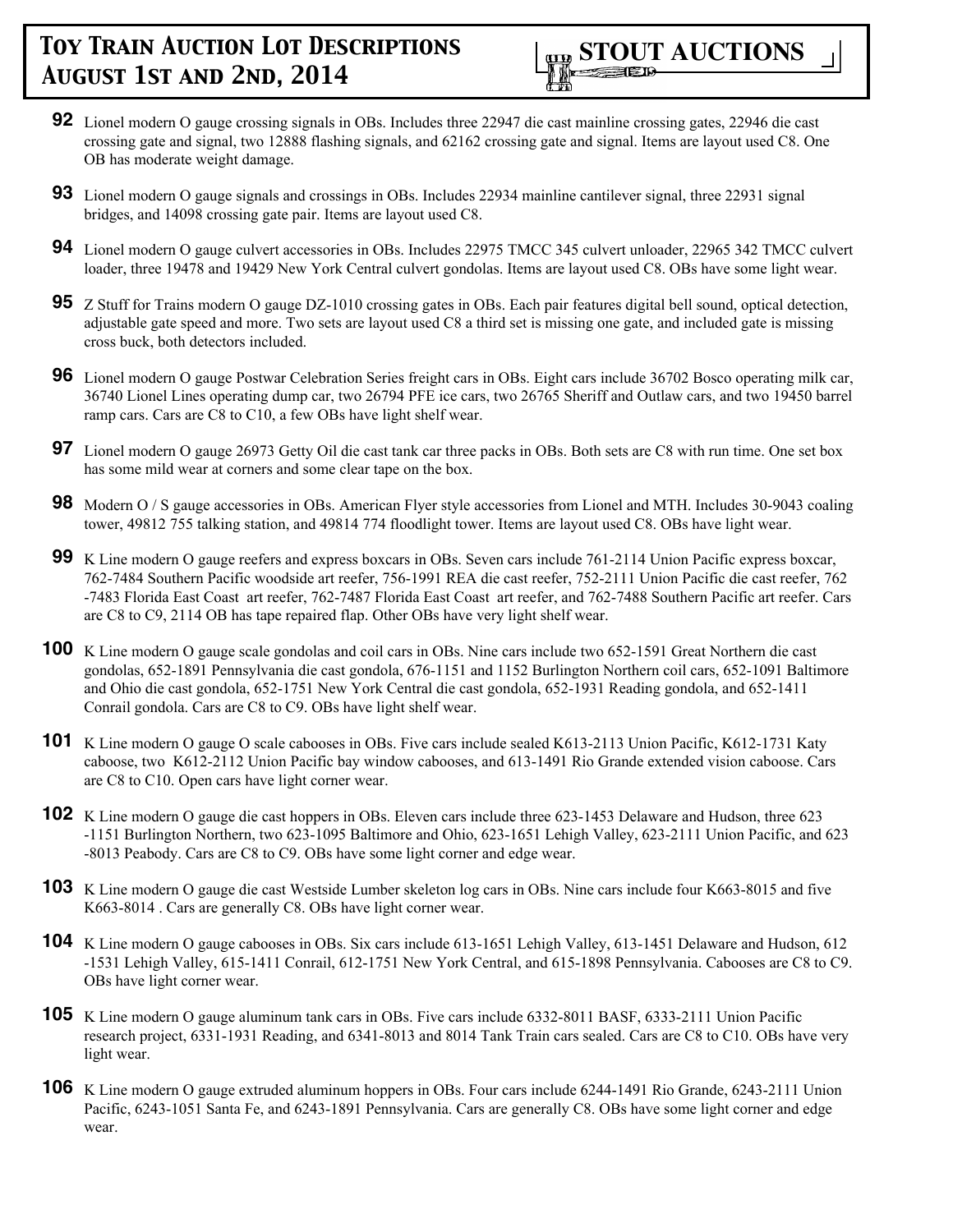

- **107** K Line modern O gauge cabooses in OBs. Five cabooses include 613-1151 Burlington Northern, 613-1391 Rock Island, 612-2034 Southern Pacific, 613-1251 Chesapeake and Ohio, and 612-2011 Southern. Cabooses are C8 to C9. OBs have light wear.
- **108** K Line modern O gauge freight cars in OBs. Includes 705-211 Union Pacific Police TV camera car. Car is missing all accessories such as the receiver and cords, car only. Also included is five 763-1091 Baltimore and Ohio double deck stock cars, and 694-2111 die cast Union Pacific Evans Auto Loader. Cars are C8 to C9.
- **109** Lionel modern O gauge Service Station Special. Set is the 1998 21753 fire and rescue set. Set features TMCC and Railsounds in the motorized unit. Set is factory sealed in plastic C10.
- **110** Lionel modern O Gauge 11912 1996 Lionel Steel service station special in OB. Set includes #57 switcher with TMCC and two ore cars. Also included are three 51502 ore cars. Trains are generally C8, one car still sealed C10.
- **111** MTH modern O gauge Westinghouse Schnabel flat cars in OBs. Three cars all catalog number 20-98232. Two cars are C9 -10, one is C8. One "Do Not Hump" sign noted to be loose, but included in the box. OBs have light corner and edge wear.
- **112** Lionel modern O gauge 32998 Mid Town operating hobby shop in OB. Layout used C8. OB has some light corner wear.
- **113** Lionel modern O gauge and other oil accessories. Includes 14153 Lion Oil Derrick, 24112 oil field with bubble tubes, and three custom built oil storage tanks (a few broken handrails on the tanks) Items are layout used C8.
- **114** MTH and Lionel modern O gauge accessories in OBs. Includes 30-9112 operating fire station, 30-9142 operating house on fire, and 14104 burning switch tower. Items are layout used C8.
- **115** K Line modern O gauge DTTX die cast well car sets in OBs. Four sets are catalog number K-7794, the fifth car does not have a box and is missing three containers, also believed to be a 7794. Cars are C8 to C10
- **116** Train America Studios modern O gauge TAS-4002 TMCC Signal Enhancers in OBs. Nine pieces are new C9-10 These allow TMCC signal to be fed into both the hot and common rails without creating a short.
- **117** Lionel modern O gauge accessories and cars in OBs. Includes 32929 Santa icing station, two 16796 snowman icing cars, and 36704 operating reindeer car missing box, corral, and reindeer. Items are generally C8.
- **118** Atlas modern O gauge 21st century signal system. Includes four G type 6930 signals with three circuit boards. Items are C7 area due to bent ladders, one cut plug, and scenery material on the bases.
- **119** Lionel modern O gauge Christmas cars in OBs. Eleven cars include 19781 Vapor caboose, 36253 2003 boxcar, 26789 Kiss Kringle chase gondola, 19491 vat car, 36032 present gondola, 26527 caboose, 19998 2001 boxcar, 36066 present gondola, 36733 Christmas music boxcar, 19855 Christmas aquarium car, and 16776 holiday Railsounds boxcar. Cars are generally C8 with run time. OBs have light corner and edge wear.
- **120** Lionel modern O gauge Angela Trotta Thomas cars in OBs. Five cars include signed 1997 TCA museum boxcar, 10th anniversary limited boxcar, two 36265 Window Wishing boxcars, and 36270 Home for the Holidays boxcar. Cars are C8 to C9.
- **121** Lionel modern O gauge 1900 to 2000 Century Club Wall Clock made by Lumichron. Base is polished steel and is 12 inches in diameter. Face of clock is 7 1/4 inches diameter and is surrounded by a Blue neon light with a white neon light on the inside. Clock works perfectly.
- **122** Lionel modern "Circle L" clock with OB. Clock face is 16 inches in diameter and has a red neon ring that is plug in. Clock mechanism is battery operated. Good condition, however two small blemishes on the face near the bottom.
- **123** Lionel modern O gauge Union Pacific die cast ore cars in OBs. Eleven cars include two of each of the following 26920, 921, 922, 923, and 925. Only one 29924. Cars are C8 with run time. OBs have light corner wear.
- **124** Lionel modern O gauge 11844 Union Pacific die cast ore car four pack in OB. Set is factory sealed in the master carton C10.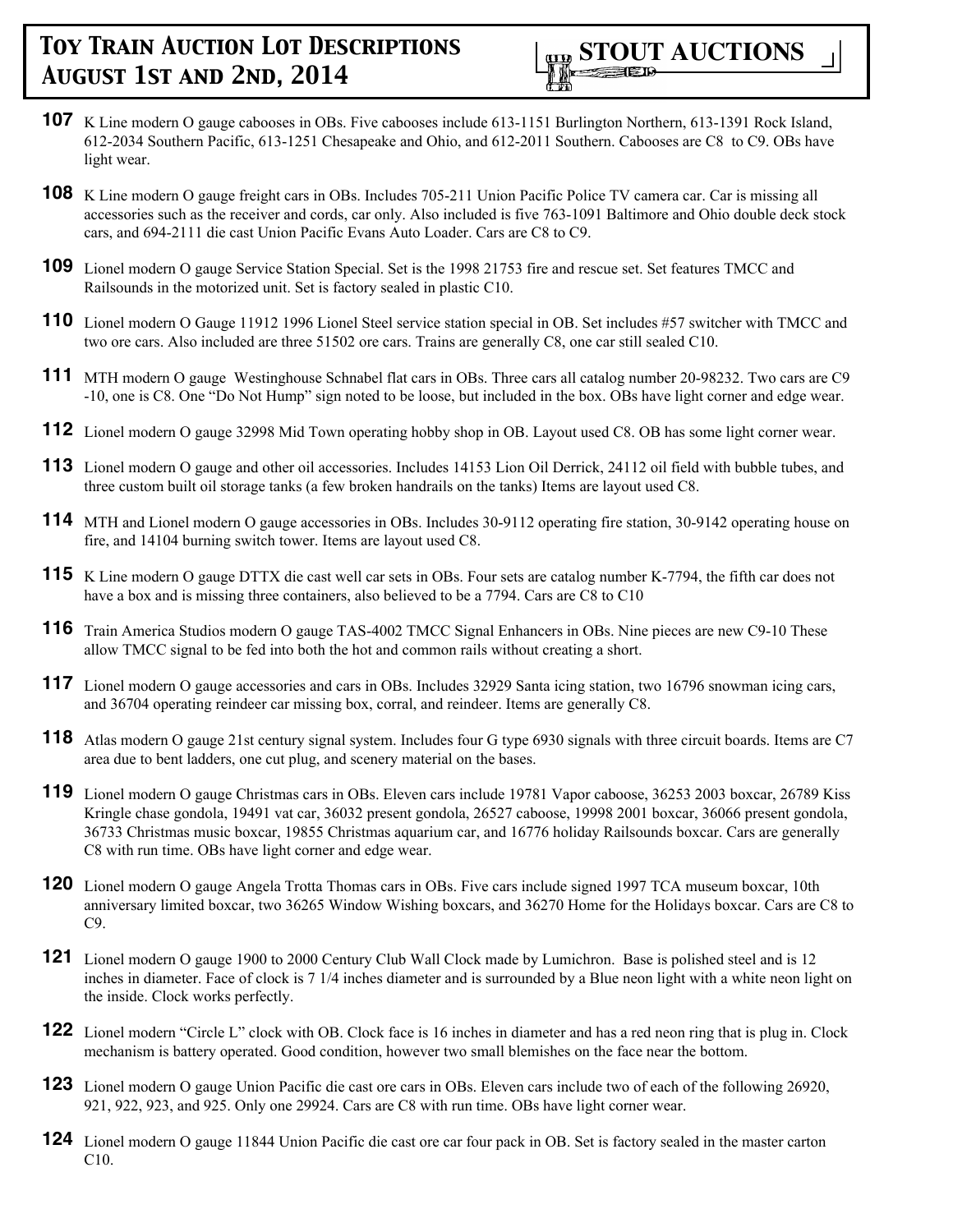- **125** Lionel modern O gauge 14110 operating Ferris Wheel in OB. Wheel is layout used C8.
- **126** Lionel modern O gauge 14170 amusement park swing ride in OB. Layout used C8.
- **127** Lionel modern O gauge amusement park 24179 scrambler ride layout used C8. OB has some light wear.
- **128** Lionel modern O gauge amusement park 14109 Carousel ride, layout used C8, appears to be missing one flag from the top.
- **129** Lionel modern O gauge carnival accessories including 24161 Test O Strength and 24139 Duck Shooting Gallery. Items are layout used C8.
- **130** Lionel modern O gauge Burlington Northern bathtub gondolas in OBs. Includes 17417 three pack factory sealed in the master, three open cars are all 17428. Open cars are layout used C8.
- **131** Lionel modern O gauge die cast tank cars in OBs. Includes 26936 tank car four pack and three die cast Sinclair cars including 26978, 26979, and 26980. Pack is C8-9, Sinclair cars are C8.
- **132** Lionel modern O gauge 36927 Baltimore and Ohio die cast hopper six pack factory sealed in plastic C10. Also includes 26985 die cast Baltimore and Ohio two pack in C8 condition.
- **133** Lionel modern O gauge 14186 accessory voltage controllers in OBs. Two are open and layout used C8, the other is sealed C10.
- **134** Lionel modern O gauge 29061 Pennsylvania Madison passenger car four pack in OB. Set is factory sealed C10.
- **135** Not trains but still very neat resin model of the ship Nautilus from 20,000 Leagues Under The Sea. Released by Disney and is 1 of 1,000 produced. Features battery powered lights. Only issue is that the lower front fin on the ship has been glued, otherwise perfect condition. These are currently bringing upwards of \$450 on Ebay.
- **136** MTH Railking modern O gauge operating accessories in OBs. Includes 30-9104 Speedy Car Wash and 30-9113 Citgo operating gas station. Items are layout used C8. OBs have some wear, car wash box has loose window.
- **137** Lionel modern O gauge 14105 operating aquarium building in OB. Item is C7-8 layout used with two very small scratches on the roof.
- **138** Lionel modern O gauge 19890 Santa Fe crew talk caboose in OB. Features crew talk and TMCC. Appears open but unrun C9.
- **139** Lionel modern O gauge die cast tank cars in OBs. Includes factory sealed 26936 four pack with UP, Sinclair, Getty, and Phillips cars and 26981 Gulf two pack in C8-9 condition.
- **140** Lionel modern O gauge missile firing and range sets in OBs. Includes two 24107 range sets with exploding boxcars and four 14162 470 missile launching platforms. Items are C8 to C10.
- **141** K Line modern O gauge K-1904 Santa Fe Super Steam set in OB. Set is missing track, but includes transformer. Set is C7 -8 with run time, some detail items such as hand railings are broken on the caboose. Set box has some corner wear.
- **142** Lionel modern O gauge 14102 #175 rocket launcher in OB. Launcher features smoke, sound, and lights. Unit is factory sealed in the inner carton C10.
- **143** Lionel modern O gauge 12767 Steam Clean and Grind wheel shop in OB. Accessory is C7 with layout use and some mildew staining. Main sections are complete, but some small accessory items may be missing.
- **144** Lionel modern O Gauge 24114 operating gantry crane with TMCC control in OB. Inner carton is sealed C10.
- **145** Lionel modern O gauge operating coal accessories in OBs. Includes 32921 97 coal elevator in C7 condition with some scenery material on the base and a bit of paint on the elevator house, 14157 397 coal loader C10, and 14107 497 in C8 condition.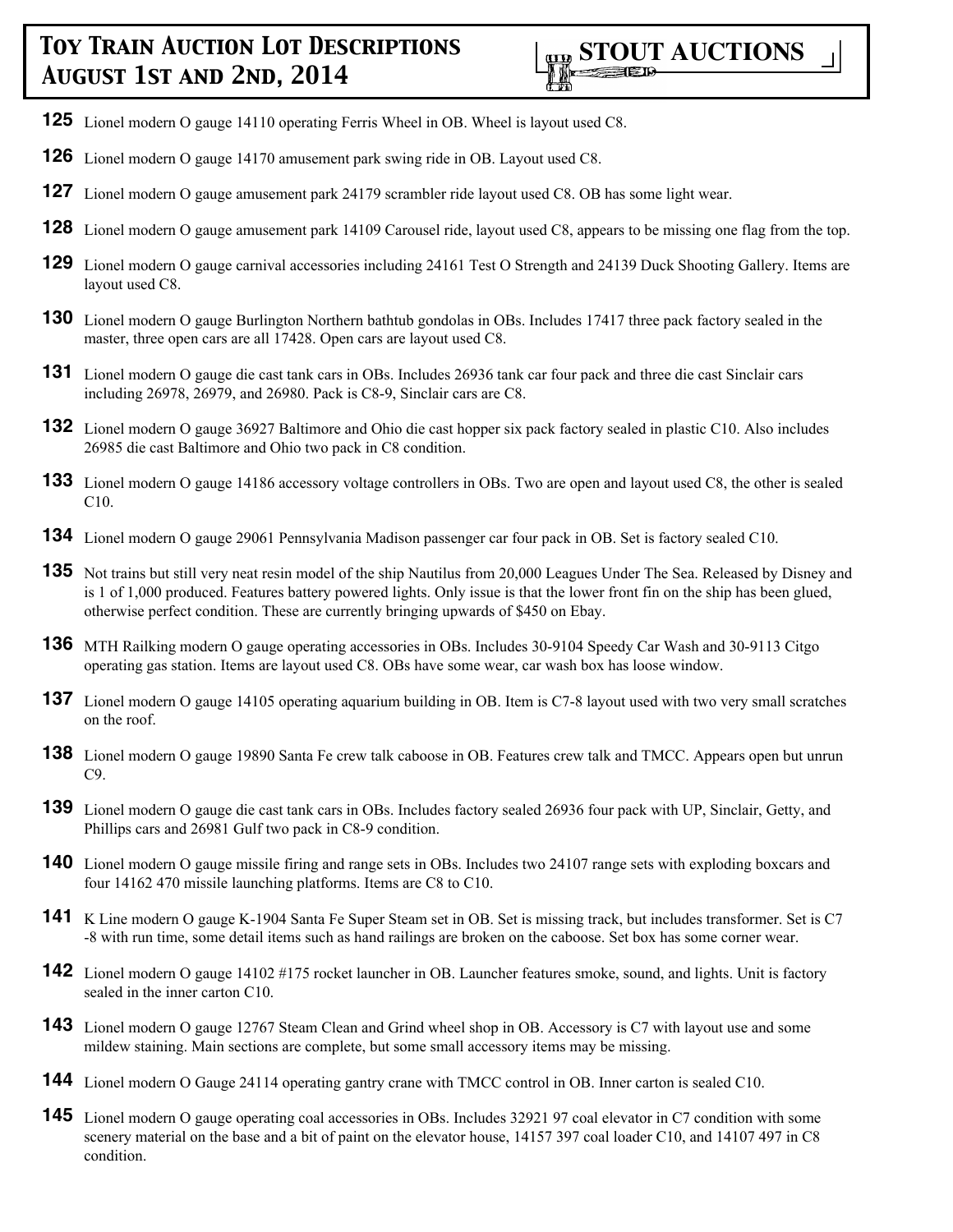

- **146** Lionel modern O gauge 14065 nuclear reactor in OB. Unit is factory sealed in the inner carton C10.
- **147** Lionel modern O gauge Union Pacific 4-6-2 steam locomotive in OB. Catalog number 28034. Loco features TMCC, Railsounds, Electrocouplers and more. Loco is C7-8 with moderate run time. OB has some corner and edge wear.
- **148** Lionel modern O Gauge 18072 Pennsylvania 1668E Torpedo in OB. Loco features TMCC, Railsounds, Electrocoupler and more. Loco is C7 due to some paint loss at the leading edge of the top of the boiler just above the Lionel Lines name plate. OB has some corner wear.
- **149** MTH Railking modern O gauge 30-2177-0 Great Northern SW-8 switcher in OB. Loco features horn and is C7-8 with paint chipping on the pilot.
- **150** Lionel modern O gauge 28026 4-6-2 Lionel Lines loco and tender in OB. Loco is C8 with run time. Loco features TMCC, Railsounds, Electrocoupler, smoke unit and much more.
- **151** Lionel modern O gauge 21775 Wreck Train Recovery set. Set is factory sealed in plastic C10.
- **152** Lionel modern O Gauge 19079 New York Central Heavyweight passenger cars in OBs including; 19080 Railway Express baggage car numbered 2564, 19081 Park Place coach numbered 2565, 19082 Star Beam coach numbered 2566 and a 19083 Hudson Valley observation numbered 2567. Cars are C8 with run time.
- **153** MTH modern O gauge 40-4000 Z4000 transformer in OB. Transformer in C8 condition with layout use.
- **154** MTH Railking modern O gauge items in OBs. Includes Rio Grande 30-2203-1 Rio Grande Galloping Goose with Protosound and 30-1160-1 Rio Grande 4-6-0 steam locomotive with Protosounds, loco is missing inner carton. Loco is C7+ with a few small paint chips, Goose is C8 with run time.
- **155** Lionel modern O gauge 18857 Union Pacific GP-9 diesel locomotive in OB. Loco features TMCC, Railsounds, Electrocouplers, and much more. Loco is C8 with run time.
- **156** Lionel modern O gauge 18022 Pere Marquette 2-8-4 Berkshire steam loco and tender with four Pere Marquette Madison type heavyweight passenger cars including; 19039 baggage, 19040, 19041 heavyweight coach, and 19042 observation. Loco is C7 with light wear and moderate run time. Cars are C8-9 with little if any run time. Locomotive original box has light corner and edge wear.
- **157** Lionel modern O Gauge Wabash 18046 Hudson in OB. Loco features TMCC, Railsounds, smoke unit and much more. Loco is C8 with run time. Cars range C8 to C8+. OBs have light wear.
- **158** Lionel modern O gauge operating cars in OBs. Includes 19828 Chicago and Northwestern operating cattle car, 36764 Westside Lumber log dump car, and two 26798 Bethlehem dump cars. OBs have very light wear.
- **159** Lionel modern O gauge log and coal dump cars in OBs. Nine cars include 16676 Burlington dump car, 26722 Lionel Lines log dump, three 16782 Bethlehem coal dump car, two 16783 Westside lumber log cars, two 16784 Pratt's Hollow seed cars. Cars are generally C8. OBs have some light corner wear.
- **160** Lionel modern O gauge operating accessories in OBs. Includes Postwar Celebration Series 22998 282R triple action magnet crane and 14000 operating forklift platform and 19484 flat car for platform. Items are layout used C8.
- **161** MTH modern O gauge metal cars in OBs. Includes two 98209 CSX hot metal cars and undecorated slag car three pack without box. Cars are C7-8. OBs have mild wear.
- **162** Lionel modern O gauge Chesapeake and Ohio aluminum passenger cars in OBs. Seven cars include 19145 combo, 19146 coach, 19147 coach, two 19148 Chessie Club, 19149 dining car, and 19150 observation. Cars are C8-9 with very little run time. OBs have light corner wear.
- **163** Lionel modern O Gauge 19088, 19089, 19090, 19091 Chesapeake and Ohio passenger cars in OBs, C7-8 with moderate run time and a few slight shine spots on the roof from box rubs. OBs have light wear and some sun fading.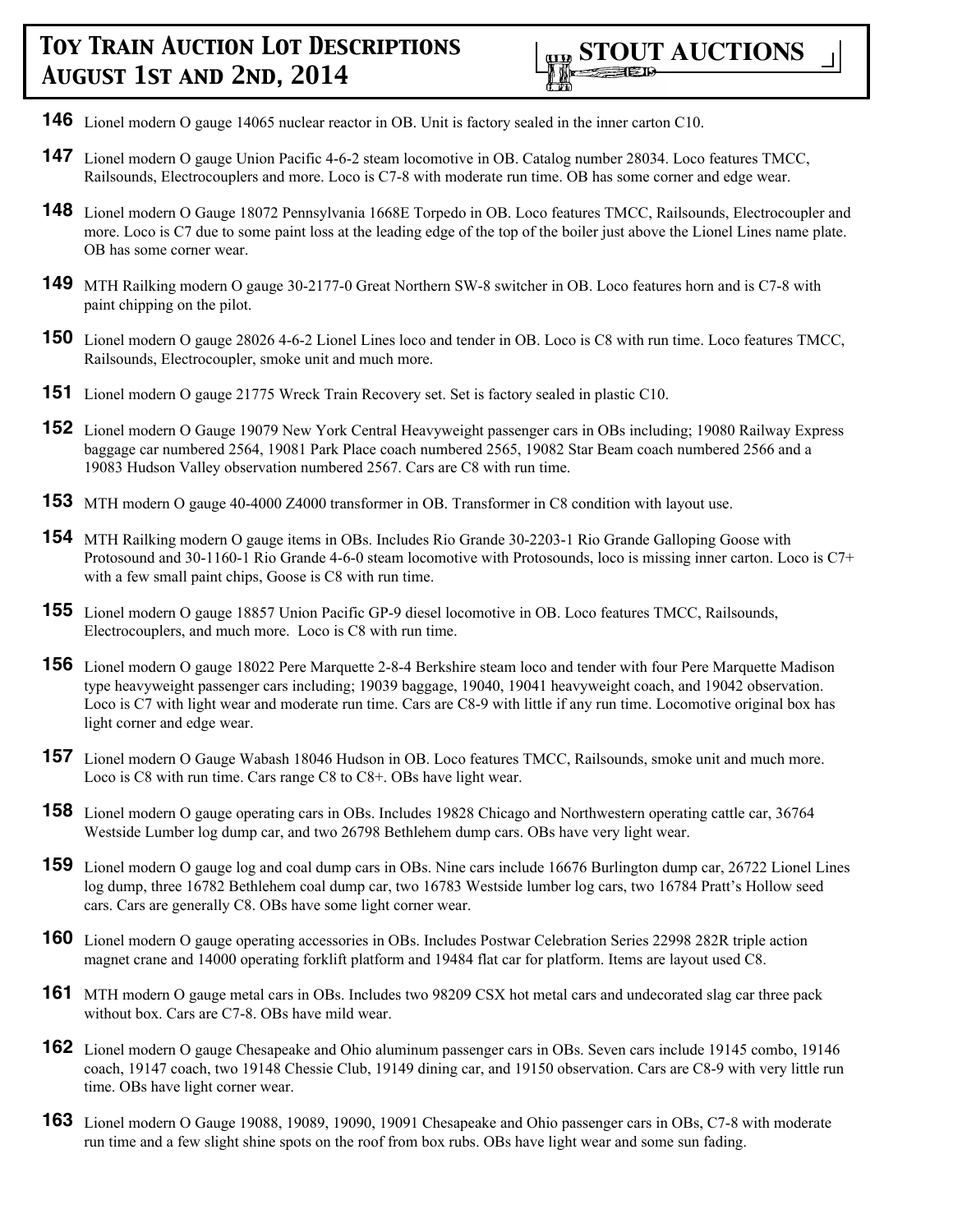- **164** Lionel modern O gauge Getty die cast tank cars in OBs. Nine cars include three 26974, two 26975, two 26976, and two 26941. Cars are C8 to C9. OBs have some wear, one is ripped.
- **165** Lionel modern O gauge aluminum Amtrak passenger cars including; 19100 baggage, 19101 combo, 19102 coach, 19103 vista dome, 19104 dining, 9105 full vista dome, and 19106 observation all in OBs. Cars are C8 with moderate run time. OBs have some light shelf wear.
- **166** Lionel modern O Gauge Santa Fe aluminum passenger cars including; 19109 baggage, 19110 combo, 19111 diner car, 19112 coach,19128 vista domes, 19138 vista dome and 19113 vista observation all in OBs. Cars are C8 condition with run time. OBs have light corner and edge wear one tape repaired corner.
- **167** Lionel modern O gauge Lionel Lines aluminum passenger cars including; 19160 baggage, 19161 coach, 19162 vista dome and 19163 observation. Cars are C8 with moderate run time. OBs have light corner and edge wear.
- **168** Lionel modern O gauge Norfolk and Western aluminum passenger cars in OBs. Seven cars include 19139 baggage, 19140 combo, 19141 diner, 19142 coach. 19143 coach, 19151 roomette and 19144 observation. Cars are generally C8-9 with little run time. OBs have some wear and sun fading.
- **169** Lionel modern O gauge operating accessories in OBs. Includes 32989 464R sawmill, 22997 oil drum loader, and 12915 164 log loader. Items are layout used C7-8. OBs have light wear.
- **170** Lionel modern O gauge cabooses in OBs. Five cabooses include 17629 Santa Fe, 17630 Union Pacific, 17627 Chesapeake and Ohio, 17628 BNSF, and 17649 Lionel Lines I-12. All except the I-12 are extended vision. Cars are generally C8. OBs have light wear.
- **171** Lionel modern O gauge 22922 Southern Pacific Intermodal crane in OB. Unit is layout used C8. OB has some corner and edge wear.
- **172** Lionel modern O gauge milk cars in OBs. Nine cars includes 17331 Hoods, two 17332 Pfaudler, three 17350 Hoods, and three 17349 New York Central. Cars are C8 to C10
- **173** Lionel modern O gauge 32910 rotary coal tipple and 24148 coal packs in OBs. Tipple is layout used and missing control buttons C8. Coal packs are new C10 and there are five of them. Tipple box has some creasing.
- **174** Lionel modern O gauge 22993 Lionel route 66 dino cafe in OB. Item is layout used C8. OB has light wear.
- **175** K Line modern O gauge TTAX sets in OBs. Three sets of five cars include two 7702D and one 7702C. One D set is sealed, the other two sets are C8-9.
- **176** K Line modern O gauge freight cars in OBs. Eight cars include four 693-2111 Union Pacific die cast flats with beams, 623 -1094 and 1095 Baltimore and Ohio die cast hoppers, 663-1011 Alaska die cast skeleton log car, and 7041-2111 Union Pacific operating voltmeter car. Cars are generally C9-10.
- **177** Lionel modern O gauge TMCC items in OBs. Includes two 12969 command sets with Cab-1 remotes and command base, 12911 command base, and 12866 135 watt powerhouse. Items are generally C8, one command set is unused C10.
- **178** K Line modern O gauge American Red Cross heavyweight passenger three packs in OBs. Catalog number K-4899A. One set is open C8 and is missing one inner box, the second set is factory sealed C10.
- **179** K Line modern O gauge 763-1091 Baltimore and Ohio double deck stock cars. Four cars are factory sealed in the master carton C10.
- **180** MTH Railking modern O gauge buildings in OBs. Includes row houses, country houses, and depots. Nine buildings includes two 90032, 9083, 9089, 9076, 9081, 9047, 9044, and 9023. Buildings are C8+ to C10.
- **181** Lionel modern O Gauge 22972 Bascule bridge 313 in OB. Bridge is C8 with some layout use. OB has light wear and one long scratch.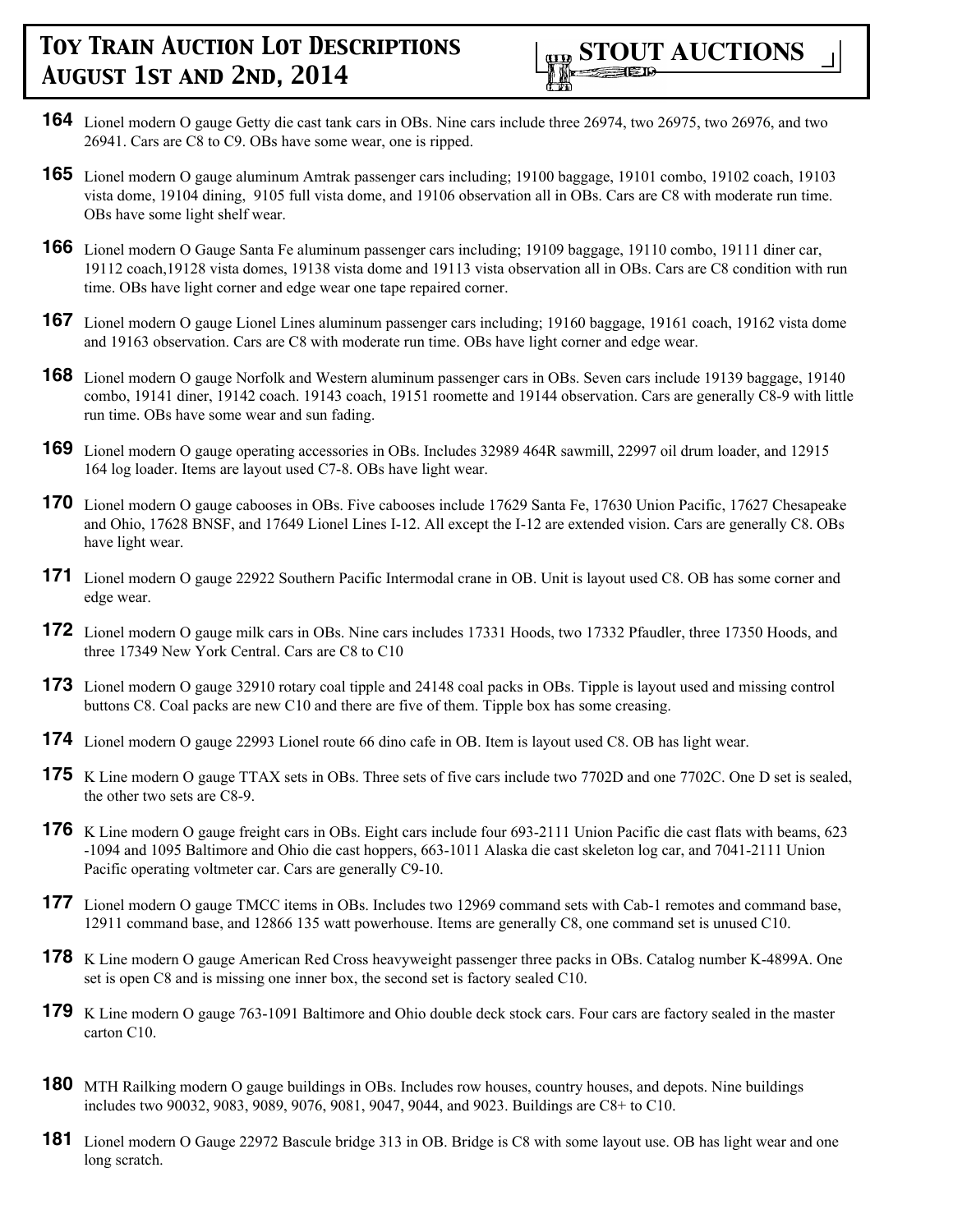

- **182** MTH Railking modern O gauge buildings in OBs. Includes 9040 Greyhound Bus station, 90018 John's Ice Cream factory, 9075 First City Bank, and 90026 Grainery. Building are layout used C8-9.
- **183** MTH Railking modern O gauge buildings in OBs. Includes buildings and billboards. Eight items include the following numbers 90047, 9016, 9093, 9081, 9015, 90029, 90045, and 90024. Items are layout used C8 to C8.
- **184** Lionel modern O gauge 15384 Norfolk and Western Station Sounds diner in OB. Features TMCC control and Station Sounds. Car is unrun C9-10.
- **185** K Line modern O gauge Baltimore and Ohio Heavyweights passenger cars including; K-0750 REA baggage, K-1062 Dolly Madison diner, K-3510 Fort Lee coach, K-3511 Fort Knox coach, K10-0045-5 RPO, and K10-0004-4 Lake Harriet Pullman. Cars appear to be C9 with no major signs of run time. OBs have mild wear and a few small rips.
- **186** K Line modern O gauge Union Pacific heavy weight passenger cars in OBs. Six cars include 4213 Glen Gordon coach, 4215 Glen Allen coach, 3628 diner, 4210 Glen Huron coach, 5630 REA baggage, and 1544 San Francisco observation. Cars are generally C9 condition, OBs have shelf wear and dust.
- **187** K Line modern O gauge Union Pacific City of Los Angeles aluminum passenger set in OBs. Includes K4690A and K4690B three car sets. Cars are C8+ with some light run time. RPO car has some light chipping in the lower red stripe and some touchups to one skirt that might be factory. Some shelf dust and dirt spotting that will clean.
- **188** MTH Railking modern O gauge street lamp sets in OBs. Includes seven 1032 64 green sets and 1071 508-2 green. Items are layout used C8.
- **189** Lionel modern O gauge 18303 Amtrak GG-1 locomotive in OB. Features dual motors, Magne Traction and more. Loco body is C8, but frame is C7 with some heavier run time, some wear to pickup rollers. OB has light shelf wear.
- **190** Lionel modern O Gauge Pennsylvania GG-1 in OB. Loco is catalog number 18313 and features TMCC, dual Pullmor motors and more. Loco is C8 with run time. OB has light shelf wear.
- **191** Lionel modern O gauge aquarium cars. Includes 19868 shark aquarium car with TMCC and aquarium sounds factory sealed in the master carton C10, and two 26784 Stingray Express cars in C8-9 condition, one small rip in end flap of one OB.
- **192** MTH Railking modern O gauge I Love Toy Trains items in OBs. Includes docksider loco in C6-7 condition with heavy paint chipping, two sealed 7499 boxcars, 96019 sealed tank car, 7451 sealed Christmas boxcar, open 7451 Christmas boxcar, 7754 open caboose, and open 7675 flat with trailer. Items are C8 to C10 unless noted.
- **193** Lionel modern O gauge 18221 Denver & Rio Grande SD-50 diesel locomotive in OB. Loco features Railsounds. Loco is C8 with run time. Clean OB.
- **194** Lionel modern O gauge 1954 catalog cover clock made by Lumichron. Base is polished steel and is 12 inches in diameter. Face of clock is 7 1/4 inches diameter and is surrounded by a red neon light with a white neon light on the inside. Clock works perfectly. Particularly tough piece to find.
- **195** Lionel New York Central modern O Gauge fire car and instruction car in OB. Set number 11988. Features TMCC, Railsounds and much more. Set is C7-8, with run time, missing red light lens. Set box complete, inner boxes missing. Set box has light wear.
- **196** Lionel modern O gauge 28032 Baltimore and Ohio steam locomotive in OB. Loco features TMCC, Railsounds, Electrocoupler, smoke unit and much more. Loco is C8 with run time, however some light paint chipping under the pilot truck. Locomotive original box has light corner and edge wear.
- **197** Lionel modern O gauge Pennsylvania heavyweight passenger cars 39008 four car set containing; 39009 Indian Rock combo, 39010 Andrew Carnegie coach, 39011 Salmon P. Chase coach and a 39012 Skyline View observation.
- **198** K Line modern O gauge Pennsylvania Tuscan five stripe GG1 in OB. Catalog number is K2780-4912RS. Loco has TMCC and Railsounds and is factory sealed in the master carton C10.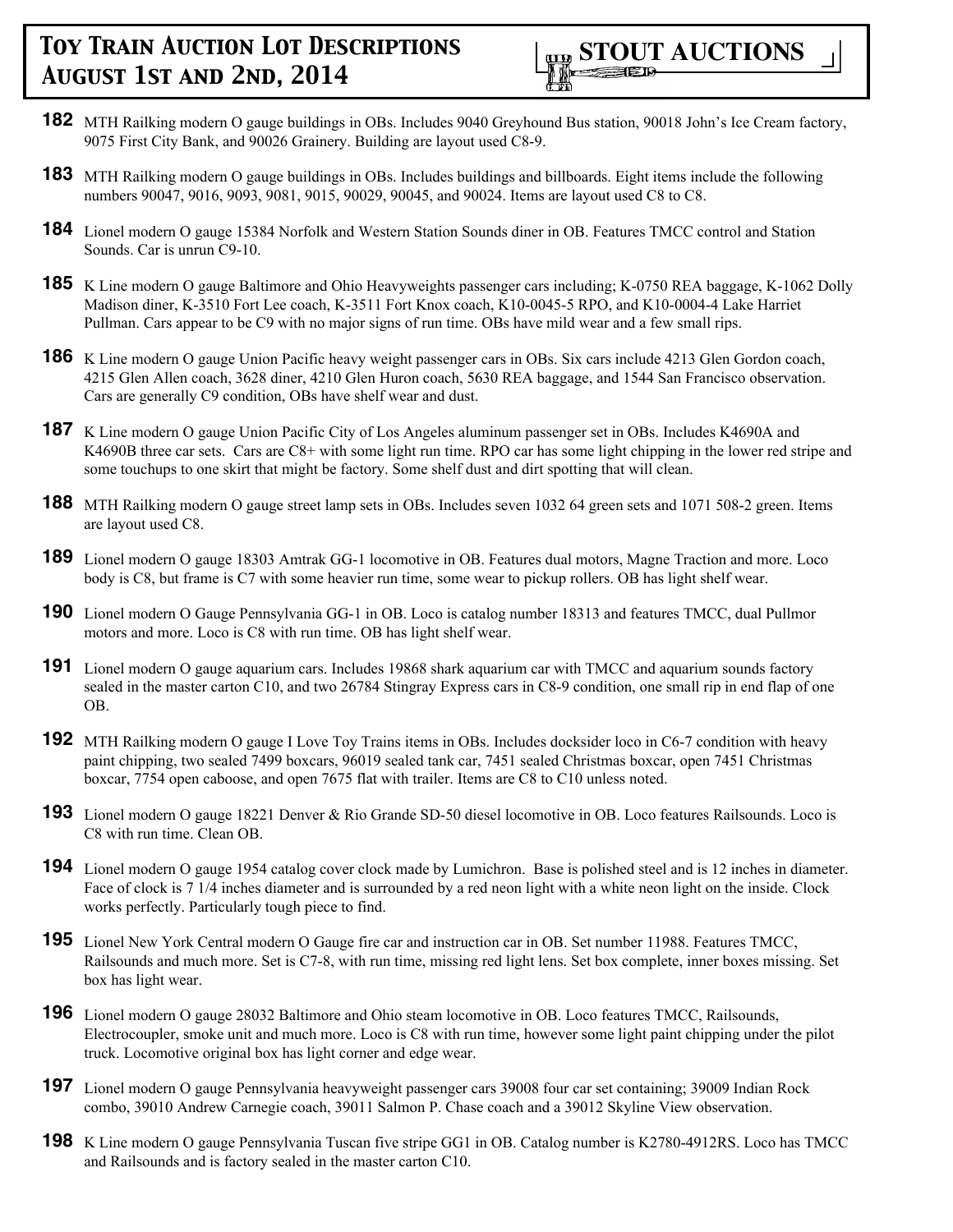

- **199** K Line modern O gauge Southern Crescent five car passenger set in the OBs. Five cars include K4486-0006 George Wythe Pullman, K4486-0319 heavyweight baggage, K4486-3170 heavyweight diner, K4486-0007 Patrick Henry observation and K4486-0005 William Davidson coach. Cars look C9 with very little if any signs of being run. OBs have very light wear on ends.
- **200** Atlas modern O gauge Chesapeake and Ohio 55 ton fish belly hoppers in OBs. Four cars numbered 6752-1, 2, 3 and 4. are all new C9-10.
- **201** Atlas modern O gauge Norfolk and Western 55 ton fish belly hoppers in OBs. Four cars numbered 6754-1, 2 , 3 and 4. are all new C9-10.
- **202** Lionel modern O gauge operating accessories in OBs. Includes 14170 swing ride missing flags otherwise C8 and 24177 balloon ride in C8-9 condition.
- **203** Lionel modern O gauge operating lighthouses in OBs. Includes 24135 in C7-8 condition with light wear and 14087 in C7 condition with paint and scenery material on the base. OBs have light wear.
- **204** Lionel modern O gauge operating coal accessories in OBs. Includes 14004 397 coal loader missing switch and coal, 22936 coaling tower new in box, and 14005 456R coal ramp missing red dump tray. Items are layout used C7-8, except for the tower which is C10.
- **205** Lionel modern O gauge operating accessories in OBs. Seven items include 14104 burning switch tower, two 14085 128 news stands, 2308 news stand, 14086 38 water tower, and two 12929 animated truck loading docks. Items are C7+ to C9.
- **206** Lionel modern O gauge hobo accessories in OBs. Includes 14080 hobo hotel, 14161 hobo shack, and two 32987 hobo campfires. All are layout used and graded C7 due to missing some of the small figures.
- **207** Lionel modern O gauge accessories in OBs. Items include 12818 animated freight station, 14084 419R heliport, 22999 465 -99 sound dispatching station, 12749 radar antenna, 14162 missile launching platform, and 24102 industrial water tower. Items are C7 to C8+ Most layout used, some have scenery material on the cords or bases.
- **208** K Line modern O gauge K2499-2001 Amtrak California F59PHI diesel locomotive in OB. Loco features TMCC, Railsounds, fan driven smoke, Electrocouplers, and much more. Loco is lower C8 with run time and a few very small rubs on the upper edge of the shell. Locomotive original box has light corner and edge wear.
- **209** K Line modern O gauge K2416-4545 CTR RS-3 diesel locomotive in OB. Loco features TMCC, Railsounds, Electrocouplers, and much more. Loco is C8 with run time.
- **210** Lionel modern O gauge operating accessories in OBs. Includes 14082 pedestrian walk over with scale speed sensor with paint on the base, 32991 WLLC operating radio station, 32996 362 barrel loader, and 14157 397 coal loader. Items are C7 to C8+ Most layout used. OBs have some corner wear.
- **211** MTH Railking modern O gauge accessories in OBs. Includes 9072 barn, 9119 787 operating log loader missing logs, 9139 operating farmhouse on fire, 9107 operating station platform, and 90006 yard tower. Items are layout used C7 to C8. OBs have some wear.
- **212** Lionel modern O gauge 32997 aluminum Rico station in the OB. Station is layout used C8. OB is shelf worn with some creasing.
- **213** Lionel modern O gauge 22918 Premiere Edition 446 locomotive backshop in OB. Layout used C7 with the typical creasing of the tin near the top edges of the roll up doors also some light wear on the roof. OB has some moderate wear.
- **214** Lionel modern O gauge accessories in OBs. Includes 24140 Charles Bowdish operating homestead, 32920 animated airplane pylon, and 14072 haunted house. Items are layout used C8. OBs have light wear.
- **215** Lionel modern O gauge amusement park 14171 Pirate Ship ride, layout used C8.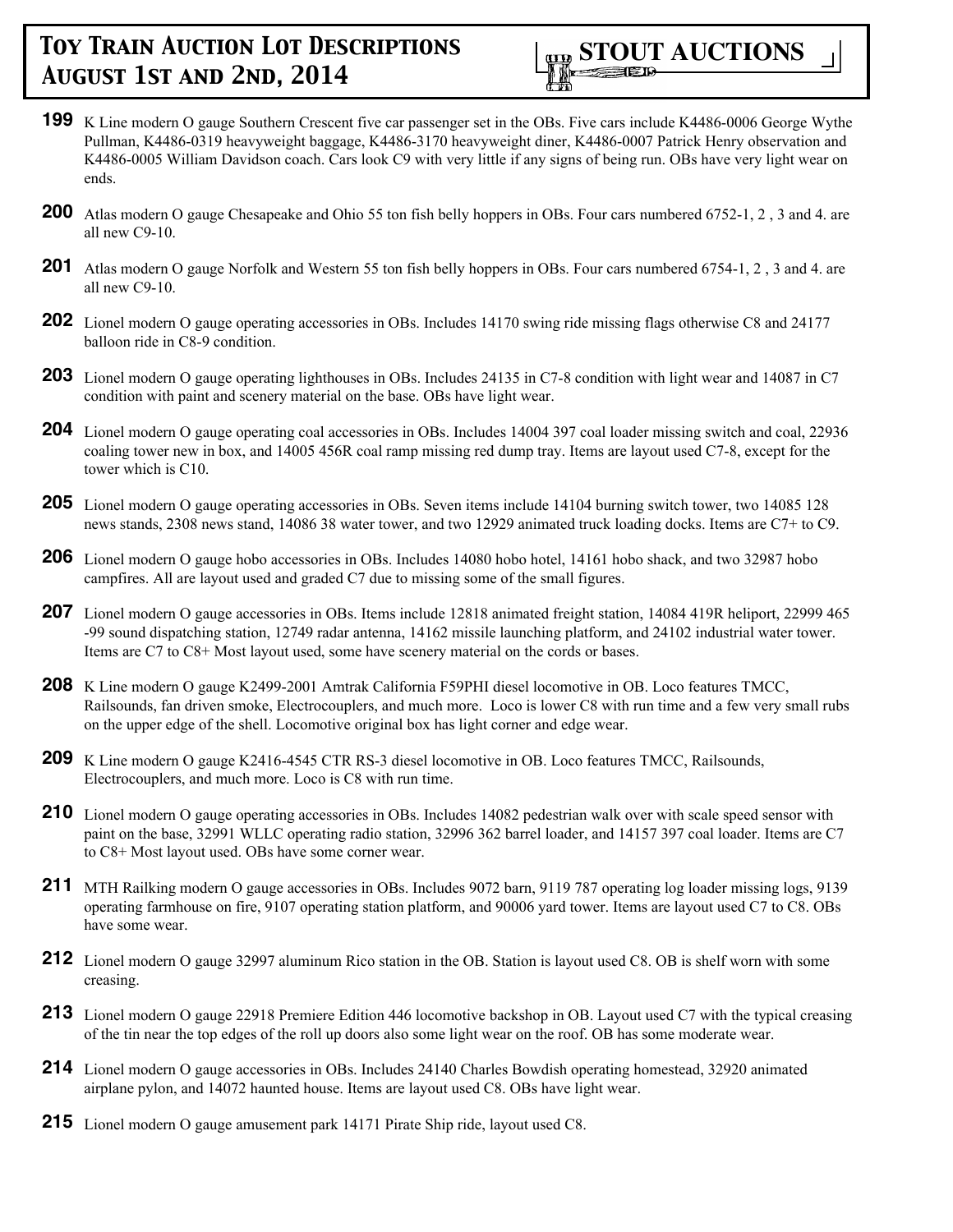

- **216** Lionel modern O 32999 Hell Gate bridge in OB. Bridge is layout used C7 with gray paint in various spots on the bridge. Might be able to carefully clean away. OB is worn and has large tear in one side.
- **217** Lionel modern O gauge 12741 operating Union Pacific Intermodal crane in OB. Crane is layout used C8. OB had mild to moderate corner wear.
- **218** Lionel modern O gauge 24115 AMC / ARC operating log loader in OB. Loader can be used with TMCC or controller. Factory sealed in the OB C10.
- **219** Lionel modern O gauge 14295 Legacy #990 control set. Set features Cab II remote and command base. Set is missing batteries. Does include wall pack. Layout used C8.
- **220** Lionel modern O gauge 24134 operating gantry cranes in OBs. Both are factory sealed C10.
- **221** Lionel modern O gauge 26769 Santa Fe operating crane with TMCC in OB. Crane also features lights and working out riggers. Car is C8 with run time, however inner carton is missing from the box and the outrigger blocks are missing. OB has creasing in the sides.
- **222** Lionel modern O gauge 18119 Union Pacific FA-2 Alco A units without boxes. Also, 16068 Romeo baggage, 16069 New Haven combo, 16070 Plainfield Pullman, 16072 St. Clair Shores vista dome , 16073 Westfield coach, and 16074 Livingston observation. Loco and cars are C8 with run time. OBs have mild wear.
- **223** MTH modern O Gauge Southern Pacific streamlined five car passenger set without boxes. Catalog number is 20-6523. Cars are C8 to C7+ with a few minor scuffs on two roofs.
- **224** MTH modern O gauge New York Central Madison five car passenger set without set box. Set number is 20-4022. Cars are C8 with run time.
- **225** MRC modern power packs. These packs put out 12V and 18V. Great for lighting buildings and other fixed voltage accessories. Packs are layout used C8, nine total plus two small HO transformers.
- **226** Lionel modern O Gauge 19742 Erie bay window caboose in OB. Caboose features TMCC control with Electrocouplers and crew talk. Caboose is C8-9 with little if any run time.
- **227** Lionel modern O gauge 18241 Burlington Northern SD60 diesel locomotive in OB. Loco features TMCC, Railsounds, fan driven smoke, Electrocouplers, and much more. Loco is C8 with run time.
- **228** Lionel modern O gauge 18252 Amtrak Dash-9 diesel locomotive in OB. Loco features TMCC, Railsounds, Electrocouplers, fan driven smoke, and much more. Loco is C8 with run time. Locomotive original box has light corner and edge wear.
- **229** Lionel modern O gauge 21774 custom GP freight packs in OBs. Two packs are C8. OBs have moderate shelf wear.
- **230** Lionel modern O gauge 18588 Delaware and Hudson Alco C-420 diesel locomotive in OB. Loco features TMCC, Railsounds, Electrocouplers, and much more. Loco is C7-8 with run time, one partially broken sun shade and a few pin size nicks. OB has light corner wear.
- **231** Lionel modern O gauge 28502 Santa Fe merger GP-9 diesel locomotive in OB. Loco features TMCC, Railsounds, Electrocouplers, and much more. Loco is C7-8 with run time and one or two small nicks on the cab.
- **232** K Line modern O gauge K2780-4892IC KCC Exclusive Pennsylvania GG-1 electric locomotive in OB. Loco is C8 with run time. Features dual motors. Locomotive original box has light corner and edge wear.
- **233** Lionel modern O gauge 17319 Pacific Fruit Express reefer 6-pack in original boxes, C9-10.
- **234** Lionel modern O gauge Postwar Celebration Series 22982 ZW transformer in OB. Includes two 140 watt power bricks. C7 -8 condition with slightly bent base plate. OB has moderate wear.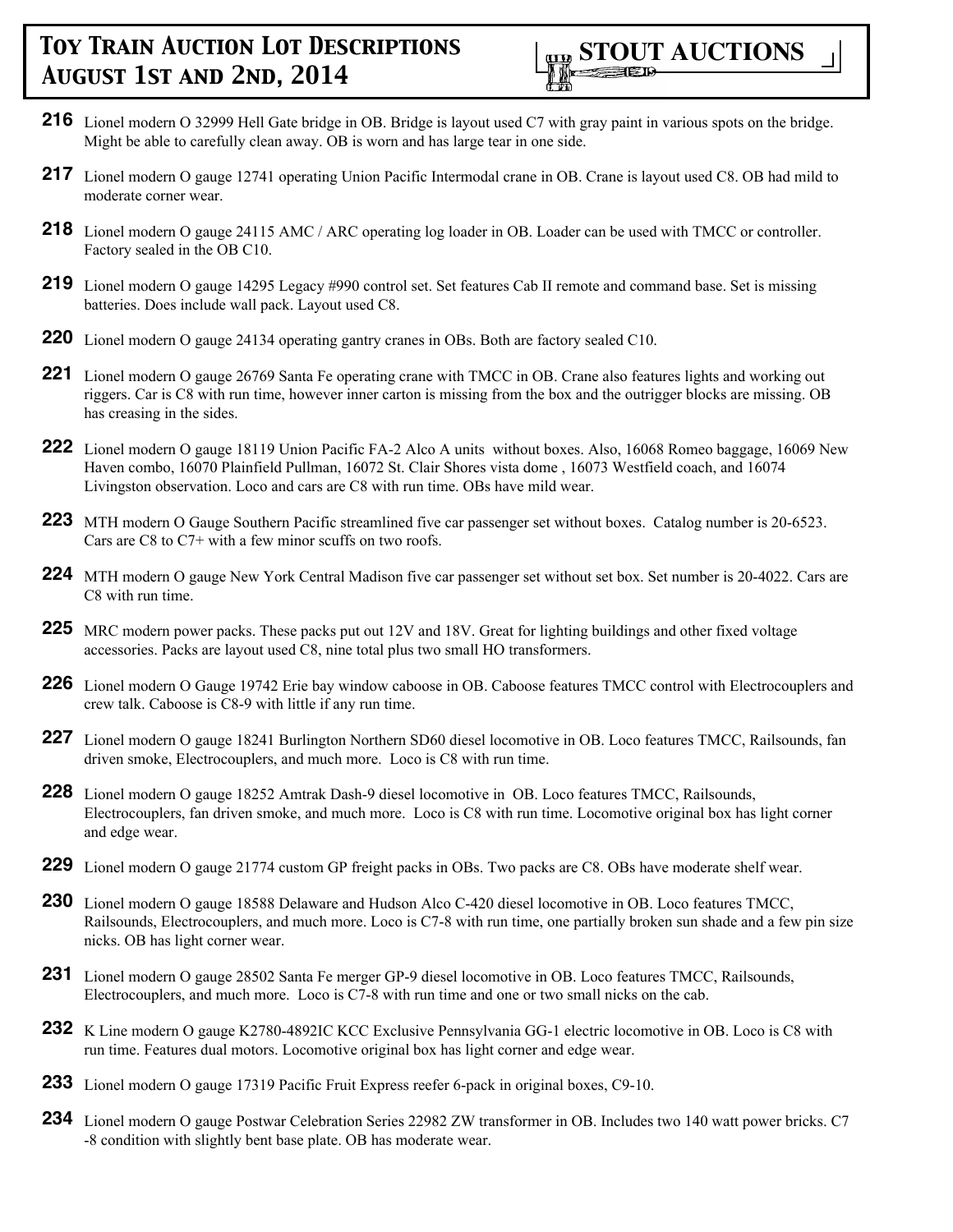

- **235** Lionel modern O gauge 14002 ZW Volt / Amp meter. For new ZWs produced after 1999. C7-8 used, will need new screws to tighten to binding posts as heads have broken off the original.
- **236** Lionel modern O gauge 11863 Southern Pacific GP-9 diesel locomotive in OB. Loco features TMCC, Railsounds, Electrocouplers, and much more. Loco is C8 with run time. Locomotive original box has light corner and edge wear.
- **237** Lionel modern O gauge 28023 Pennsylvania K-4 steam locomotive in OB. Loco features TMCC, Railsounds, Electrocoupler, fan driven smoke unit and much more. Loco is C8 with run time, some blackening is chipping from the driver edges.
- **238** Lionel modern O gauge custom GP-9 series two loco and cars in OBs. Includes 18881 loco in C8 condition with TMCC and Railsounds and sealed 21934 freight pack C10.
- **239** MTH modern O gauge 50-1001 DCS remote control set in OB. Set is sealed C10.
- **240** Lionel modern O gauge 14179 TMCC TPC 400 track power controllers. Two are boxed, one is unboxed with writing on the case. Items are lightly layout used C8, C7+ on the controller with writing.
- **241** Lionel modern O gauge 18860 Pratts Hollow Phantom locomotive in OB. Loco features TMCC, Railsounds, Electrocoupler and more. Loco is C8 condition with run time. OB has light corner wear.
- **242** Lionel modern O gauge 36002 Phantom passenger car four pack in OB. Cars are C9-10. Appear to be opened for inspection only.
- **243** Lionel modern O Gauge Long Island Railroad 18344 commuter set in OB. Set features directional lighting, TMCC, Electrocouplers and Railsounds. Cars are C8 with run time, pantographs packed in OB.
- **244** Lionel modern O gauge 11711 Santa Fe F3 A-B-A in OB. Locos feature dual Pullmor motors, Railsounds, etc. Locos are C8 with run time. OB has mild shelf wear.
- **245** Lionel modern O gauge 18589 Lehigh Valley Alco C-420 diesel locomotive in OB. Loco features TMCC, Railsounds, Electrocouplers, and much more. Loco is C8 with run time and one very small rub noted on the roof.
- **246** Lionel modern O gauge 28086 Pennsylvania consolidation steam locomotive in OB. Loco features TMCC, Railsounds, Electrocoupler, smoke unit and much more. Loco is C8 with some very light run time, however is missing front number plate. Loco box has some corner wear.
- **247** Lionel modern O gauge animated animal cars in OBs. Includes 19846 Giraffe car with sound and TMCC control. Car is missing tell tales otherwise C8. Also included is 26710 Southern stock car with sound in C8-9 condition.
- **248** Lionel modern O gauge depressed flat cars in OBs. Three cars include two 26971 flats with steel loads, one missing outer box, and 36900 depressed flat with backshop load missing inner carton. Items are generally C8, backshop load does have some paint chips.
- **249** Lionel modern O gauge 21771 Rio Grande phenolic cast stock cars in OBs. Cars are C8 with light run time. Set box has light shelf wear.
- **250** Lionel modern O gauge 36085 Florida East Coast gondolas in OBs. Nine cars are in C8 to C9 condition.
- **251** Lionel modern O gauge Southern Pacific 18265 Southern Pacific SD-70 diesel locomotive in OB. Loco features TMCC, Railsounds, Electrocouplers, and much more. Loco is C8 with run time, OB has very light wear.
- **252** Lionel modern O gauge 18250 BNSF SD-70 Mac diesel locomotive. Loco features TMCC, Railsounds, Electrocouplers, and much more. Loco is C7 with a missing sand hatch on the nose, and some light rubs on the roof along with run time.
- **253** MTH Railking modern O gauge I Love Toy Trains freight cars factory sealed in OBs. Ten cars include four 96019 tank cars, two 7554 hoppers, two 7451 boxcars, and two 7675 flat cars. Cars are C10.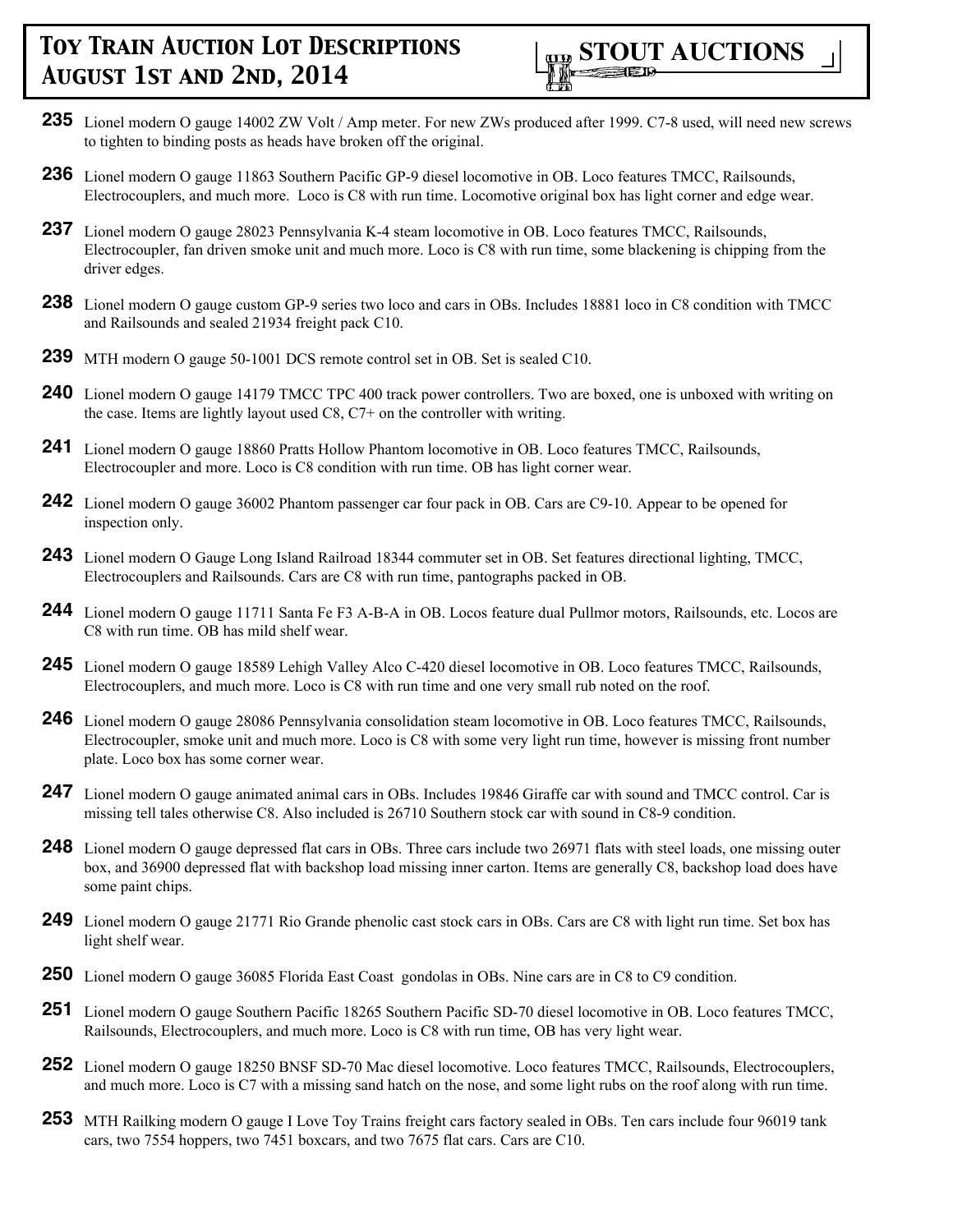

- **254** Modern era Lionel O gauge W&ARR Western & Atlantic Railroad The General steam passenger train with 8701 locomotive and tender, 9551 baggage , 9552 passenger, and 9553 horse car, C7-8. Boxes have some light staining and wear.
- **255** MTH modern O gauge Railking 30-9021 Hellgate bridge in OB. Bridge appears sealed C10.
- **256** K Line modern O gauge K-1925 O gauge Reading Crusader set in individual OBs with set box including; semi-scale Crusader engine and tender, two coach cars, two observation cars and a dining car. Set box is worn and open but trains are sealed in the OBs C9-10. Some OBs have corner damage from the set box being damaged.
- **257** Lionel modern O gauge 28015 Santa Fe Pacific 4-6-2 steam loco in OB. Loco features TMCC, Railsounds, Electrocoupler, smoke unit and much more. Loco is C8 with run time.
- **258** Lionel modern O gauge 28509 Florida East Coast GP-9 A-B-A lash-up with two powered and one dummy unit that feature TMCC, Railsounds, Electrocouplers and more in original box. Two locos are C8-9, one is still factory wrapped C10. OB has light wear.
- **259** K Line modern O gauge K2780-4892IC KCC Exclusive Pennsylvania GG-1 electric locomotive in OB. Loco is C8 with run time. Features dual motors. Locomotive original box has light corner and edge wear.
- **260** Williams modern O gauge Baltimore and Ohio five car luxury liner five car passenger set in OB. Set number LL622. Cars are C8+ with light run time.
- **261** Lionel modern O gauge 28015 Santa Fe Pacific 4-6-2 steam loco in OB. Loco features TMCC, Railsounds, Electrocoupler, smoke unit and much more. Loco is factory sealed in the master carton C10.
- **262** Lionel modern O gauge die cast hoppers in OBs. Includes 26937 hopper four pack with Reading, Delaware and Hudson, Jersey Central, and Baltimore and Ohio. Also included is 26985 Baltimore and Ohio Chessie die cast two pack. Cars are generally C8.
- **263** K Line modern O gauge 21 inch Amtrak Superliner passenger cars in OBs. Five cars all with K4603- prefix include 43803 diner, 43211 sleeper, 43412 coach, 33900 transition sleeper, and 43410 coach. Cars are generally C8 with run time. OBs have light corner wear.
- **264** Lionel modern O gauge 38197 Southern Pacific F3 A-B-A diesel locomotive set sealed in master carton. Locos feature TMCC, Railsounds, Electrocouplers, and much more. Locos are C10. One end of box slightly sun faded.
- **265** Lionel modern O gauge 38100 and 38103 Texas Special F3 A-B-A set in OB. Locos feature TMCC, Railsounds, Electrocouplers, Directional lighting, and more. All units are factory sealed in OBs C10.
- **266** Lionel modern O gauge TMCC controlled aquarium cars in OBs. Includes two 19868 and 19845. One 19868 is sealed C10, the other two cars are C8.
- **267** Lionel modern O gauge 28026 4-6-2 Lionel Lines loco and tender in OB. Loco is C8 with run time. Loco features TMCC, Railsounds, Electrocoupler, smoke unit and much more.
- **268** Lionel modern O gauge 18079 New York Central Mikado steam locomotive in OB. Loco features TMCC, Railsounds, wireless tether, and much more. Loco appears is C8 with run time.
- **269** Lionel modern O gauge 28023 Pennsylvania K-4 steam locomotive in OB. Loco features TMCC, Railsounds, Electrocoupler, fan driven smoke unit and much more. Loco is factory wrapped in inner carton C10.
- **270** MTH Railking modern O gauge operating 30-9104 Speedy Car Wash in OB. Factory sealed in the master carton C10.
- **271** Lionel modern O gauge 18191 Postwar Series Western Pacific F3 ABA Set. Includes 18192 Powered Diesel A Unit, 18193 Non-Powered A Unit, 18197 B unit without Command. Powered unit features TMCC, Railsounds, and more. Locos are C8 with run time, however dummy A unit has two very small spots of dirt/ wear on the roof. No bigger then a pen tip.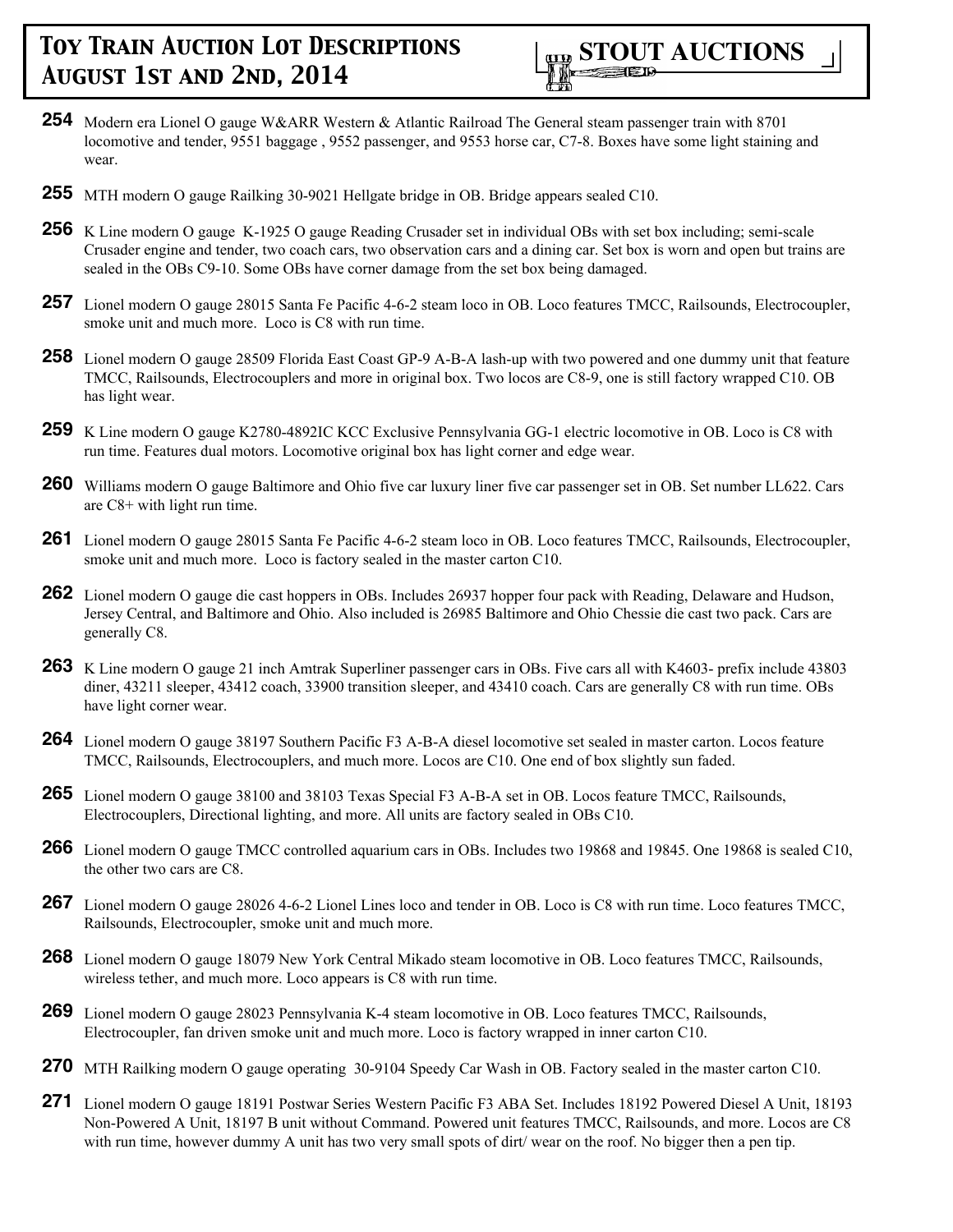

- **272** Lionel modern O Gauge California Zephyr passenger cars in OBs. Includes 19122 baggage, 19123 Silver Bronco vista dome, 19124 Silver Colt vista dome, 19125 Silver Mustang vista dome, 19126 Silver Pony vista dome and 19127 Silver Sky vista observation. Cars are C8-9 with no major signs of run time, maybe very lightly used.
- **273** K Line modern O gauge Southern Pacific Daylight heavyweight passenger cars in OB. Cars include 6055 REA Baggage, 10148 Diner, 2017 Coach, 2018 Coach and 2903 Observation. Cars are C8 to C10.
- **274** Lionel modern O gauge operating accessories in OBs. Includes 12915 164 log loader layout used C8 and 24134 gantry crane. Crane gear box will not rotate cab or lower hook. Would guess drive belts have rotted. These can be fixed. Motor works as does the clam shell bucket. Sold as C7-8 condition as is.
- **275** Lionel modern O gauge 28009 Santa Fe Hudson steam locomotive in OB. Loco features TMCC, Railsounds, Electrocoupler, smoke unit and much more. Loco is C8 with run time. Outer orange box is missing. Inner carton and master carton included.
- **276** Lionel modern O gauge 38027 Meadow River Lumber Heisler in OB. Loco features TMCC, Railsounds, Electrocoupler, fan driven smoke unit and much more. Loco is C8 with run time.
- **277** MTH modern O gauge MT-3021LP Union Pacific Big Boy steam locomotive in OB. Loco has been upgraded with TMCC control and still includes sound and fan driven smoke. Loco is C7 condition with some paint chips at the edge of the cab roof, one loose section of piping from the pilot and a missing bell. Inner carton has one end blown out and repaired with soft foam.
- **278** Willard animations modern O gauge operating track gang. The jackhammer operator breaks up and "tamps" the ballast between the rails while the welder "cuts" the track rail. Includes operating Arc Welder with smoke and jackhammer operator. Layout used item, a few figures have been reattached and there is scenery material attached to the base. C7. Includes track gang sound module.
- **279** Very neat modern O gauge Victorian style mansion. Built from card stock and highly detailed, this would make a great addition to any layout. Building footprint measures 21 inches wide, 12 inches deep and 16 inches tall. Due to the fragile nature of this item, we will do our best to secure it for shipping, but local pickup is strongly encouraged at either our Indiana or Pennsylvania location.
- **280** Willard animations modern O gauge operating playground. The custom playground combines four of our most popular animations. The See-Saw, man flying plane, Merry Go Round, and Swing Set are fully operational to provide non-stop action that will compliment any layout. Layout used item, a few figures have been reattached and there is scenery material attached to the base. Plane missing from end of wire. C7. Includes playground sound module.
- **281** It's not often we see a scenery item come along with this much detail. This custom Treasure Island scene was created with help from Disney Imagineers and the quality of the work shows. These two scenes put together measure about three feet wide and two feet deep. See the ship wreck, hidden treasure caves, and more. A few detail items will need repaired on this piece, but over all it is layout ready. Due to the fragile nature of this item, we will do our best to secure it for shipping, but local pickup is strongly encouraged at either our Indiana or Pennsylvania location.
- **282** Willard animations modern O gauge operating kite flyer. Kite moves up and down. Layout used item, there is scenery material attached to the base. C7.
- **283** Willard animations modern O gauge operating house on fire. Add a touch of drama and excitement to your layout with this realistic and amazing accessory. When activated smoke will billow from the structure along with the sight and sound of roaring flames. Activate the pumps and the sound of fire trucks with bells clanging and sirens blaring can be heard while the fireman sprays real water to extinguish the smoke and flames. Layout used item, a few figures have been reattached and there is scenery material attached to the base. Digital fire sound module included.
- **284** Lionel modern O gauge 14105 animated aquarium accessory. Factory sealed in the master carton C10.
- **285** Lionel modern O gauge 18045 New York Central 777 Commodore Vanderbilt factory sealed in plastic. Loco features TMCC, Railsounds, Electrocoupler and more C10. OB is slightly sun faded and has mild corner damage.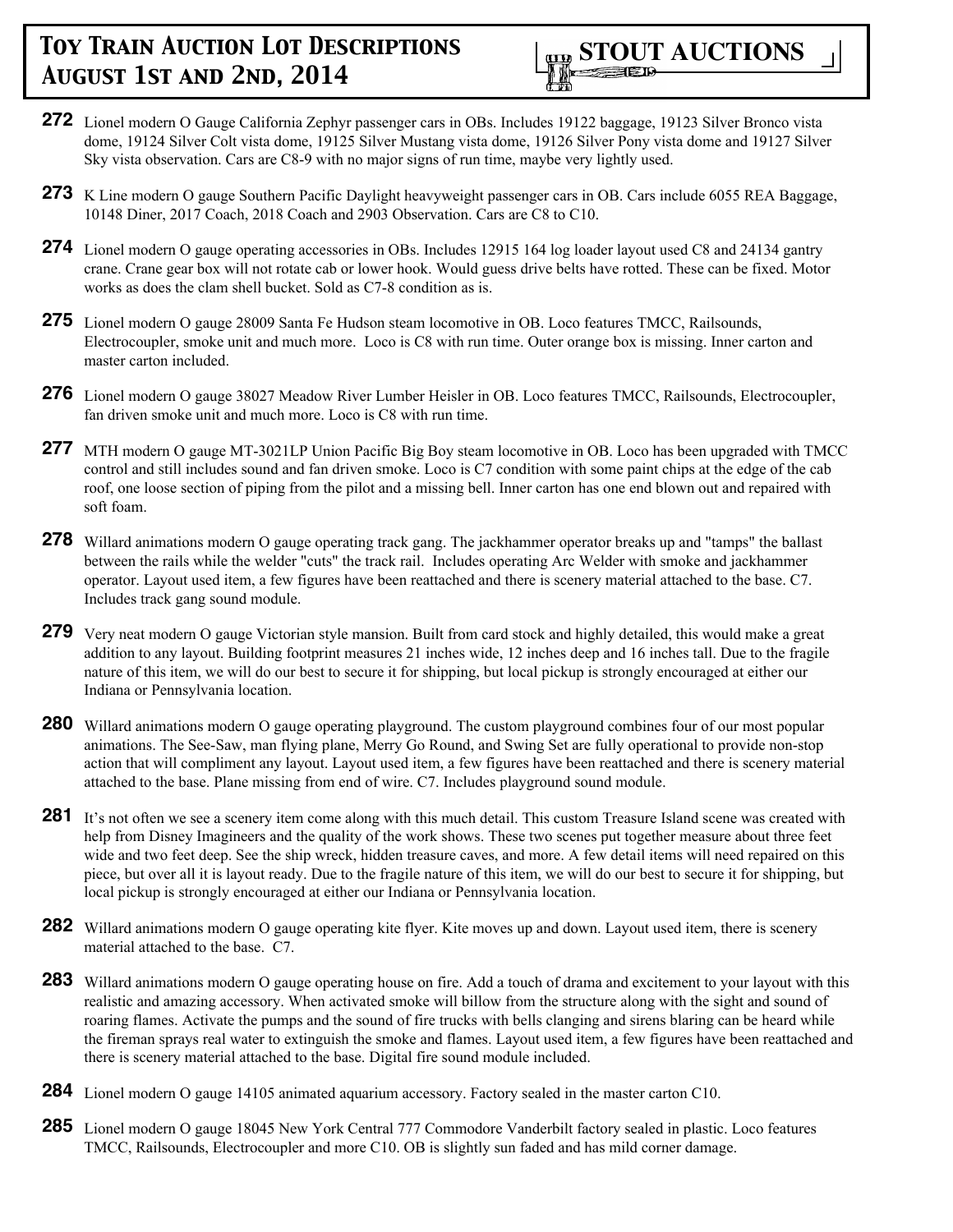

- **286** Lionel modern O gauge 28024 special production blue New York Central Commodore Vanderbilt in OB. Loco is 1 of 250 produced. Loco features Smoke, TMCC, Railsounds and much more. Loco factory sealed in plastic C10.
- **287** Lionel modern O gauge 28012 special production red New York Central Commodore Vanderbilt in OB. Loco is 1 of 250 produced. Loco features Smoke, TMCC, Railsounds and much more. Loco factory sealed in plastic C10. Master carton still partially sealed.
- **288** Lionel modern O gauge 18063 New York Central Commodore Vanderbilt steam locomotive in OB. Loco has the black paint job and features TMCC, smoke, Railsounds and more. Black is the toughest color of the four variations to find. Loco box has been opened, but still factory wrapped in the inner carton C9-10.
- **289** Lionel modern O gauge 28022 West Side Lumber shay steam locomotive in OB. Loco features TMCC, Railsounds, Electrocoupler, fan driven smoke unit and much more. The loco is factory sealed in the master carton C10. One flap partially opened to verify contents.
- **290** Lionel modern O gauge 28029 Union Pacific Big Boy steam locomotive in OB. Loco features TMCC, Railsounds, Electrocoupler, fan driven smoke unit and much more. Loco is C8 with run time. Inner carton has been damaged with end partially blown out. OB has moderate corner and edge wear.
- **291** Lionel modern O gauge Baltimore and Ohio 28051 EM-1 articulated steam locomotive in OB. Loco features TMCC, Railsounds, Electrocoupler, fan driven smoke and more. Locomotive is factory wrapped C9-10.
- **292** Lionel modern O gauge 38026 Norfolk and Western J class locomotive in OB. Cab number is #606. Loco features TMCC, Railsounds, Fan driven smoke unit, firebox glow, Electrocouplers, and more. Loco is C8 with run time.
- **293** Lionel modern O gauge 28063 Pennsylvania T-1 4-4-4-4 Duplex 5511 and tender, equipped with TMCC, smoke, Railsounds, and more. Loco is factory wrapped in the OB C10.
- **294** Lionel modern O Gauge Century Club II New York Central Niagara. Catalog number 28069. Loco feature TMCC, Railsounds, Electrocoupler, smoke and much more. Loco is factory wrapped in the OB C10
- **295** Lionel modern O gauge 28066 Baltimore and Ohio 4-6-2 Pacific steam locomotive in OB. Loco features TMCC, Railsounds, Electrocoupler, fan driven smoke unit and much more. Loco is still factory wrapped in the inner carton C10.
- **296** Atlas modern O gauge double track Pratt truss bridges. Both bridges are built and are 40 inches long. Bridges are C7-8 with some paint near the lower edges and ends from scenery on both.
- 297 K Line modern O gauge K28901S Union Pacific E8 A-B-A units in original boxes. Locos feature TMCC, Railsounds, Electrocouplers, and much more. Locos are C7-8 with moderate run time. One detail vent missing from roof of one A unit and vent screens are slightly warped. OBs have mild shelf wear.
- **298** Lionel modern O Gauge 11940 Southern Pacific Warhorse set. Set features TMCC, Railsounds, and more. Trains are C8 condition with run time. Set box has some mild wear.
- **299** Lionel modern O gauge 14532 Century Club II Pennsylvania Shark nose A-B-A diesel set 14532 and 24510 in OBs. Locos feature TMCC, Railsounds, Electrocouplers and more. Locos are factory sealed in the master carton C10.
- **300** Lionel modern O gauge 38031 Southern Pacific AC-9 2-8-8-2 steam locomotive in OB. Loco features TMCC, Railsounds, Electrocoupler, fan driven smoke unit and much more. Loco is factory wrapped in the inner carton C9-10.
- **301** Lionel modern O Gauge Union Pacific JLC series Challenger in OB. Catalog number is 28099. Locomotive features TMCC, Railsounds, fan driven smoke, Electrocoupler, and more. Locomotive is factory wrapped in the inner carton C10.
- **302** Lionel modern O gauge 38150 Platinum Ghost 2333 F3 A units in OBs, 38151 powered and 38152 dummy. Loco features TMCC, Railsounds, Electrocouplers, and much more. Also includes Lionel 29086 Madison clear shell cars 3 pack in original boxes, 29087 New York coach, 29088 Redwood City coach and 29089 Chesterfield observation. Trains are sealed in the master carton C10.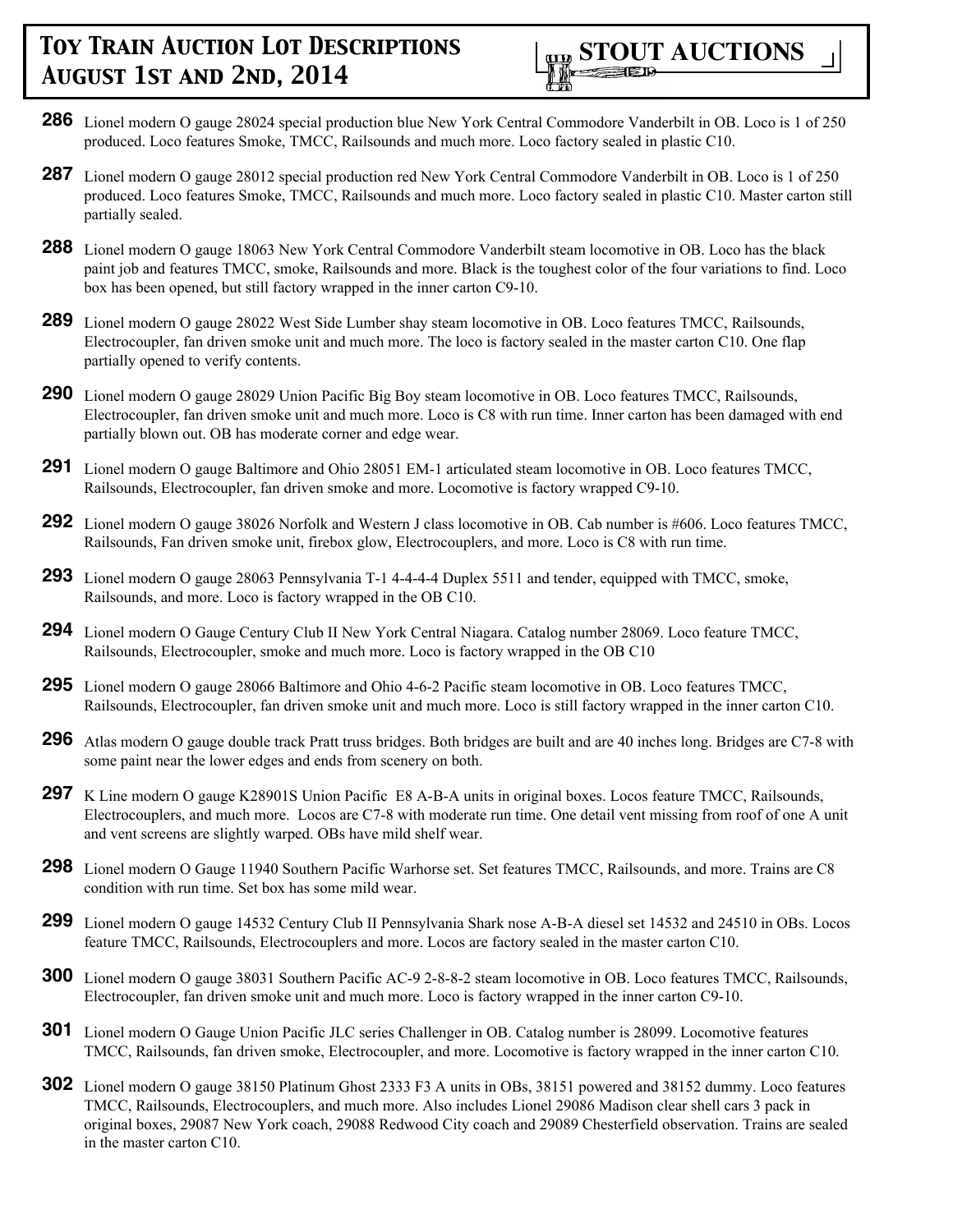- **303** Lionel modern O gauge Century Club II Pennsylvania coal train set in OB. Catalog number is 31726. Set is factory sealed in plastic C10.
- **304** MTH modern O gauge 20-3029-1 Southern Pacific Daylight GS-4 steam locomotive in OB. Loco features Protosound, Protosmoke, Protocoupler, and more. Loco is C7 with five or six paint chips noted on the side of the loco and tender. Chips are no larger than an 1/8th inch in diameter.
- **305** Lionel modern O gauge Norfolk and Western 28052 A class steam locomotive in OB. Loco features TMCC, Railsounds, Electrocoupler, fan driven smoke and more. Loco is factory wrapped in the inner carton C9-10. OB has some light corner wear.
- **306** MTH modern O Gauge Chesapeake and Ohio M-1 Turbine in OB. Catalog number is 20-3042-1. Loco has been upgraded to TMCC control by Train America Studios. C8 with moderate run time. OB has light corner wear.
- **307** Lionel modern O gauge 28084 New York Central Dreyfuss Hudson steam locomotive in OB. Loco features TMCC, Railsounds, Electrocoupler, fan driven smoke unit and much more. Loco is lower C8 with run time and one small rub just above the coupler pocket on the pilot.
- **308** Lionel modern O gauge New York Central Empire State Express passenger cars in OBs. Includes 29173 four pack and 29178 two car add on. Cars are factory sealed in the master cartons, C10.
- **309** Lionel modern O gauge 29181 New York Central Empire State Express station sounds diner in OB. Car features TMCC, car sounds and more. Car is factory sealed in the master carton C10.
- **310** Lionel modern O gauge steam locomotive in OB. 18092 Southern Pacific camel back loco in OB. Loco features TMCC, Railsounds, Electrocoupler, smoke unit and much more. Loco is C8+ with light run time. OB has two inch puncture in one side.
- **311** Lionel modern O gauge 38004 Virginian 4-6-0 steam locomotive in OB. Loco features TMCC, Railsounds, Electrocoupler, smoke unit and much more. Loco is C8 with run time.
- **312** Lionel modern O gauge 21950 Maersk SD70 maxi-stack freight set factory sealed in OB, C10.
- **313** Lionel modern O gauge 21797 Southern Pacific Atlantic Daylight passenger set in OB. Includes 4-4-2 Atlantic steam locomotive. Loco features TMCC, Railsounds, Electrocoupler, smoke unit and much more. Set is C8 with run time. Set box has some light shelf wear and lid has box knife cut.
- **314** Lionel modern O Gauge 21787 Jersey Central Blue Comet set in original box. Loco in set features TMCC, Railsounds, fan driven smoke unit and much more. Trains are all factory wrapped in their packing C9-10. OB has very very light shelf wear.
- **315** Lionel Postwar Celebration Series No. 21788 Missile Launch Set in original boxes, trains are C9, look unrun beyond a factory test. Also included 36730 Missile launch sound car in sealed OB C10.
- **316** Lionel modern O gauge JLC 28064 Union Pacific Challenger steam locomotive in OB. Loco features TMCC, Railsounds, Electrocoupler, fan driven smoke unit and much more. Loco is C8 condition with run time.
- **317** Lionel modern O gauge Union Pacific 4-12-2 steam locomotive in OB. Catalog number is 38029. Loco features TMCC, Railsounds, Electrocoupler, fan driven smoke unit and much more. Loco is C8 with run time.
- **318** Lionel modern O Gauge Santa Fe 2-8-8-2 steam locomotive in OB. Loco is catalog number 38030. Loco features TMCC, Railsounds, Fan Driven smoke unit, and much more. Loco is C8 with run time.
- **319** MTH modern O gauge 20-3079-1 Santa Fe 4-6-4 Blue Goose Hudson steam loco and tender in OB. Loco features Protosound 2.0, DCS control, Protosmoke, Protocoupler, and more. Loco looks C8 however graded C6-7 due to the entire chrome strip missing from one side.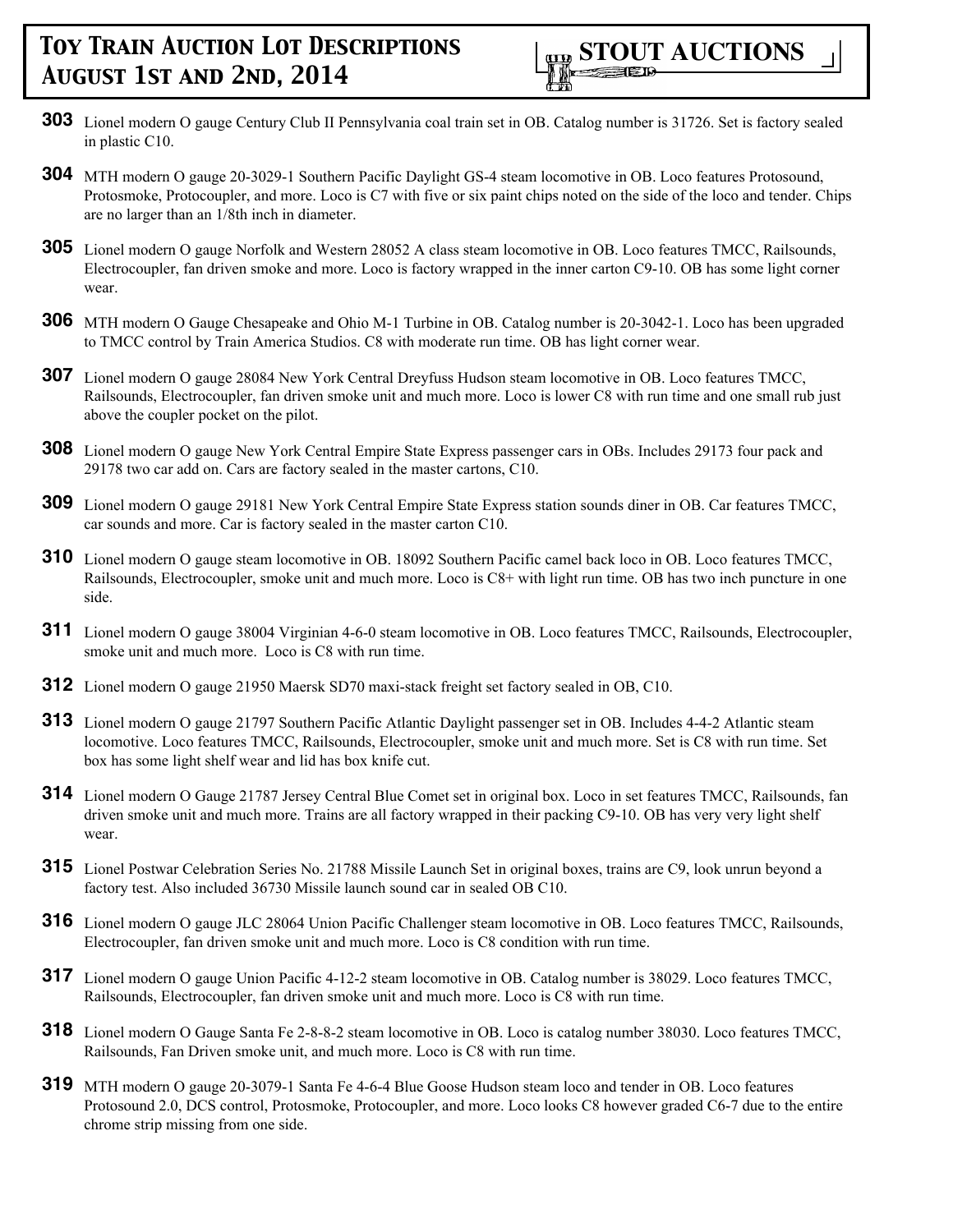

- **320** Lionel modern O gauge Century Club II Union Pacific M-10000 streamliner in OB. Catalog number is 51007. Loco features TMCC, Railsounds, smoke, Electrocouplers, and much more. Also included is 51249 Overland add on cars. Trains are C8+ with very light run time.
- **321** Lionel modern O Gauge 28085 Norfolk and Western Y6B. Loco features Railsound 4.0, Glowing firebox, TMCC command control, and a host of other features. Item is factory wrapped in the inner carton. C10.
- **322** Lionel modern O gauge Phoebe Snow Passenger set in OB. Catalog number 29122. F3 locos feature TMCC and Railsounds. Trains are C8 with run time. Set lid has one inch size puncture in the top.
- **323** Lionel modern O gauge 12782 lift bridge in OB. Bridge is C7-8 condition, however is missing power pack for the control box.
- **324** Lionel modern O gauge 14179 TMCC TPC 400 track power controllers. Items are lightly layout used C8.
- **325** Lionel modern O gauge Postwar Celebration Series Canadian Pacific passenger set in OB. Includes 21759 main set with F3 A-A pair. 14518 B unit with Railsounds Powered loco features TMCC, Railsounds, Electrocouplers, and much more. Trains are C8
- **326** Lionel modern O gauge 38060 Union Pacific H-7 2-8-8-2 in OB. Loco is from the Joshua Lionel Cowen series and features TMCC, Railsounds, fan driven smoke unit, and much more. Loco is C8 with run time.
- **327** Lionel modern O gauge 28057 Southern Mountain 4-8-2 steam locomotive in OB. Loco features TMCC, Railsounds, Electrocoupler, fan driven smoke unit and much more. Loco is C8 with run time.
- **328** Lionel modern O gauge 28028 Virginian 2-6-6-6 Allegheny steam loco with tender in OB. Loco features TMCC, Railsounds, fan driven smoke unit, Electrocoupler and much more. Loco is factory wrapped in the box, C10.
- **329** 3rd Rail brass modern O gauge Union Pacific Anniversary Series Big Boy in OB. Late version, cab number 4024. Loco features TMCC, Railsounds, Electrocoupler, fan driven smoke unit and much more. Loco is C10 factory wrapped.
- **330** Lionel modern O gauge 28062 gold-plated 100th Anniversary 700E J-1E 4-6-4 Hudson loco and tender with display case both factory sealed in OBs with outer shipping carton, C10.
- **331** 3rd Rail brass modern O gauge Chesapeake and Ohio 2-6-6-6 Allegheny steam locomotive in OB. Loco features TMCC, Railsounds, Electrocoupler, fan driven smoke unit and much more. Loco is factory wrapped in the OB C10.
- **332** MTH modern O gauge American Freedom Train GS-4 steam locomotive in OB. Catalog number is 20-3077-1. Loco features Protosound 2.0, DCS control, Protosmoke, Protocoupler, and more. Loco is C7 with run time, one small paint chip, and scuff under cab number under firemans side.
- **333** K Line modern O gauge American Freedom Train five car passenger set in OBs. All cars have K4601 prefix. Cars include 30041 showcase car, 30205 observation, 30101 display car, 30110 display car, and 30040 showcase car. Cars are C8 with run time.
- **334** Lionel modern O gauge 31714 Amtrak Acela set in OBs. This set is loaded with features. TMCC, Railsounds 5.0, Operating pantographs, automatically opening doors, directional lighting and so much more. Includes all paperwork. This is sealed since being shipped new from the hobby shop and is assumed C10.
- **335** Lionel modern O Gauge 15584 three car add on set for the Amtrak Acela set. Set is factory sealed, although plastic has some small areas of taping. C9-10.
- **336** MTH modern O gauge gold Millennium seven car passenger set in OBs. Includes 20-4029 five car passenger set and 20 -4129 two car add on set. Cars are factory wrapped C9-10. OBs have some light shelf wear and corner wear.
- **337** Lionel modern O gauge 28022 West Side Lumber shay steam locomotive in OB. Loco features TMCC, Railsounds, Electrocoupler, fan driven smoke unit and much more. The loco has some run time and is C8 condition. Also included is a sealed 19496 log car three pack C10.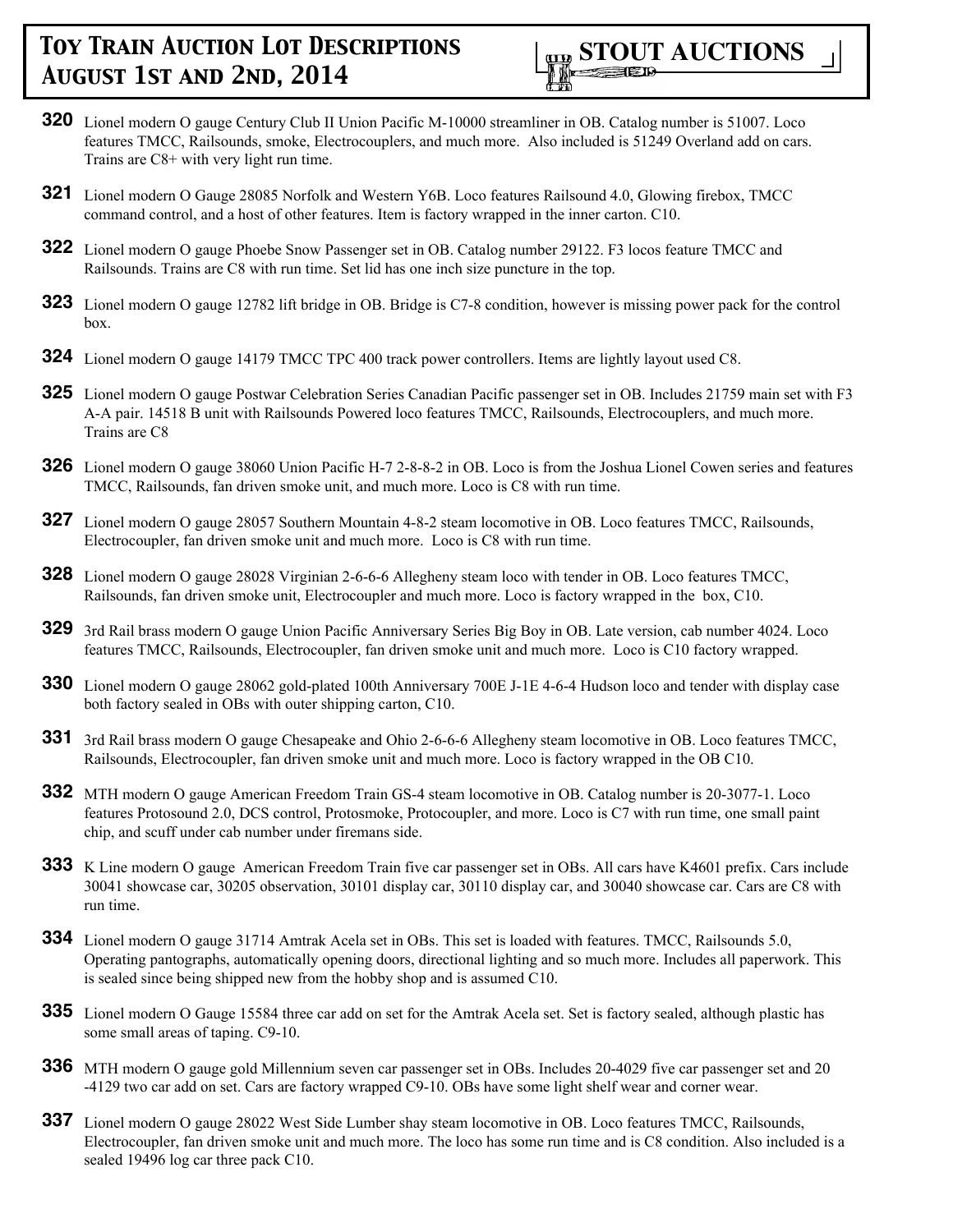- **338** MTH modern O gauge Norfolk and Western coal hoppers in OBs. Two packs of six, catalog numbers 97061 and 97062. Cars are C8-9 with light run time. OBs have light wear.
- **339** Lionel modern O Gauge 21786 Santa Fe A-B-B-A F3 locomotives and seven Santa Fe aluminum passenger cars set in original box. Set includes 14504 S.F. F3A powered unit w/TMCC, 14505 S.F. F3B dummy unit w/Railsounds, 14506 S.F. F3B powered unit, 14507 S.F. F3A dummy unit w/TMCC diesel units in front of 39134 large door baggage car No. 3461, 39135 large door combination car No. 3490, 39136 full vista dome No. 508, 39137 full vista come No. 509, 39138 full vista dome No. 510, 39139 Stations Sound dining car No. 600 w/TMCC Stations Sounds and 39140 Vista Canyon observation. This impressive set is C8 with moderate run time. Set box has very light wear.
- **340** MTH modern O gauge 20-6592 Santa Fe Blue Goose passenger cars in OBs. Five car set is C8 with moderate run time.
- **341** Lionel modern O gauge 18043 Chesapeake and Ohio semi scale Hudson loco and tender in OB. Loco features TMCC, Railsounds, Electrocoupler, smoke unit and much more. Loco is C8 however has some Styrofoam stuck to the top of the loco.
- **342** Lionel modern O gauge Century Club II 18340 FM Trainmaster demonstration set in OB. Set features TMCC, Railsounds, Smoke, and much more. Locos are factory sealed in master C10.
- **343** Lionel modern O gauge 31731 Century Club Trainmaster rolling stock set. Cars are all factory sealed in plastic C10.
- **344** K Line modern O gauge Pennsylvania Fleet of Modernism eight car aluminum passenger set in OB. K-4680MC set is factory sealed C10.
- **345** Lionel modern O gauge Century Club New York Central Empire State Express Hudson steam locomotive wrapped in OB. Catalog number is 38000. Loco features TMCC, Rail sounds, smoke Electrocoupler and much more. Master carton has been opened but resealed since shipped from the hobby shop. Loco is assumed C10
- **346** Lionel Century Club II New York Central Empire State Express Niagara PT tender in OB. Catalog number is 38097. Tender is factory wrapped in the carton C10.
- **347** K Line modern O gauge Southern Pacific separate sale Vanderbilt Oil tender in OB. Tender feature whistle and is open but wrapped C9-10.
- **348** Lionel modern O gauge Century Club 18058 New York Central 773 Hudson in OB. Loco features TMCC, Railsounds, smoke and more. Loco is factory sealed in the master carton C10.
- **349** Lionel modern O gauge Century Club New York Central F3 A-A set in OB. Catalog numbers is 18135 Locos feature TMCC, Rail sounds, Electrocouplers and more. Locos are C10 factory sealed in plastic, master carton opened for inspection. Master has damage to corners.
- **350** Lionel modern O gauge Century Club 18057 PRR S-2 steam turbine 671 loco factory sealed in plastic in the open master carton. Loco features TMCC, Railsounds, smoke and more. Also included is a 18068 tender sealed in plastic. Both are C10.
- **351** K Line modern O gauge Pennsylvania aluminum passenger cars in OBs. Six 15 inch cars all with the K4680 prefix include 18060 Pullman, 16596 RPO, 18795 baggage, 14620 diner, 14149 coach, and 18424 observation. Cars are C8-9 with little if any run time.
- **352** Lionel modern O gauge Baltimore and Ohio Madison passenger cars. Six cars total. Includes 39013 four car set and the 39047 two car add on. All factory sealed in master cartons and assumed C10.
- **353** Lionel modern O gauge 18961 Erie alco PA A unit in OB. Loco features TMCC, Railsounds, Electrocouplers, and much more. Loco is C7-8 with light run time and a few light marks on the top of the nose.
- **354** Lionel modern O gauge Postwar Celebration Series Texas Special set in OBs. Includes sealed 38100 F-3 A-B, 14520 B unit with Railsounds, 38103 powered A unit with TMCC and Railsounds, sealed 39118 Station sounds diner, partially sealed 29129 four car passenger set and 39163 sealed two car add on. Very tough to find as a complete set and in C9-10 condition.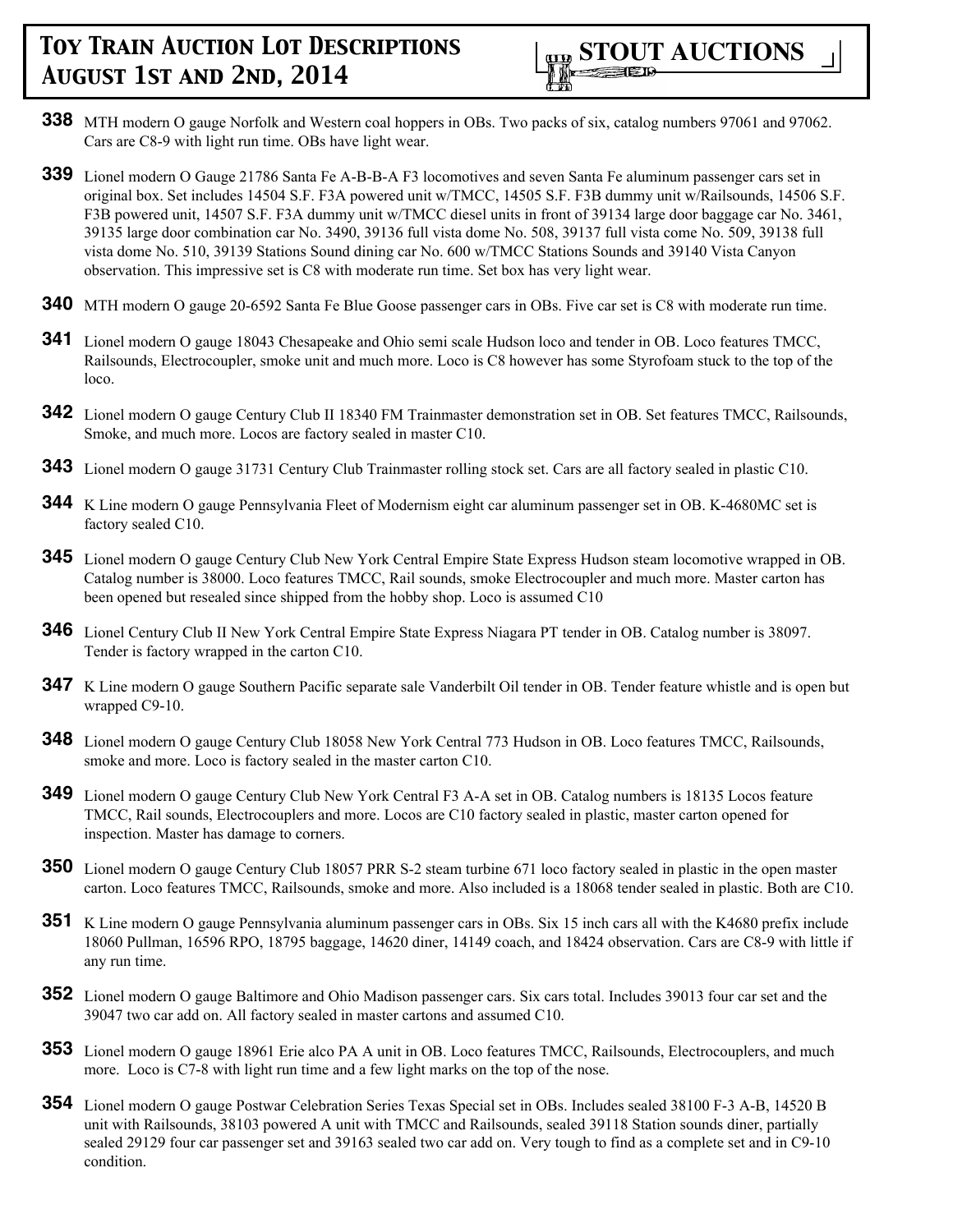- **355** Lionel modern O gauge 18553 Union Pacific GP-9 diesel locomotive with case both in OBs. Loco has been displayed only C9.
- **356** Lionel modern O gauge New York Central aluminum passenger cars in OBs. Four cars include 19172 baggage, 19173 Manhattan Island diner, 19174 Queensboro Bridge coach, and 19175 Windgate Brook Observation. Cars are C9-10 and appear unrun.
- **357** Lionel modern O gauge Santa Fe passenger set in OBs. Includes 18130 Santa Fe F3 AB diesel unit; 18128 power A unit and 18129 dummy B unit in individual OBs and outer shipping carton. Also included is a 18134 Santa Fe F3 dummy A unit in OB. Locos feature TMCC, Railsounds, Electrocouplers, and more. Locos are C8. Also included is 19165 Super Chief four car aluminum passenger set in C9 condition.
- **358** Lionel modern O gauge 39008 Pennsylvania Madison four car passenger set factory sealed in the master carton C10.
- **359** MTH Railking modern O gauge Pennsylvania 30-6707 four car gold plated passenger set in OB. Passenger set includes 2000 EA baggage, J. Lionel Cowen coach, Harry Ives Vista Dome, and A.C. Gilbert observation. Passenger cars are C8-9 with little if any run time. OB has some light corner damage.
- **360** Lionel modern O gauge milk cars in OBs. Six cars include three 17340 White Brothers and three 17341 Dairymen's League. Cars are C9-10.
- **361** MTH modern O gauge 20-6022 Baltimore and Ohio aluminum four car passenger set in OB. Cars are C8 with run time. OB has some moderate corner and edge wear and one two inch rip at flap seam.
- **362** MTH modern O gauge 20-4129 Millennium series gold plated New York Central passenger cars in OB. Cars are Robert E. Weaver and Jerome M, Williams. Cars are factory wrapped C9-10. OB has light corner and edge wear.
- **363** 3rd Rail brass modern O gauge New York Central Chlorine tank car in OB. C8.
- **364** Lionel modern O gauge Century Club 726 Berkshire in OB. Catalog number is 18053. Steam locomotive features smoke, TMCC, Rail sounds, Electrocoupler and much more. Loco is C10 factory sealed in the master.
- **365** Lionel Lines modern O Gauge 17635 gold plated caboose in OB. Caboose is C8 with run time and is missing half of the inner carton.
- **366** Lionel modern O gauge Century Club boxcars in OBs. Ten cars include 39246 sealed, 39265 sealed, 29227 open, 29226 sealed, 39201 open, two open 29226, sealed 39215, 29204 open, 39218 sealed, and 39217 open. Cars are C8+ to C10.
- **367** K Line modern O gauge New York Central 20th Century Limited 18 inch passenger cars in OBs. Five Cars include K4670 -30005 NYC 20th Century Limited Century Inn Dormitory, K4670-30006 NYC 20th Century Limited Imperial Court Pullman, K4670-30007 NYC 20th Century Limited Manhattan Island Observation, K4670-30680 NYC 20th Century Limited Diner #680, K4670-35020 NYC 20th Century Limited RPO Baggage #520. Cars are generally C8 with run time. OBs have light corner and edge wear.
- **368** Lionel modern O gauge freight cars in OB. Ten freight cars include two 52234 Western Maryland TTOS well cars, 29202 Santa Fe boxcar, 29248 New York Central boxcar, 9313 Gulf tank car, 19489 Evans auto loader, 19259 Western Pacific boxcar, 16939 Navy flat with boat, 17900 Santa Fe tank car, and 16957 flat with tractor. Cars are generally C8.
- **369** Lionel modern O gauge cabooses and bunk cars in OBs. Eight cars include 19707 Southern Pacific caboose, 26502 Union Pacific caboose, 19706 Union Pacific caboose, 19807 Pennsylvania caboose, 17613 Southern caboose, 19737 Lackawanna caboose, 19687 Union Pacific bunk car, and 19785 Southern Pacific caboose. Cars are C7+ to C9 condition. OBs have various degrees of wear.
- **370** Lionel modern O gauge military cars in OBs. Includes three 19824 target launchers 16718 Marine missile launching car, and 19678 Army bunk car. Cars are C7+ to C9.
- **371** Lionel modern O gauge Toy Fair and Vapor Record freight cars in OBs. Seven cars include three 29218 boxcars, 26208 holiday boxcar, 19956 1998 Toy Fair boxcar, and two 29910 100th anniversary Toy Fair boxcars C8 to C10.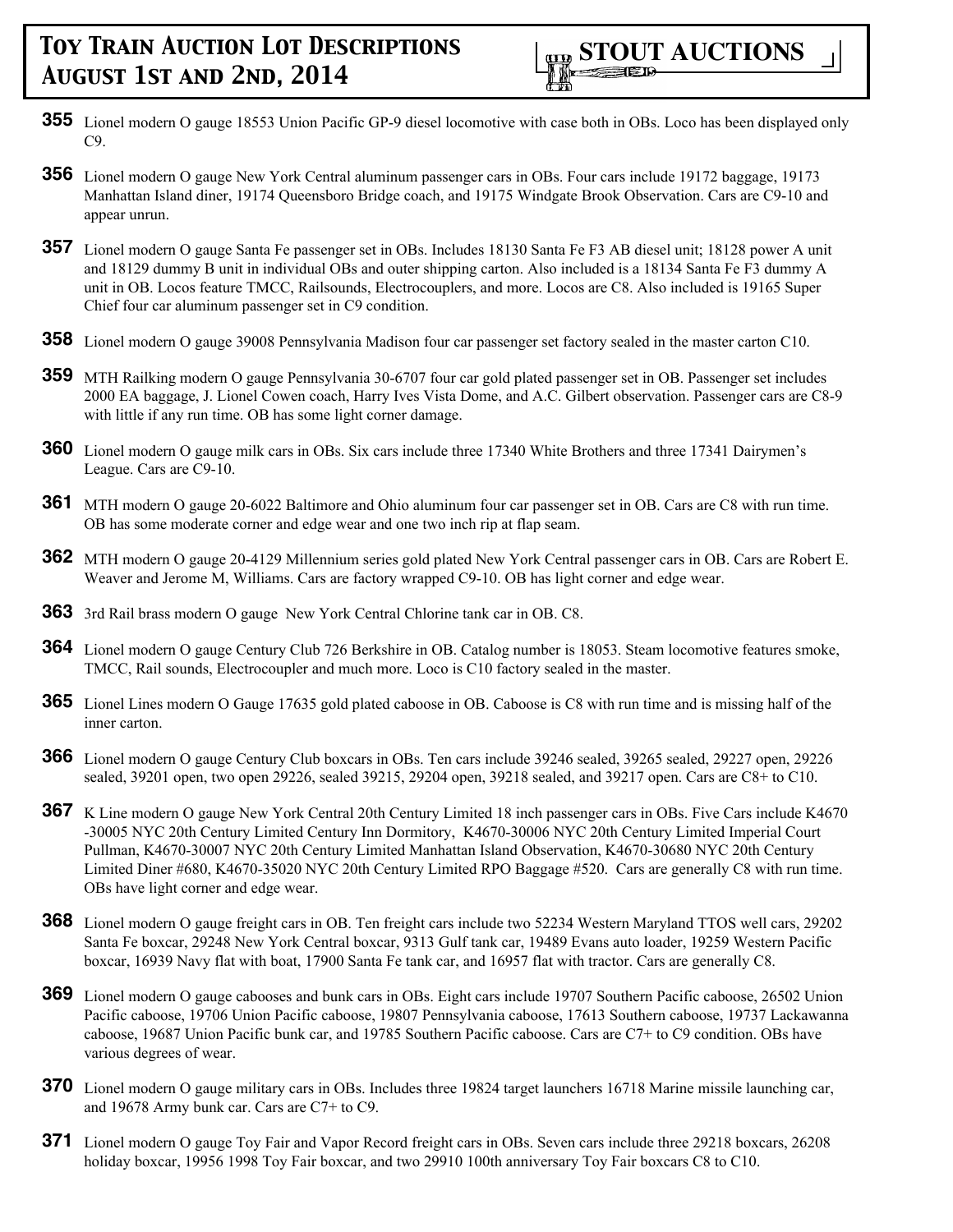

- **372** Lionel modern O gauge freight cars in OB. Ten freight cars include 17297 Union Pacific PS-1 boxcar, 17253 CSX boxcar, 17251 BNSF boxcar, 17252 Norfolk Southern boxcar, 17133 and 17134 BNSF hoppers, 17254 Union Pacific boxcar, 17550 Burlington Northern I beam flat, 19429 and 19478 culvert gondolas. Cars range lower C8 to C9.
- **373** Lionel modern O gauge freight cars in OB. Ten freight cars include 26748 Texas and Pacific operating hopper, 26137 Jack Frost tank car, 16160 AEC tank car, 29268 Rio Grande boxcar, two 36738 Texas and Pacific operating poultry dispatch with sound, two 26779 Burlington operating hoppers, and two 26787 Erie Lackawanna jumping hobo boxcars. Cars are generally C8 with run time.
- **374** Lionel modern O gauge freight cars in OB. Eleven freight cars include 19982 and 19983 Lionel centennial reefer, 26139 Lionel Lines stock car, 19934 Visitors Center boxcar, 19910 Holiday boxcar, 19945 Holiday boxcar, two 26746 Halloween boxcar with bobbing Dracula, 26530 Lionel Lines caboose, 16796 Snowman ice car, and 26790 Christmas lighted boxcar. Cars are generally C8.
- **375** Lionel modern O gauge 29007 New York Central heavyweight two pack in OB. Both passenger cars are C8 with run time. OBs have light corner and edge wear.
- **376** Lionel modern O gauge 18588 Delaware and Hudson Alco C-420 diesel locomotive in OB. Loco features TMCC, Railsounds, Electrocouplers, and much more. Loco is factory wrapped in the OB C9-10.
- **377** Lionel modern O gauge 28026 4-6-2 Lionel Lines loco and tender in OB. Loco is factory wrapped in the inner carton C10. Loco features TMCC, Railsounds, Electrocoupler, smoke unit and much more.
- **378** Lionel modern O gauge 28034 Union Pacific steam locomotive in OB. Loco features TMCC, Railsounds, Electrocoupler, smoke unit and much more. Loco is factory sealed in the master carton C10.
- **379** MTH modern O gauge Santa Fe cylindrical hopper six pack in OB. Catalog number 90049. Cars are C8-9. OBs have some very light corner and edge wear.
- **380** Lionel modern O gauge Pennsylvania locomotive and passenger cars in OBs. Includes 28086 2-8-0 consolidation with TMCC, Railsounds, smoke and more. Also included is 29061 Madison passenger four pack. Trains are C8 with run time. OBs have some light to mild wear.
- **381** K Line modern O gauge K676-1051A Santa Fe scale coil car three pack in OBs. Cars are C8 with run time.
- **382** Lionel modern O gauge snow plow locos in OB. Includes 18458 Postwar Celebration Series Rio Grande 18458 snow plow with TMCC and 18400 Santa Fe rotary plow. Trains are C8. OBs have light wear.
- **383** K Line modern O gauge K4601-2000IC Millennium extruded business car and display base with track both in individual OBs and outer shipping carton. The car has never been run, C10.
- **384** Lionel modern O Gauge Great Northern passenger two pack in OB. Includes 19181 vista dome and 19282 vista dome. Cars are C8-9 with little if any run time.
- **385** Ross modern O gauge three way yard switch with three DZ-1000 switch machines, one broken switch mounting tie. Three sections of gantry crane track. All layout used C7-8.
- **386** Atlas modern O gauge 0-72 remote switches in OBs. Four pairs of right and left hand switches catalog numbers are 6072 and 6073. Switches are layout used C7-8. A few small items such as control buttons, wires, etc may be missing. OBs have light wear.
- **387** Atlas modern O gauge 0-72 remote switches in OBs. Four pairs of right and left hand switches catalog numbers are 6072 and 6073. Switches are layout used C7-8. A few small items such as control buttons, wires, etc may be missing. OBs have light wear.
- **388** Atlas modern O gauge 0-72 remote switches in OBs. Four pairs of right and left hand switches catalog numbers are 6072 and 6073. Switches are layout used C7-8. A few small items such as control buttons, wires, etc may be missing. OBs have light wear.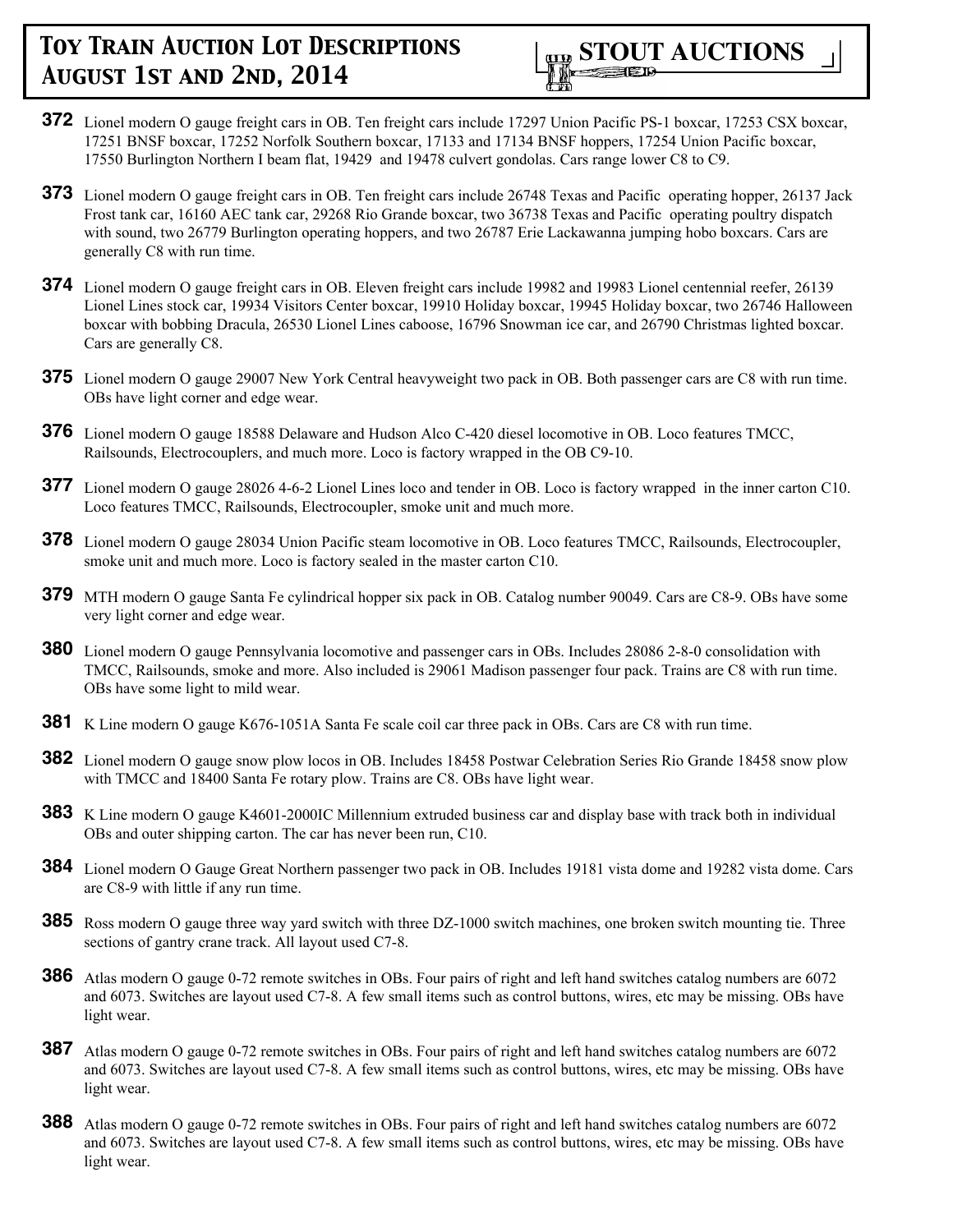

- **389** Atlas modern O gauge 0-72 remote switches in OBs. Includes two 6074 wye and two 6073 right hand switches. Switches are layout used C7-8. A few small items such as control buttons, wires, etc may be missing. OBs have light wear.
- **390** Atlas modern O gauge 0-54 emote switches in OBs. Includes two 6070 left hand switches, and three 6071 right hand switches. Switches are layout used C7-8. A few small items such as control buttons, wires, etc may be missing. OBs have light wear.
- **391** Atlas modern O gauge switches in OBs. Includes 6024 #5 left hand switch, and two 6021 7.5 left hand switches. Switches are layout used C7-8. A few small items such as control buttons, wires, etc may be missing. OBs have light wear.
- **392** Atlas modern O gauge 6050 straight track. Forty eight sections total. Layout used C7-8. Some track has power wires soldered to the bottom.
- **393** Atlas modern O gauge 6050 straight track. Sixty eight sections total. Layout used C7-8. Some track has power wires soldered to the bottom.
- **394** Atlas modern O gauge 0-45 curved sections. Seventeen sections layout used C7-8.
- **395** Atlas modern O gauge box of misc. track. Includes half and quarter straights and curves, multiple uncouplers, 45 degree crossover, and more. See photos for best description. Layout used C7-8.
- **396** Atlas modern O gauge 40 inch straight sections. Twenty four sections in layout used C7-8 condition. Some sections have power wires soldered to them.
- **397** Atlas modern O gauge 40 inch straight sections. Twenty four sections in layout used C7-8 condition. Some sections have power wires soldered to them.
- **398** Atlas modern O gauge 40 inch straight sections. Eighteen sections in layout used C7-8 condition. Some sections have power wires soldered to them.
- **399** Atlas modern O gauge curved track sections. Includes 20 sections of 0-54 and 24 sections of 0-63. Track is layout used C7 -8.
- **400** Atlas modern O gauge 0-72 curved sections. Forty eight sections are layout used C7-8.
- **401** Lionel modern O gauge 14547 Burlington E-5 diesel locomotives. Locos are sold as project locos. Will run in conventional but one main roof hatch missing, windows missing, some scuffs and Railsounds volume weak even after adjusting pot. Sold as is.
- **402** 3rd Rail brass modern O gauge Virginian 2-10-10-2 steam locomotive. Loco features TMCC, Railsounds, Electrocoupler, fan driven smoke unit and much more. Loco is sold as is, sounds and lights function, but loco binds in both forward and reverse. One missing marker light and a few paint chips. Top of box included, but bottom half and inserts missing.
- **403** MTH Railking modern O gauge 30-2408-1 Western Pacific GP-20 diesel locomotive in OB. Loco features Protosound 2.0, DCS control, Protosmoke, Protocouplers, and more. Loco is C8 with run time.
- **404** MTH Railking modern O gauge 30-2864-1 Metrolink F59PHI diesel locomotive in OB. Loco features Protosound 2.0, DCS control, Protosmoke, Protocouplers, and more. Loco is C6-7 with notable scratching and scuffing to the paint. Might be able to touch up or buff out. OB has mild water damage.
- **405** MTH Railking modern O gauge 30-2209-0 New York Central RS-3 diesel locomotive. Loco features LocoSound. C7 condition with paint chipping on the handrails.
- **406** K Line modern O gauge K3308-0657S Chicago and Alton semi-scale Pacific with diecast tender, TMCC w/RailSounds, headlight, marker lights, operating smoke unit, illuminated firebox, and more. No box. Loco is C8 with run time.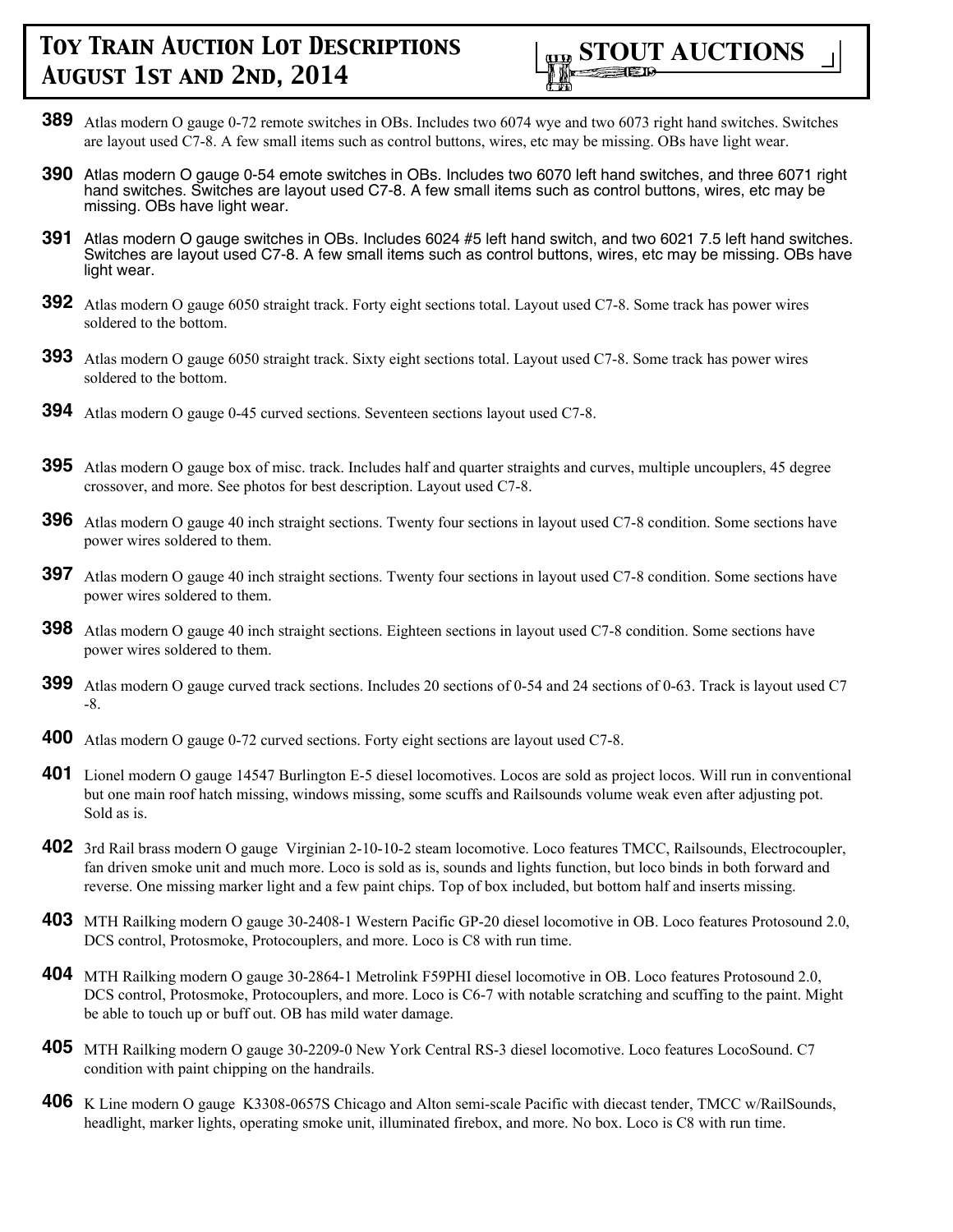

- **407** MTH Railking modern O gauge 30-2690-1 Canadian Pacific GP-9 diesel locomotive and matching dummy unit. Powered loco features Protosound 2.0, DCS control, Protosmoke, Protocouplers, and more. Locos are C7 area with a few nicks and scratches as well as run time.
- **408** Nicer Dressel switch lantern with complete original burner and targets. Targets have some paint touch ups and might have been repainted at some point along with the lantern body. No major rust or body damage.
- **409** Dressel electric switch lantern with targets. Lantern has been restored and targets touched up. Interior is complete with bulb and wiring. No major rust or body damage.
- **410** Lionel modern O gauge 11721 Mickeys World Tour set. Set is complete and in C8 condition with run time. OB has some light dust and a few spots.
- **411** Lionel modern O gauge TCA Detroit Toledo division Seasons Greetings loco and cars in OBs. Includes 8958 1980 bn diesel locomotive, 9272 1979 New Haven caboose, 9730 1976 CP Rail boxcar, 9119 1977 Detroit and Mackinac hopper, 9740 1976 10th anniversary Chessie boxcar, and 9401 1978 Great Northern boxcar. Cars are C7-8.
- **412** Lionel modern O gauge 18002 New York Central Hudson steam locomotive in OB. Loco features Sound of Steam, smoke, Pullmor motor and more. Loco is C8 with run time. OB has some light shelf wear but heavy creasing on one end flap.
- **413** Lionel modern O gauge 18009 New York Central 4-8-2 Mohawk L-3 class loco and tender in OB. Loco features smoke and Railsounds and is C8 with run time. OB has moderate wear on the end and one partially torn seam.
- **414** Lionel modern O gauge Baltimore and Ohio RDC cars in OBs. Includes 8764 powered car and 8765 dummy. C7 condition with some spotting and wear to the OBs.
- **415** Lionel modern O Gauge 18005 New York Central 700E Hudson in OB. Loco comes with paperwork. Loco is C7-8 with a few small scuffs on the front of the tender. Display case also included.
- **416** Lionel modern O gauge modern trains in OBs. Includes 18501 Western Maryland NW-2 switcher in C8+ condition. Other cars include 19704 Western Maryland caboose, 19511 Western Maryland reefer, 17607 Reading caboose, 19404 Western Maryland trailer, and 9225 Conrail operating barrel car. Cars are generally C8 condition.
- **417** Lionel modern O gauge operating cars and motorized unit in OBs. Includes 18402 Burro crane, two 9220 Borden's milk cars, and 9224 horse car. One milk car is used C8, Burro crane boom has one small broken tab that should be able to be repaired. Items otherwise C8-9.
- **418** Atlas modern O gauge 6912 21st Century Signal System with color position light signals. Set appears unused C9-10.
- **419** Atlas modern O gauge structures in OBs. Includes two 6923 deck girder bridges, 6900 signal tower, 6900 in built up form, and 6903 track side shanty. Kits are C9-10. OBs have mild shelf wear.
- **420** Atlas modern O gauge switches in OBs. Includes 6071 0-54 right hand switch, 6070 0-54 left hand switch, 6085 0-45 left hand switch, and 6074 0-72 Wye switch. Items are layout used C7-8, small items such as control buttons, screws, etc may be missing. OBs have some wear.
- **421** Atlas modern O gauge track. Sixty five sections including 41 0-54 curves and 24 straight sections. Layout used C7-8.
- **422** Atlas modern O gauge track. Includes twelve 0-45 curves, two 0-72 curves, four 0-36 curves, box full of quarter and half straights and curves, a few new full terminal tracks, five uncoupling sections, etc. See photos for best description. Track is layout used C7-8
- **423** Atlas modern O gauge 6935 21st Century Signal System with switch signals. Pack of four appears unused C9-10.
- **424** Lionel modern O gauge locos and motorized unit. Includes two 18932 Jersey Central NW-2 switchers in OBs, 18406 track maintenance car, and 1988 Union Pacific diesel locomotive with Railsounds and no box. Items are C8 to C9.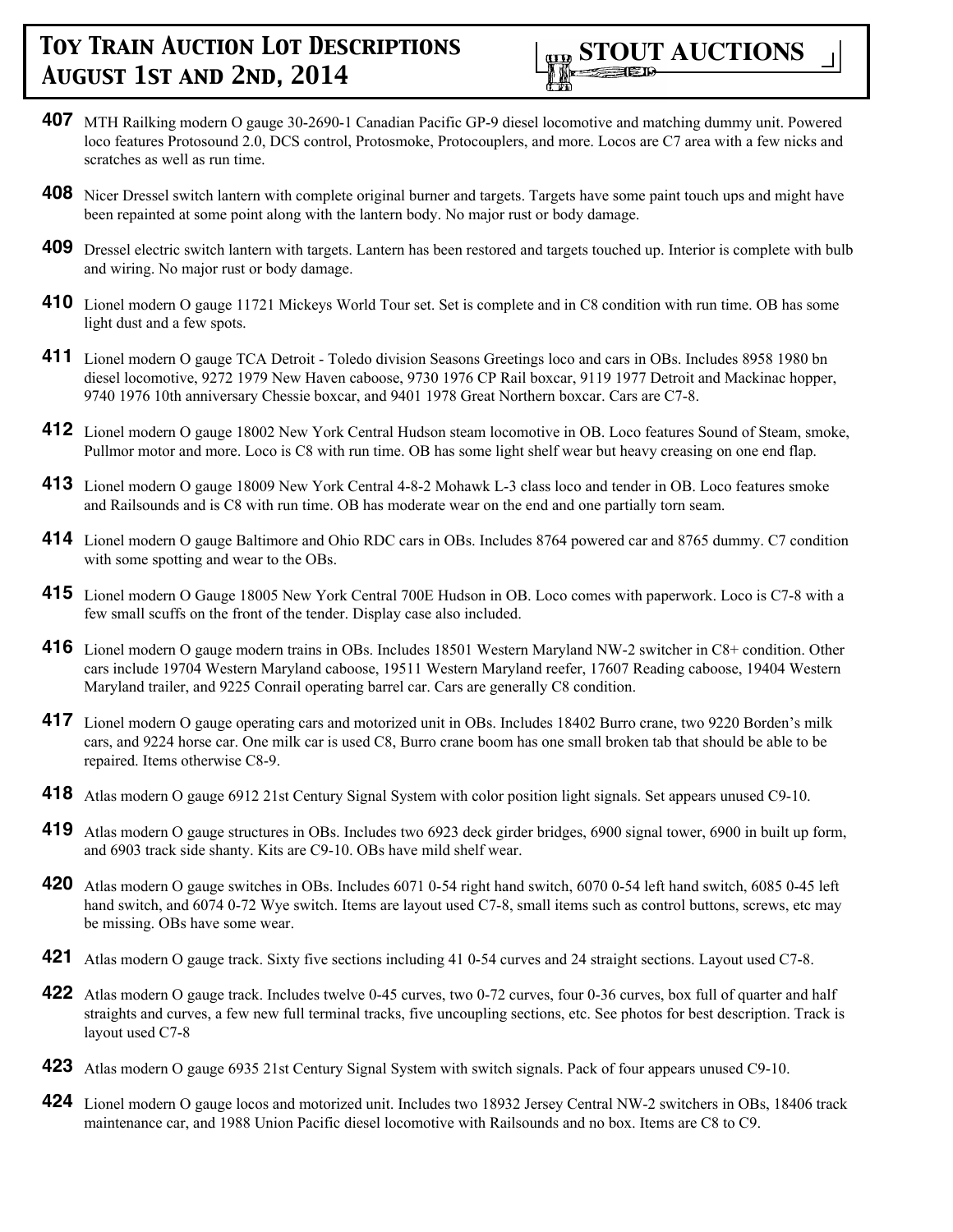

- **425** Lionel modern O gauge accessories, buildings, and more. Including four 2163 block signals, two 12729 mail pickup sets, 12809 animated billboard, 12804 highway lights, 12770 bridge, 12718 barrel shed, 12731 station platform, 5132 right hand switch, 2320 flat pole, two 9121 Louisville and Nashville flats with scrapers, one OB, 9158 Penn Central flat with shovel, and extra shovel and scraper parts. Items are C7+ to C10.
- **426** Weaver modern O gauge Masonic train set with a die-cast PRR C 1 0-8-0 steam loco no. 414 and six freight cars; 2-bay coal car, steel side boxcar, 40Õ tank, woodside refrigerator car, 50 flatcar with container loads and Northeastern caboose. Trains are C8+ with light run time. OB has light corner wear.
- **427** Bachmann modern G scale 90016 Baltimore and Ohio Royal Blue set trains only, no track or transformer. Also included is 96241 Christmas hand car, 93941 Christmas street car, and 97443 Baltimore and Ohio baggage. Trains are C7-8.
- **428** Lionel modern O gauge 31907 JC Penney Flyer set sealed in factory plastic C10.
- **429** Lionel modern O Gauge 11748 Amtrak ready to run set factory sealed in plastic C10.
- **430** Lionel modern O Gauge 11918 Conrail Service Station Special from 1997 in OB. Set is factory sealed in cello C10. Celo is ripped on one side. Loco features horn, electronic reverse and more.
- **431** Lionel modern O gauge Santa Fe Super Chief set factory sealed in original plastic. Catalog number is 11739, C10
- **432** Lionel modern O gauge factory sealed 31960 Polar Express set. C10.
- **433** Lionel modern O gauge 30061 UPS ready to run steam train set in OB. Set includes track and transformer and is factory sealed C10.
- **434** Lionel modern O gauge 11004 NASCAR ready to run set sealed in factory plastic and 11007 Dale Earnhardt add on pack also factory sealed. Both are C10.
- **435** Lionel modern O gauge Polar Express add on cars and hand car. Includes 28425 elf hand car, 25186 hot chocolate car, 35130 coach, 25135 baggage car, and 25134 diner. Trains are C9-10.
- **436** Lionel modern O gauge Christmas cars in OBs. Eight cars include 26788 musical boxcar, 36833 musical boxcar, 36790 musical boxcar, 26818 musical boxcar, 26743 Reindeer stock car, 25034 Angela Trotta Thomas boxcar, 19929 boxcar, and 18422 Santa and Snowman hand car. Items are C8 to C9.
- **437** Lionel modern O gauge motorized on track vehicles in OBs. Eight cars include 18485 New York Central gang ca, 18436 New York Central Dodge RAM truck, 52108 LCCA Van, 52107 LCCA truck, 18424 pick up truck, 18423 step van, 18430 New York Central crew car, and 18438 Pennsylvania Dodge RAM truck. Items are C8 to C10.
- **438** Lionel modern O gauge Elvis freight cars in OBs. Cars include 39262 Elvis Has Left The Building boxcar, 39258 All Shook Up boxcar, 39238 boxcar, and 26091 flat with trailer. Cars are C9-10.
- **439** Lionel modern O gauge Century Club boxcars in OBs. Five cars include 29226 Berkshire boxcar, 29248 F3 boxcar, 29227 GG-1 boxcar, 29228 Turbine boxcar, and 39201 Hudson boxcar. Cars are C8-9. OBs have skinning on the ends where stickers were removed.
- **440** Lionel modern O gauge UPS freight cars in OBs. Eight cars include 39475 flat with trailer, 26829 operating holiday boxcar, 26827 operating boxcar, 25042 Centennial boxcar, 39296 commemorative boxcar #3, and 25041 Centennial boxcar #1. Cars are C9-10.
- **441** Lionel modern O gauge freight cars in OB. Ten freight cars include 39220 B&LE boxcar, 29296 Pennsylvania boxcar, 39241 Penn Central boxcar, 39259 Buick boxcar, 39221 Louisville and Nashville boxcar, 39240 Pennsylvania boxcar, 29297 Pennsylvania boxcar, 29295 Pennsylvania boxcar, 26815 Pennsylvania boxcar with Harmonica sounds, 39239 New York Central P&LE boxcar. Trains are C8+ to C10. OBs have some skinning on ends where price tags were removed.
- **442** Lionel modern O gauge Winter Wonderland ready to run set in OB. Set is complete with run time C8. OB has some sun fading on one side.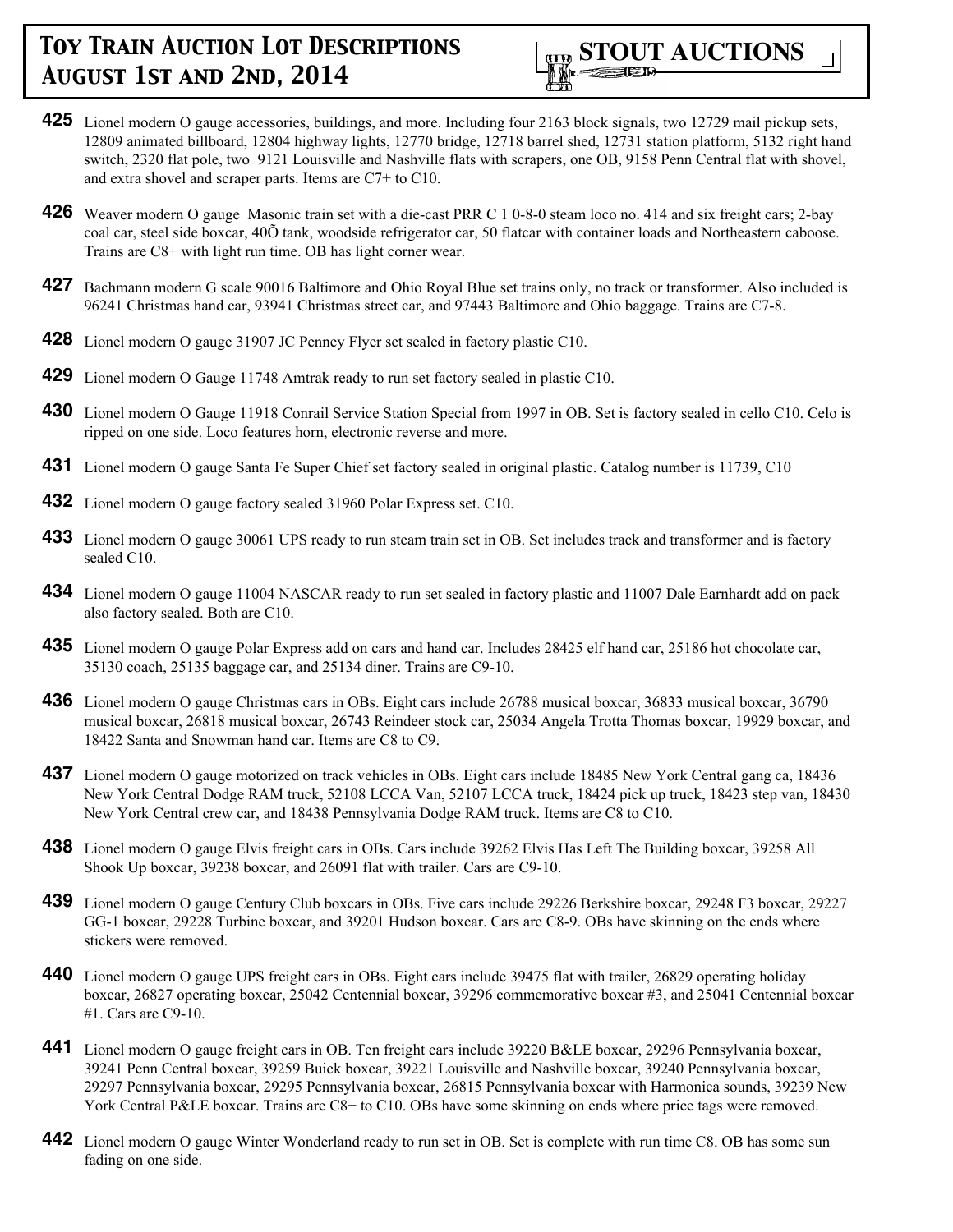

- **443** Lionel modern O gauge 52423 1608W Lionel Collectors Club of America 2007 New Haven Alco passenger set original box. 52447 LCCA 2007 NH #209 add-on cars. Included are 209 New Haven Alco A units, 52467 No. 2436 observation, two 52469 No. 24312 vista domes, 52468 No. 2434 Pullman, 52465 No. 2438 combo and 52464 No. 2437 baggage. Trains are C9 might have been opened and run at the factory but look unused beyond that. Light corner damage to one corner of set box.
- **444** Lionel modern O gauge 31934 Uncatalogued 20th century express set in OB. Set is complete and is C8 with some run time. Set box has a few small areas of wear.
- **445** Ready Made Toys Lionel trucks in OBs. Eight items include 46042 truck with Corvettes, 18018 box trailer, 18126 tanker truck, 18418 flat with operating helicopter car, 18405 truck with caboose, 18011 box trailer, 18416 flat with dummy loco, and 18410 flat with tank car. Items are C9-10.
- **446** Lionel modern O gauge freight cars in OB. Eighteen freight cars include 6917 Jersey Central caboose, 19704 Western Maryland caboose, 16726 Army ladder car, 16970 LA County flat with boat, 19732 Santa Fe caboose, 19808 New York Central ice car, 19214 Western Maryland boxcar, 19403 Western Maryland gondola, 7404 Jersey Central boxcar, 9240 New York Central operating hopper, 6307 Pennsylvania tank car, 9475 Delaware and Hudson boxcar, 6306 Southern tank car, 19282 Santa Fe boxcar, 16742 Gil Finn aquarium car, 16685 Erie searchlight car, and two 6117 Erie hoppers. Cars are generally C8 with run time. OBs have light wear.
- **447** Lionel modern O gauge operating hand cars in OBs. Five cars include 18434 Porky and Petunia, 28428 Halloween, 28416 Hobo, 18413 Charlie Brown, and 18416 Bugs and Daffy. Cars are C8 to C9.
- **448** Lionel modern O gauge motorized hand cars and trolley in OBs. Includes 18433 Mickey hand car, 18475 Toy Story hand car, 18486 Donald and Daisy hand car, and 18431 Lionel trolley. C8-9.
- **449** Lionel modern O gauge 75th Anniversary set with 6-7500, 6-7501, 6-7502, 6-7503, 6-7504, 6-7505, 6-7506, 6-7507, 6 -7508. Set was wet for a period of time with rusted wheels and door guides. Items in this lot are sold as is shown in photos as a box lot with no returns.
- **450** Lionel modern O gauge freight cars in OBs. Six cars include 26296 service station boxcar, 52299 LCCA Las Vegas mint car, 52412 LCCA Union Pacific Auxiliary car, 19977 Toy Fair boxcar, 19917 Toy Fair boxcar, and 29910 Toy Fair boxcar. Cars are generally C8-9. OBs have some light wear and two have light skinning from removed price tags.
- **451** Lionel modern O gauge freight cars in OB. Ten freight cars include 26810 New York Central searchlight, 39221 Louisville and Nashville boxcar, 16954 New York Central flat with scraper, 29268 Rio Grande boxcar, 39220 Bessemer and Lake Erie boxcar, 26154 New York Central boxcar, 39250 Campbell Kids 100th Anniversary boxcar, two 39222 Conrail boxcars, and 26168 Conrail tank car. Cars are C8 to C10. OBs have some light wear and skinning from stickers being removed.
- **452** Lionel modern O gauge freight cars in OB. Eight freight cars include 2925 Maine Central boxcar, 19726 New York Central boxcar, 19572 New York Central Postwar Celebration Series reefer, 29266 Frisco boxcar, 5735 New York Central bunk car, 16690 Bugs Bunny outlaw car, 9451 Southern boxcar, and 16208 Pennsylvania auto carrier. Cars are C7+ to C9.
- **453** Lionel modern O gauge New York Central Madison passenger cars in OBs. Four cars include 16087, 16088, 16089, and 16090. C9-10.
- **454** Lionel modern O gauge Santa Fe passenger cars and loco in OB. Includes 18919 dummy Alco A, 16055, 56, 57, and 16092 vista dome. Cars are C8-9.
- **455** Lionel modern O gauge Amtrak loco and cars in OBs. Includes 18937 dummy FA-2, 16098, 99, and 15100 passenger cars. C9 area
- **456** Lionel modern O gauge 11809 Village Trolley set, 34164 Nutcracker gateman, and 14273 Polar Express figure set. Items are C8 to C10.
- **457** Lionel modern O gauge Fastrack block sections in OBs. Includes twenty one 12060 sections. NOS C10.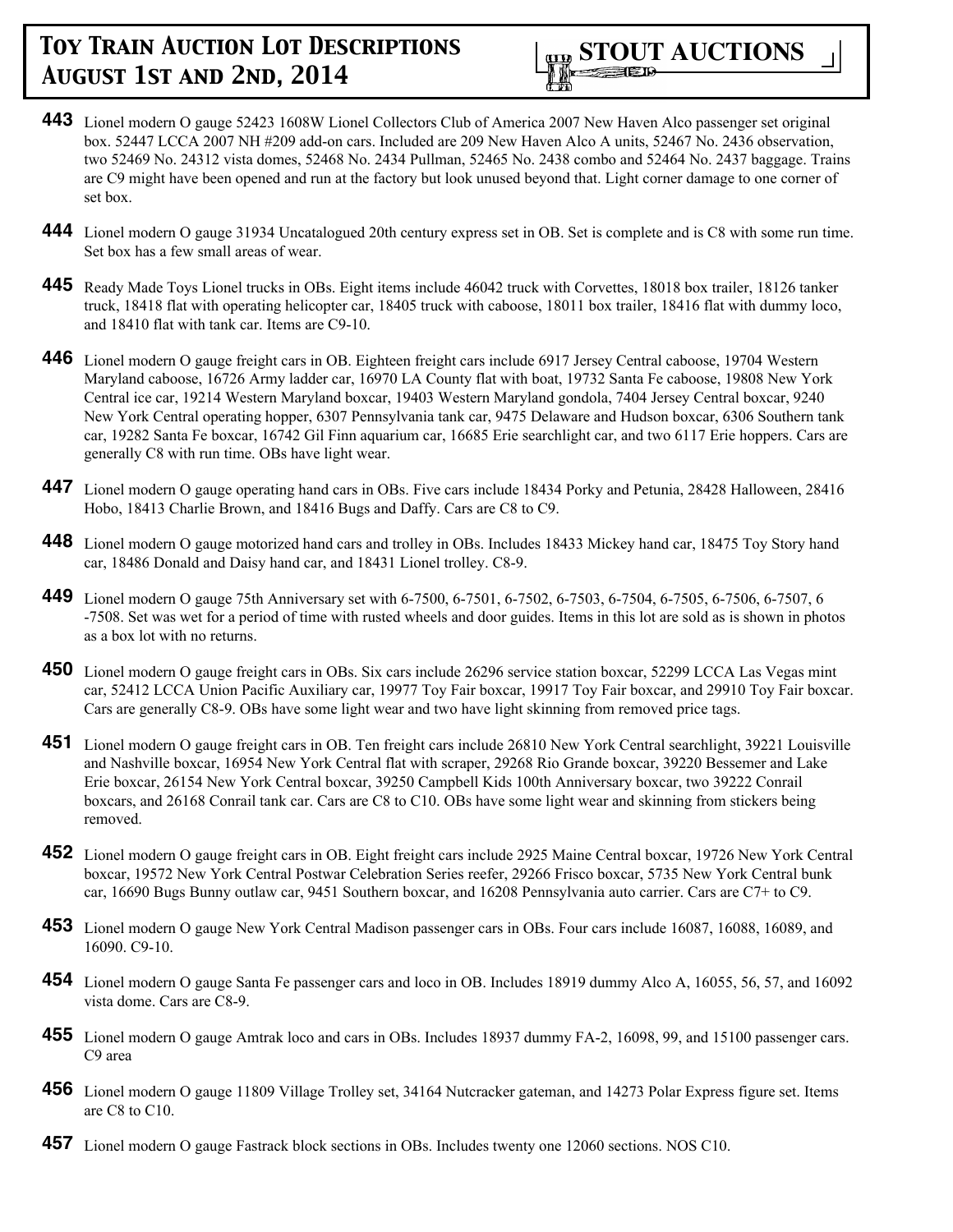

- **458** Lionel modern O gauge Fastrack track sections in OBs. Includes five 12020 uncoupling track sections, two 12054 operating track sections, and 12029 accessory activator pack. Items are C9-10, one 12020 OB has the ends loose and open.
- **459** Lionel modern O gauge 12054 Fastrack operating track sections in OBs. Six sections are factory sealed in the master carton C10.
- **460** Lionel modern O gauge Fastrack curved sections. Includes thirty two 12015 0-36 curves, and twenty five 37103 0-31 curves. NOS C10.
- **461** Lionel modern O gauge 12054 Fastrack operating track sections in OBs. Six sections are factory sealed in the master carton C10.
- **462** Lionel modern O gauge 12043 0-48 Fastrack curves. Forty one sections are NOS C10.
- **463** Lionel modern O gauge Fastrack crossovers in OBs. Includes five 12050 22 1/2 degree crossovers and three 12051 45 degree crossovers. All are NOS C10.
- **464** Lionel modern O gauge Fastrack TMCC command controlled 0-60 switches in OBs. Includes two 16829 right hand switches and two 16828 left hand switches. All are NOS C10.
- **465** Lionel modern O gauge Fastrack TMCC 0-36 right hand switches. Catalog number is 16825. Switches are factory sealed in the master C-10.
- **466** Lionel modern O gauge Fastrack switches in OBs. Includes 12047 0-72 Wye, two 12017 0-36 manual left hand switches, 12045 0-36 remote left hand switch, and two 12058 0-60 remote right hand switches. All NOS C10.
- **467** Lionel modern O gauge TMCC command control switches in OBs. Includes three 16831 0-48 right hand switches, 16832 0 -72 wye switch, and 16824 0-36 left hand switch. All are new C10.
- **468** Lionel modern O gauge Fastrack 12056 0-60 curves. Thirty sections are NOS C10.
- **469** Lionel modern O gauge Fastrack straight sections. Includes twenty seven 12074 1 3/8 sections without road bed, twenty two 12073 1 3/8 inch sections with roadbed, fifteen 12025 4.5 inch straight sections, and eight 1.75 inch sections. Track is NOS C10.
- **470** Lionel modern O gauge 12741 operating Union Pacific Intermodal crane in OB. Crane appears layout used C8. OB has some corner and edge wear.
- **471** Lionel modern O gauge MOW motorized units in OBs. Includes 18424 truck, 18430 New York Central crew car, 52107 LCCA truck, and 52108 LCCA van. Items are generally C8.
- **472** Lionel modern O gauge motorized units in OBs. Includes 18446 Postwar Celebration Series Great Northern snow plow switcher with sun faded OB and 18427 55 tie jector. Items are C8-9.
- **473** Williams modern O gauge brass Pennsylvania T-1 duplex steam locomotive in OB. Loco features smoke, can motor, constant voltage lighting and more. Loco is C7 with moderate run time and some dust and spotting which might clean.
- **474** Lionel Postwar O gauge ZW 275 watt transformer. Cord is original and still pliable but starting to crack. Otherwise C7 condition.
- **475** Alco Models HO brass Norfolk and Western G-1 2-8-0 steam locomotive in OB. Loco is C7 with some discoloration and some light corrosion on one steam chest.
- **476** NJ Custom Brass HO Hoosac Tunnel electric Class 5000 locomotive in OB. Loco is C7 with some small age spots on the roof.
- **477** United Models HO brass Union Pacific 0-6-0 steam locomotive in OB. Loco is C7 condition, missing coal load, and has a few small paint chips. Appears to have sound added to the tender.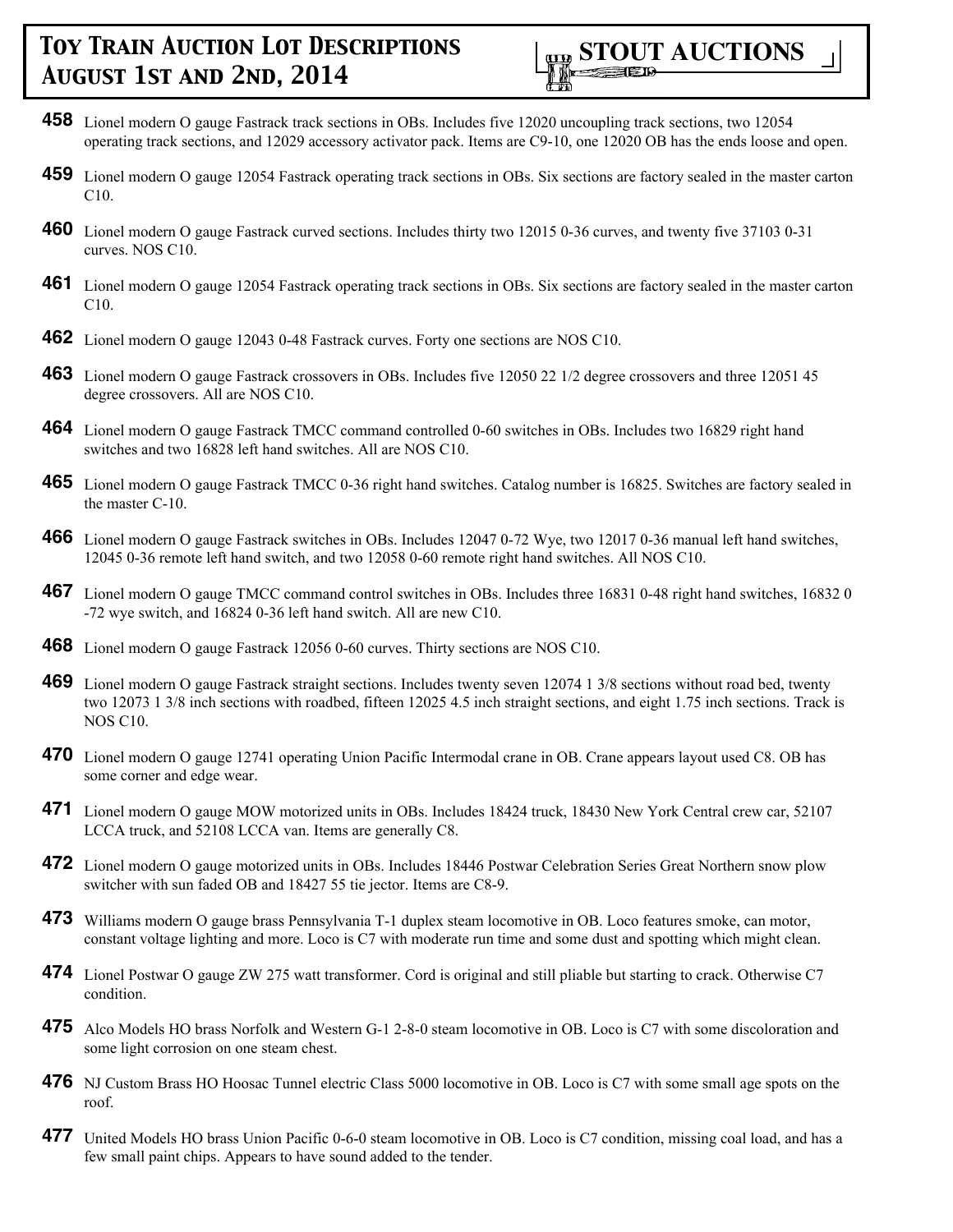

- **478** Atlas modern O gauge nickel silver switches in OBs. Includes 6071 0-54 right hand switch, 6070 0-54 left hand switch, and two 6073 0-72 right hand switches. Switches are C7-8, some missing wire, control buttons and screws. Otherwise layout used.
- **479** Lionel modern O Gauge Western Maryland 18023 steam Shay locomotive in OB. Loco features Railsounds, smoke, firebox glow and much more. Loco is factory wrapped with wrapping paper molded to fit loco details. Loco is C9-10. Locomotive original box has light corner and edge wear.
- **480** Angela Trotta Thomas print of "City Sidewalks" in frame. Numbered 428 of 850. Frame measures 26 x 20 inches. A few small nicks on the frame.
- **481** Angela Trotta Thomas print of "Century Club" and "Bridging the Generations" in frame. Frame measures 35 x 33 inches. A few small nicks on the frame.
- **482** Angela Trotta Thomas print of "The Legend Continues" in frame. Numbered 18 of 100. Frame measures 30 x 25 inches. A few small nicks on the frame.
- **483** Angela Trotta Thomas print of "Century Club Gold Edition" in frame. Frame measures 32 x 28 inches. A few small nicks on the frame.
- **484** Lionel modern O gauge LCCA and TCA cars. Twelve total include 9259 Southern caboose, 9733 Airco boxcar, 17889 NASA tank car, 9779 1976 TCA boxcar, tinplate TTCS 1981 boxcar, 52023 D&TSL hopper, 16802 LRRC tool car, 9526 TTOS coach, 9611 TCA boxcar, 9728 Union Pacific stock car, 9142 Republic gondola, and 17870 East Camden boxcar. Trains are generally C8 condition.
- **485** MTH Railking modern O gauge custom painted and decaled New Haven NW-2 switcher. Loco features Protosound, Protocouplers, and much more. Loco is C7 with some paint chipping and run time.
- **486** MTH modern O gauge 20-65006 Long Island Railroad streamlined 5 car passenger set. No box. Trains are C7-8 with a few small nicks. `
- **487** MTH Railking modern O gauge Union Pacific Turbine loco set with horn catalog number 30-2009, four Railking Union Pacific Madison passenger cars, and Lionel Union Pacific baggage car with sound that is open and does not appear to be functional. Trains are C7-8 otherwise no boxes.
- **488** Williams modern O gauge New Haven EP-5 locos and passenger cars. Two EP-5 locos, no pantographs, one powered one dummy. Four Madison passenger cars. C7 with paint chips and running.
- **489** Williams and Railking modern O gauge New York Central items in OBs. Includes Williams shark nose power and dummy locos, one rusty truck on powered unit. Six Railking passenger cars. Trains are generally C7.
- **490** Lionel modern O gauge custom painted Union Pacific Alco PA A-B-A. I Believe these started life as the Pennsylvania version from the late 1990's early 2000's. These have TMCC, powered B unit, smoke, and Railsounds in the dummy A. Powered A unit shell is loose. Locos have some hesitation when running in conventional and the paint job has some issues. Sold as is for project locos.
- **491** MTH Railking modern O gauge 30-1528-1 Erie Triplex steam locomotive in OB. Loco features Protosound 2.0, DCS control, Protosmoke, Protocoupler, and more. Loco is C9 condition with no signs of running beyond factory tests. OB has light wear.
- **492** MTH Railking modern O gauge 20-1117LP Chesapeake and Ohio 2-6-6-6 Allegheny steam locomotive in OB. Loco features Protosound, Protosmoke, Protocoupler, and more. Loco is C8 with run time. OB has mild wear and clear tape repairs.
- **493** MTH Railking modern O gauge 30-2222-1 Long Island Railroad NW-2 switcher in OB. Loco features Protosound 2.0, DCS control, Protocouplers, and more. Loco is C7-8 with a few small paint chips on the rear hand rails. OB has some wear and clear tape repairs.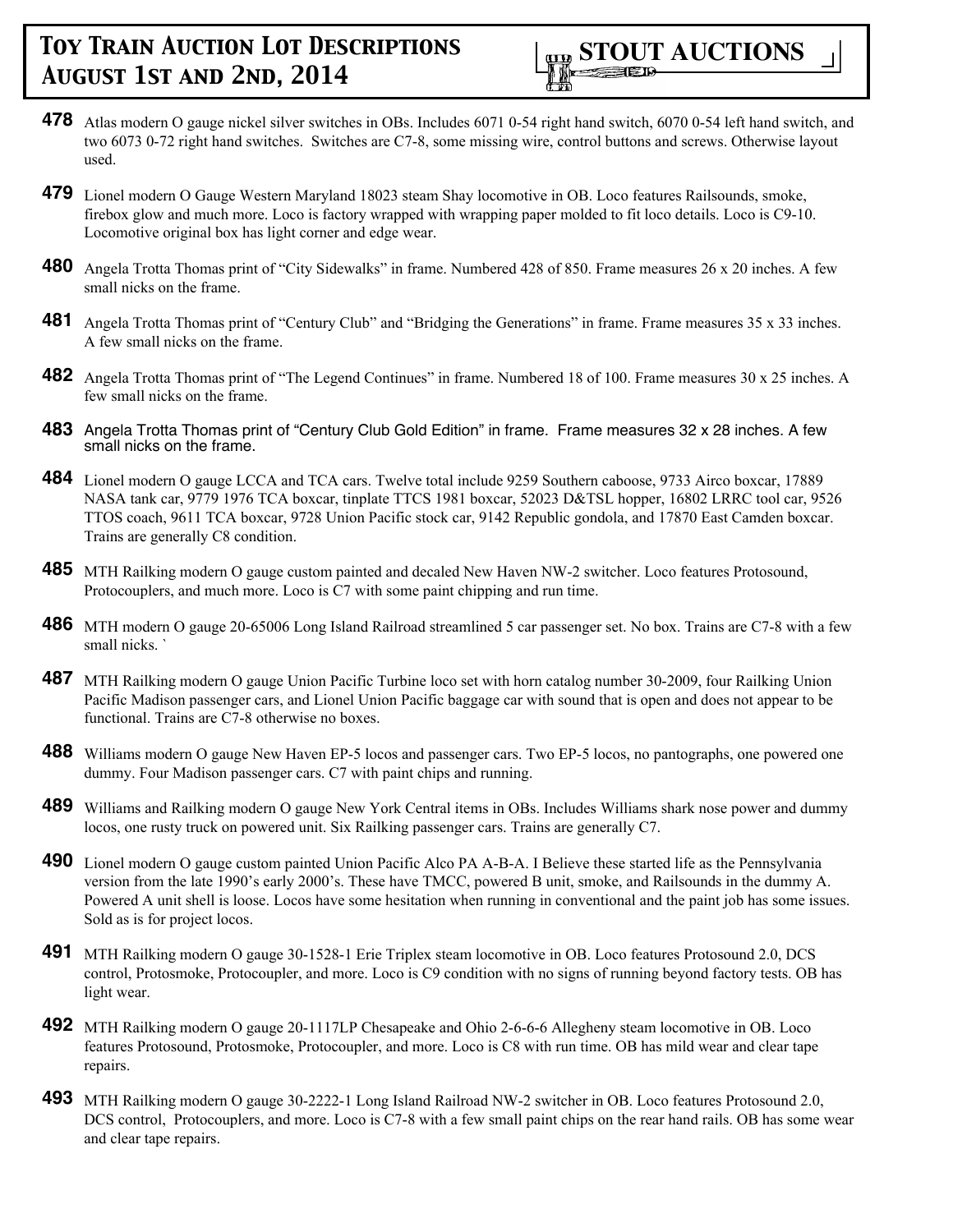

- **494** MTH Railking modern O gauge 30-2222-0 Long Island Railroad NW-2 switcher in OB. Loco features LocoSound. Loco is lower C8 with one or two pin sized paint chips. OB has some wear and clear tape repairs.
- **495** MTH Railking modern O gauge 30-1118-1 Pennsylvania Torpedo steam locomotive in OB. Loco features Protosound, Protosmoke, Protocoupler, and more. Loco is C7 with a few paint chips, missing emblem on nose, and some light adhesive which should clean.
- **496** Williams modern O gauge New York Central FM Trainmaster with OB. C7 with one broken side frame on rear truck which is included. Also included New Haven Alco PA A-A power and dummy set. Locos are also C6-7 with some paint wear on the nose and roofs.
- **497** Williams modern O gauge Santa Fe FM Trainmaster A-A diesel locomotive set in OBs. One powered and one dummy set. Powered loco features horn. Locos are C8 with run time. OBs have corner and edge wear. Catalog numbers 972468 and 972460.
- **498** Williams modern O gauge Conrail Dash 9 diesel locomotive in OB. in OB. Locomotive features True Blast II horn and bell. Catalog number is DA9-08. Loco is C8 with run time.
- **499** Williams modern O gauge Union Pacific SD-90 diesel locomotives in OBs. Catalog numbers are UPHERT-7 and 21816. Both locos are lower C8 with writing on the underside of the fuel tanks. Both locomotives features True Blast II horn and bell.
- **500** Williams by Bachmann modern O Gauge Union Pacific heritage SD90 diesel locomotive in OB. Loco is Southern Pacific 21815. Loco is C8 with run time.
- **501** Modern O gauge tools including Brakeman's Riveting set and reproduction Lionel ST-311 wheel puller and gear puller. Sold as is shown in the photos.
- **502** Train America Studios modern O gauge electronic upgrade kits. Includes 8 AMP AC SAW board with TMCC for diesel locomotive, TAS-2002 AC Turbo Smoke fan driven smoke unit, and TAS-1059 flashing ditch light kit. All kits appear to be new C9-10.
- **503** Corgi modern die cast Lionel vehicles in OBs. Includes US52906 Lion Oil tanker, US50505 Lionelville Seagrave fire engine, US52311 Lionelville Mack B lowboy with luffing shovel. four 54401 Lionel City GM 5301 busses, three 54103 Coach Company GM 5407 busses, 52302 Lionel City Van Line Mack B Semi. Items are C8 to C10.
- **504** Corgi modern die cast vehicles in OBs. Includes US53804 Mack CF Tower fire truck, 56203 Supertest tanker, 56204 Texaco tanker, 53203 Union 76 tanker, 55002 San Francisco PCC street car, 51001 Richfield tanker, two CS90015 Ford fire pumpers, 98470 Yellow Coach bus, US53910 Yellow Coach bus, and 50601 MKT Mack AC truck. Items are C8 to C10.
- **505** K Line and Lionel modern O gauge Pennsylvania interurban cars. Includes K Line powered and dummy set and Lionel powered unit. Trains are C6-7. Lionel unit will power up but will not run. K line units run. Cars are missing pantographs.
- **506** Williams by Bachmann modern O gauge Western Pacific F-3 B units in OBs. All four units are powered. Catalog number is 20293. Units are C7+ to C8.
- **507** Atlas modern O gauge 6027 double slip switches in OBs. Switches appear unused C9-10. OBs have some wear
- **508** Lionel and WIlliams modern O gauge RDC cars. Includes Lionel Baltimore and Ohio 8764 and 8766. Williams Amtrak cars are 421 and 420. Both sets are C6-7 with some dirt and small scratches. Should clean to better C7.
- **509** Williams by Bachmann modern O gauge MKT Texas Special loco and cars in OBs. Includes E7 A loco unboxed in C6-7 condition with hairline crack in nose, sealed 20617 B unit, and two sealed 43121 two car add on sets.
- **510** Williams by Bachmann modern O gauge Delaware and Hudson Alco PA A-B-A diesel locomotive set in OBs. Locos are 22609 and 22709. Also included are two 72' streamlined passenger cars. Trains are C8 with run time.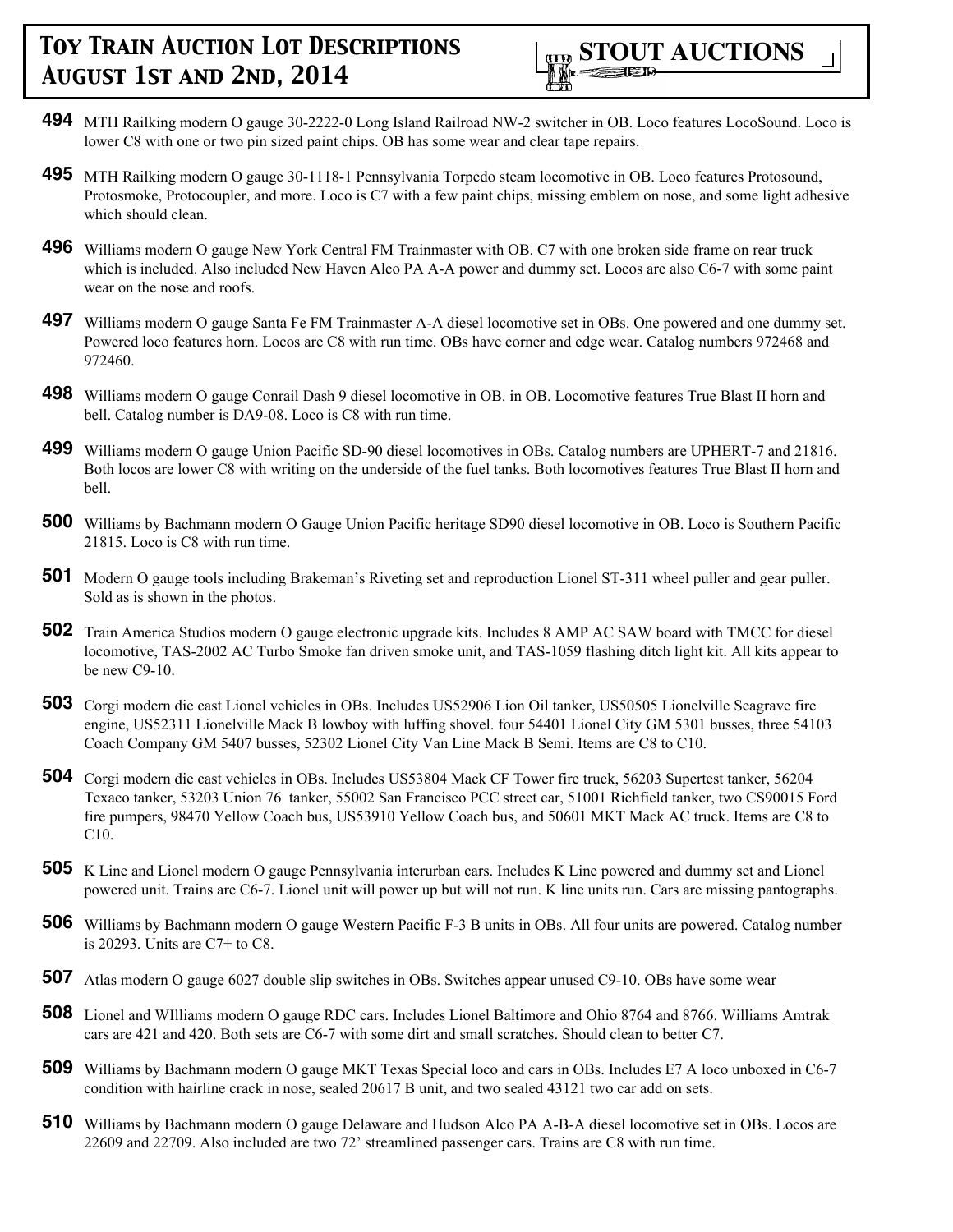

- **511** Williams modern O gauge Union Pacific Alco PA A-B-A diesel locomotive set in OBs. All units are powered, one A unit missing box. Also included is 20615 E7 powered B unit. Locos are generally C7. OBs have some light wear,
- **512** Elliot Welz modern O gauge Amtrak Amfleet five car passenger set in OBs. Cars are C7-8, some light wear to the stripes.
- **513** Lionel modern O gauge Santa Fe F-3 diesel locomotives in OBs. Includes 14517 powered B unit in OB. Unit is C7 missing one coupler and has large V written on the underside of the fuel tank. B unit features TMCC control. Also included is 18134 dummy A unit with TMCC control in C8 condition. OBs are shelf worn.
- **514** Williams modern O gauge Texas Special Madison passenger cars in OBs. Six car set is C8 condition with moderate run time. OBs have light wear.
- **515** Williams modern O gauge Union Pacific streamlined 72' passenger set in OBs. Six cars are C7 condition with nicks and very small paint blemishes. OBs have mild shelf wear.
- **516** Williams modern O gauge Milwaukee Road EP-5 electric locomotives. Two powered locos, one dummy. One powered loco has a crack in the nose and worn nose decals, C6-7 condition. Other locos are locos are C7-8 condition. Two worn OBs included.
- **517** Williams modern O gauge New York Central Madison six car passenger set in OBs. 72 foot style cars. C7-8 with run time. OBs have mild shelf wear.
- **518** Williams modern O gauge New York Central trains in OBs. Includes 4308 A-A F7 set, four 72' 85204 streamlined vista domes, and three unboxed Madison cars. Items range C7 to C8.
- **519** MTH modern O gauge B units in OBs. Includes 20-2026-3 powered Pennsylvania Alco PB, 20-2599-3 dummy Seaboard E -8 B, and 20-2454-3 Seaboard E-6 B. Units are C8 to C8+. OBs have light shelf wear.
- **520** Williams modern O gauge B units. Five units include Pennsylvania powered PB, Santa Fe dummy F3 B, two Chesapeake and Ohio F-7 dummy B units one in incorrect OB, and 20616 Milwaukee Road E7 B unit. Items
- **521** K Line modern O gauge Pennsylvania A5 steam locomotive in OB. Catalog number is K-3810-0913S. Loco features TMCC, Railsounds, Electrocoupler, smoke unit and much more. Loco is C8 with moderate run time.
- **522** Williams modern O gauge Union Pacific streamlined 72' passenger set in OBs. Two car add on set is sealed C10, other four cars are C7-8 with moderate run time.
- **523** O gauge turntable pit and base. Thirty three inch diameter pit with bearings and gears installed on the center table shaft. Sold as is shown in the photos.
- **524** Williams modern O gauge Pennsylvania 72' streamlined Broadway Limited passenger cars in OBs. Ten cars total. Many cars have duplicates. OBs have light corner wear.
- **525** RMT modern O gauge Long Island Railroad RDC cars in OBs, includes two of each of the following 3104 and 3103 powered units. Trains are generally C7-8, however OBs are water damaged.
- **526** Williams modern O gauge Erie Lackawanna Madison passenger cars in OBs. Cars are C8 condition. Five cars total. Also included is MTH 858B Erie Lackawanna PA B unit which is a dummy in C8 condition.
- **527** MTH Railking modern O gauge club cars in OBs. Nine cars include 779 caboose, 7267 gondola, 7380 tank car, two 7928 cranes, two 7939 crane tenders, and two 76002 flats with panel vans. Cars are generally C8. OBs have some light wear and staining.
- **528** MTH Railking modern O gauge freight cars in OB. Ten freight cars include 73161 Long Island Railroad wood tank car, 7635 WARR flat with cannon, two 77078 Long Island Railroad wood caboose, 7133 Canadian Pacific stock car, 7438 Reading boxcar, 74242 Long Island Railroad boxcar, 7717 Conrail caboose, 7726 New York Central wood caboose, and 7710 Rio Grande stock car. Cars are generally C7-8. OBs have some corner and edge wear.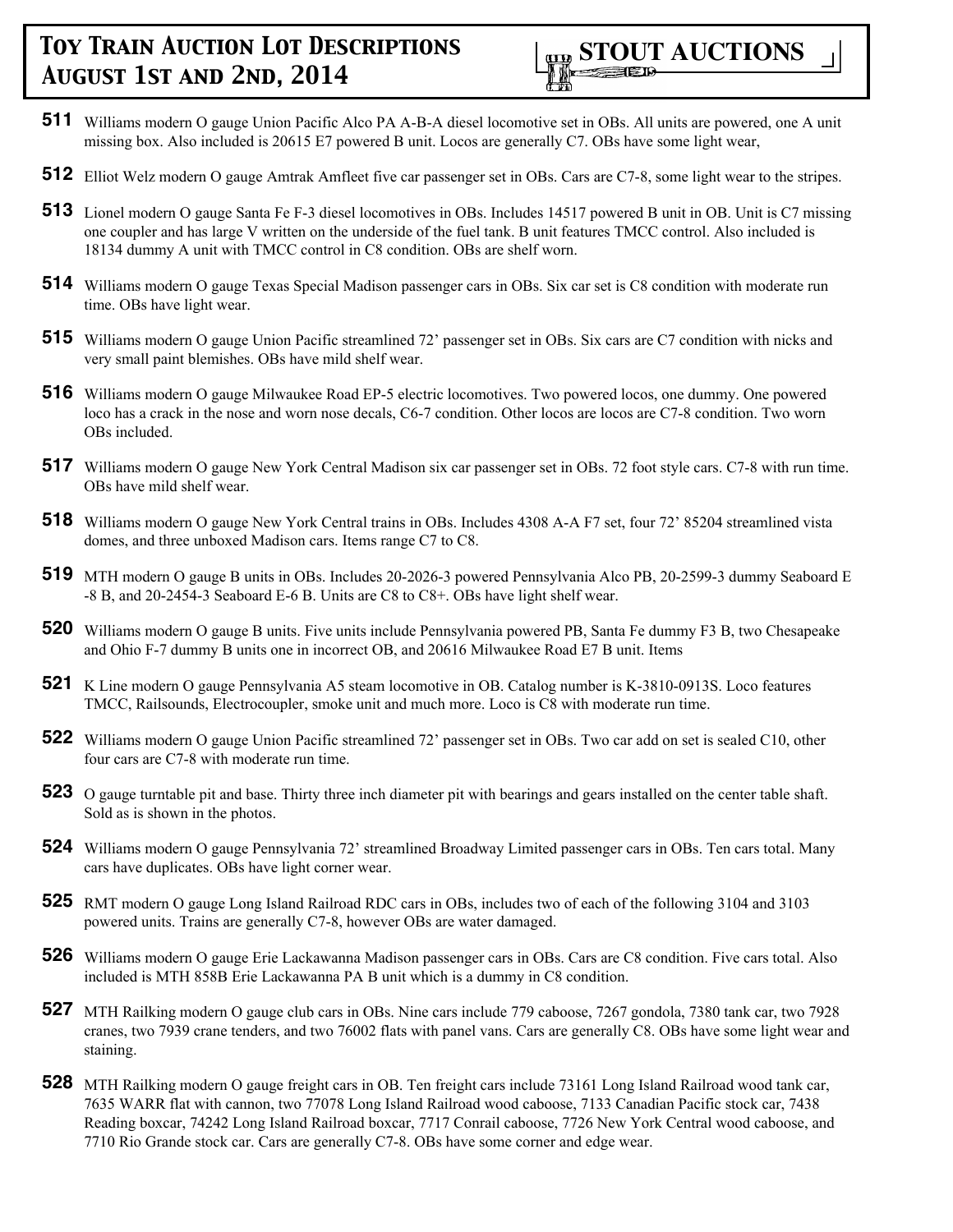

- **529** MTH Railking modern O gauge freight cars in OB. Ten freight cars include 7914 New York Central searchlight, 76027 MTH flat with billboard, 7675 I Love Toy Trains flatcar, 7754 ILTT caboose, three 7668 MTH flats with wheels, 7499 ILTT boxcar, 7554 ILTT hopper, and 7451 ILTT Christmas boxcar. Trains are generally C8, OBs have some light wear.
- **530** MTH Railking modern O gauge freight and passenger cars in OBs. Passenger cars include Reading 6133 C, D, and E. Subway cars include two 30-2273-4 and also included is an operating 30-2504-1 San Francisco PCC street car with Protosounds. Trains are generally C7+ to C8. OBs have some shelf wear.
- **531** MTH Railking modern O gauge freight cars in OB. Ten freight cars include 5534 A, B, C, D, and 8630 Sheffield Farms die cast reefers, 8402 Western Pacific die cast boxcar, 77156 Rio Grande caboose, 7401 New York Central boxcar, and two Baltimore and Ohio die cast hoppers without boxes. Cars are generally C8. OBs have some light shelf wear.
- **532** Industrial Rail modern O gauge freight cars in OBs. Seventeen cars include two 1002006-2 Missouri Pacific boxcars, two 1002102-1 Delaware and Hudson boxcars, two 1002009-1 Western Pacific boxcars, two 1002104-1 Western Pacific boxcars, two 1008 New York Central boxcars, 1002003-1 New Haven boxcar, 5002 Santa Fe gondola, 3002 Great Northern stock car, 1002 Pennsylvania boxcar, 2001 Wabash reefer, 1002008-2 New Haven boxcar, and 1006 Rio Grande boxcar. Cars are generally C8. OBs have some mild wear or writing.
- **533** Nice group of modern and postwar O gauge parts. Multiple truck pairs, replacement Great Northern RP-5 nose decals, BCR capacitor, Atlas O switch machine controller, full Williams power truck set with reverse boards, sound activation button, postwar motor assemble for steam locomotive and more. See photos for best description.
- **534** Atlas O modern O gauge 4-4-2 Long Island Railroad steam locomotive. No box. Loco features whistle and bell. C7 with two paint scrapes down to the metal on the engineers side and one on the tender.
- **535** Modern O gauge Pennsylvania GG-1 and passenger cars. Include Railking GG-1 with horn, one broken coupler and some paint chips. Williams 2502 Madison car set, and Lionel 9510 Pennsylvania baggage. Trains are C6-7.
- **536** Williams by Bachmann modern O gauge dummy upgrade kits in OBs. Includes dual can motors and reversing board. Includes three 00244 F-3 kits and two 00243 6 wheel center blind. Kits retail for \$110 each. All new C9-10.
- **537** Williams by Bachmann modern O gauge dummy upgrade kits in OBs. Includes dual can motors and reversing board. Includes three 00241 four wheel kits and two 00242 6 wheel rear blind. Kits retail for \$110 each. All new C9-10.
- **538** Railking and K Line modern O gauge Amtrak passenger cars. Includes Railking four car set in inner cartons, and aluminum Amtrak 18 inch baggage car without box, and one bent number plate. Trains are C7-8.
- **539** Williams and K Line modern O gauge freight cars in OBs. Fourteen cars include the following six Williams cars TC02, 13, 37, 54, 08, and 39. Eight K Line cars include the following, K761-2171, K761-1251, 75031, P&LE boxcar, 6523, 75033, 75015, and 90006. Cars are C7-8. OBs have mild to moderate shelf wear.
- **540** Ross Custom Switches modern O gauge double slip switch with two DZ-1000 switch machines and buttons. Unused C9-10
- **541** Two modern O gauge track cleaning cars. One Trackman 2000 and the other from North East Trains, both layout used C8.
- **542** Lionel modern O gauge scale freight cars in OBs. Includes 51402 Chesapeake and Ohio stock car and 51301 Lackawanna refrigerator. Cars are C8 with run time. OBs have moderate shelf wear.
- **543** Lionel modern O gauge freight cars in OB. Fourteen freight cars include 15117 Annie coach, 19002 Pennsylvania dining car, two 9475 Delaware and Hudson boxcars, 9416 MD&W boxcar, two 9789 Pickens boxcars, 9552 WARR coach, 9272 New Haven caboose, 6131 Illinois Terminal hopper, 9447 Pullman Standard boxcar, 16407 Boston and Maine hopper, 9553 WARR horse car, and 16342 CSX gondola. Trains are C7-8. OBs have light to moderate shelf wear.
- **544** K Line modern O gauge Kennecott Copper Corporation cars and hand car. Includes two K672-7501A ore car sets each with four cars and unboxed operating hand car. Handcar is C7-8, ore cars C8-9.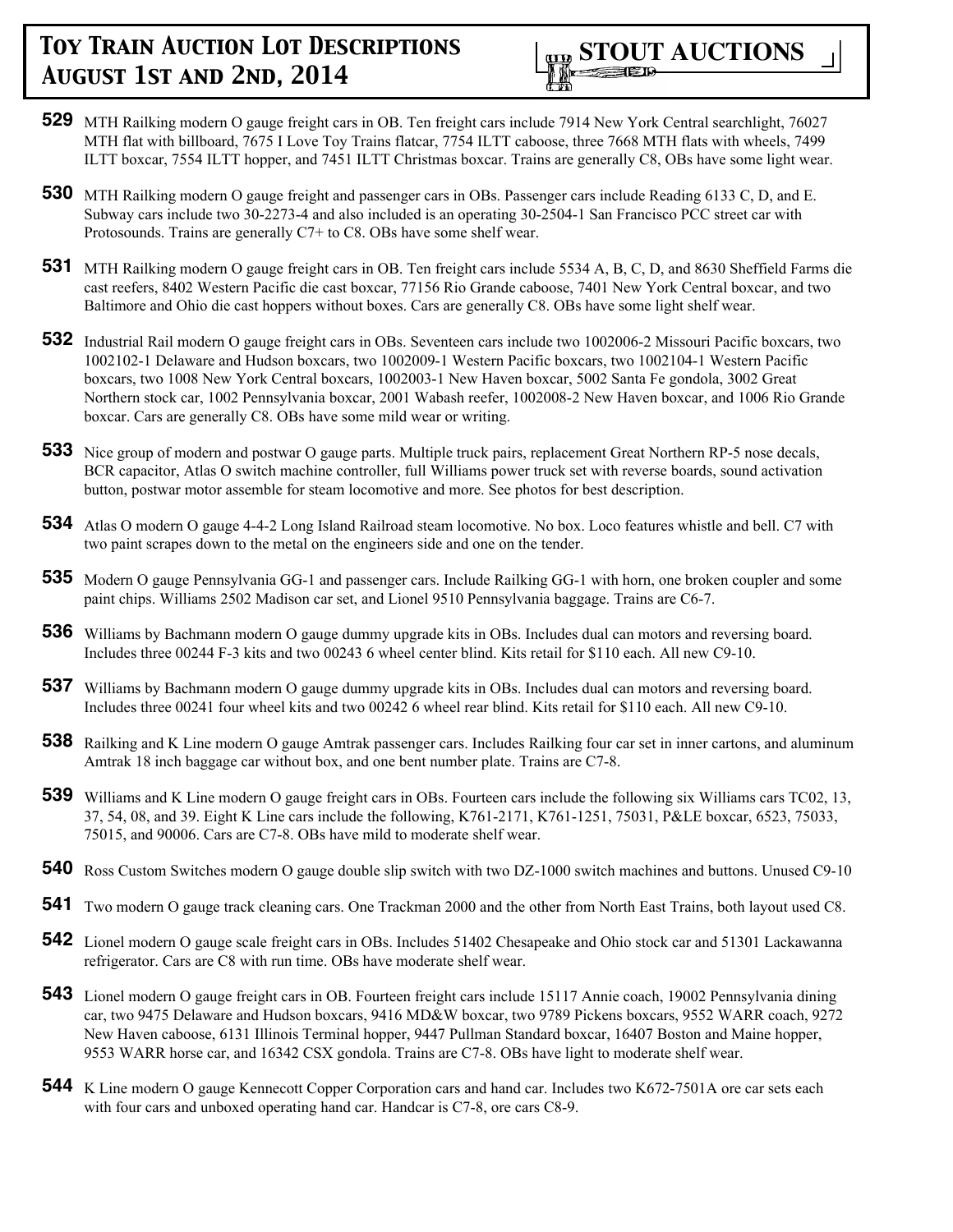- **545** Modern O gauge locos from Lionel and K Line. Nine locos total. Highlights includes 8063 Seaboard SD-9 boxed, 2298 -0003 Coca Cola MP-15 8474 Rio Grande B unit, and Reading Alco A-A set. Four other locos good for parts. Items sold as is shown in the photos.
- **546** Modern O gauge building kits and more. Included are nine new modern Plasticville kits, two K line kits, two Lionel tractor trailers, two station platforms, Rico station kit and watchman shanty. Also included are ten packs of O gauge RMT figures. See photos for best description of all the great items in this lot.
- **547** Modern and postwar O gauge parts group. Large box of frames, can motors, trucks, and more. Postwar GG-1 motor in the box, modern Lionel F-3 frames, multiple Williams frames and more. Sold as is. Would estimate 40-50 pounds.
- **548** Lionel modern O gauge clean tubular curves. Seventy sections of 0-72 and sixteen sections of 0-54. Mix of modern and postwar track.
- **549** Lionel modern O gauge tubular track lot. Huge box with over 150 sections. 84 curved sections. 58 straight sections, 13 forty inch sections of straight, 16 longer straight sections, and other misc. items such as a few UCS tracks, etc. See photos for best description.
- **550** Atlas and Ross modern O gauge track. Atlas track includes seventeen straight sections, twenty three 0-72 curves, nine 0-63 curves and a hand full of half straights and curves. Ross track includes sixteen 0-72 curves. Atlas track has light oxidation from damp storage but should clean.
- **551** Lionel modern O gauge 0-72 switches in OBs. Includes two 5165 left hand switches and two 5166 right hand switches. Lightly used C8.
- **552** Modern O gauge items including two 23010 0-31 left hand switches, two 23011 0-31 right hand switches, four 5121 0-27 left hand switches, two 5122 0-27 right hand switches, 5540 and 5545 90 and 45 degree crossings, 5020 and 5023 90 and 45 degree 0-27 crossings, Superstreets items include 21282 Y, 21283 crossing, 21282 curve to curve, 21266 intersections. Items are C8 to C10.
- **553** MTH modern O gauge 20-3127 Norfolk and Western black auxiliary tender in OB. C8-9, OB has light shelf wear.
- **554** Lionel and Railking modern O gauge Alco PB units in OBs. Includes 14586 Delaware and Hudson and 30-2151-3 Southern. Both dummy in C8 condition. OBs have mild wear.
- **555** American Flyer modern S gauge Missouri Pacific passenger cars including 48914 Eagle Spirit and 48915 Eagle View vista dome. Also included is 48746 Atlantic Coast Line caboose. Trains are generally C8 condition. OBs
- **556** Lionel modern O gauge motorized units. Includes 18423 van, 18424 truck, and 18405 Santa Fe burro crane without box. C7-8.
- **557** MTH Railking modern O gauge 30-4026-0 Baltimore and Ohio docksider steam ready to run set in OB. Set is C8 with run time. Missing track and wall pack for transformer.
- **558** Modern O gauge items from Lionel and K Line. Includes 35259 Long Island Railroad passenger two pack, K4532C Golden State two pack, and Lionel 38312 F-3 shell A-A set. Items are C8 to C10
- **559** Modern O gauge freight cars. More traditional O and scale cars. Most are MTH or Lionel. Eight cars total without boxes. Road names include Santa Fe, Union Pacific, Cotton Belt, New York Central, etc. See photos for best description.
- **560** Modern O gauge freight cars. Twenty four cars mostly Lionel and K Line include the following numbers 17311, 6150, 6122, 12689, 9289, 9025, 85408, 9026, 6081, 6082, 6084, 16133, 6464-125x, 26148, 19302, 16355, 9124, 9136, 6433, 9141, 9142, 19300, 9754, 17604. Cars sold as is shown in photos.
- **561** Modern O gauge freight cars. Twenty cars mostly Lionel include the following numbers; 26121, modern 6464-325, modern 6464-650, modern 6464-275, 9807, 9136, 9789, 9802, 17300, 8210, 9013, 17200, 9745, 9069, 672404, Tropicana 300, 301, 302, 45003, and 79052. Cars sold as is shown in the photos.